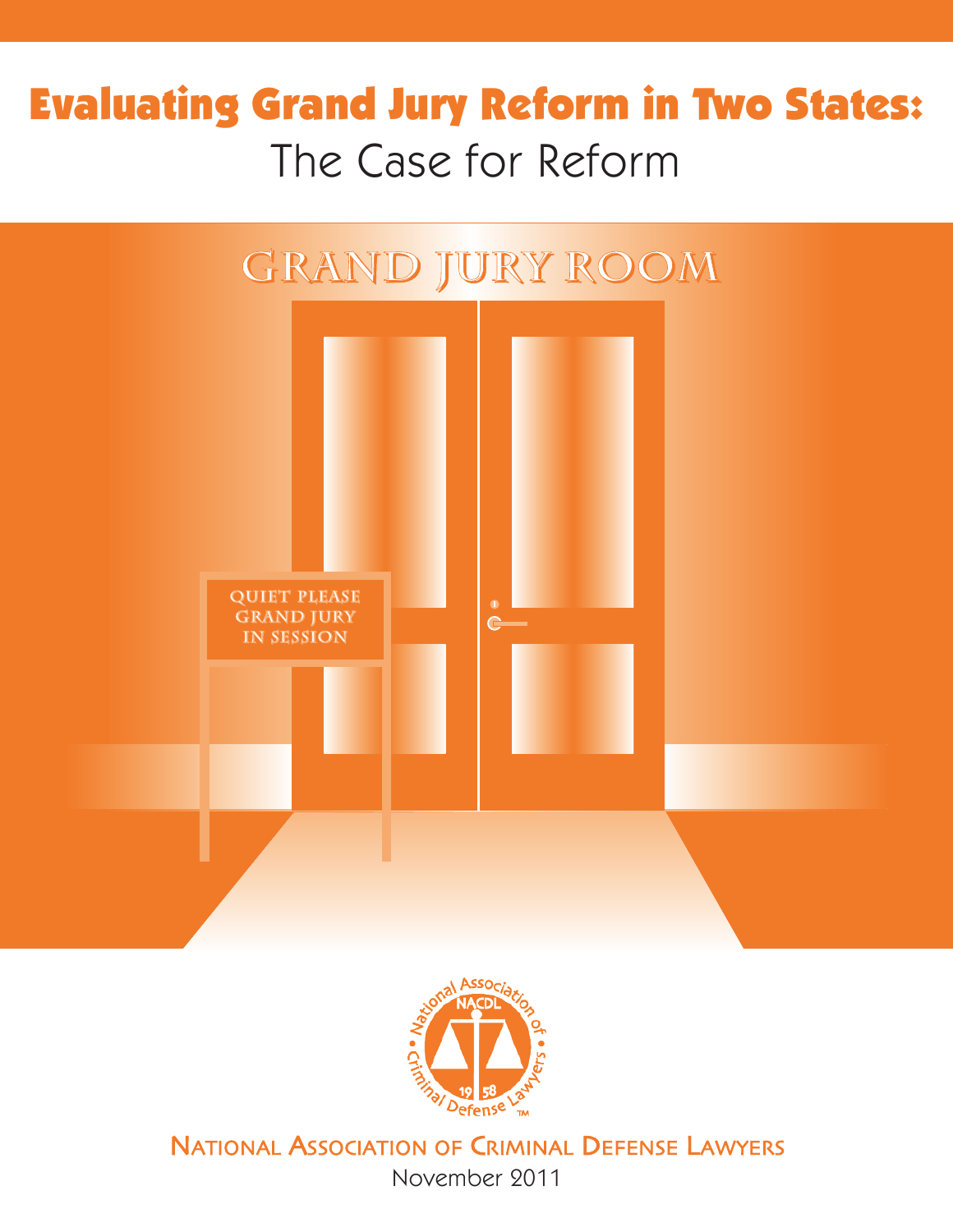# **Supported by a grant from the Foundation for Criminal Justice.**

#### COPYRIGHT © 2011 NATIONAL ASSOCIATION OF CRIMINAL DEFENSE LAWYERS

**This report is subject to a Creative Commons Attribution-Noncommercial-Nonderivative Work license (see www.creativecommons.org). It may be reproduced, provided that no charge is imposed, and the National Association of Criminal Defense Lawyers is acknowledged as the original publisher and the copyright holder. For any other form of reproduction, please contact NACDL for permission.**

**NATIONAL ASSOCIATION OF CRIMINAL DEFENSE LAWYERS** 1660 L Street NW, 12th Floor Washington, DC 20036 Phone: 202-872-8600 **www.nacdl.org**

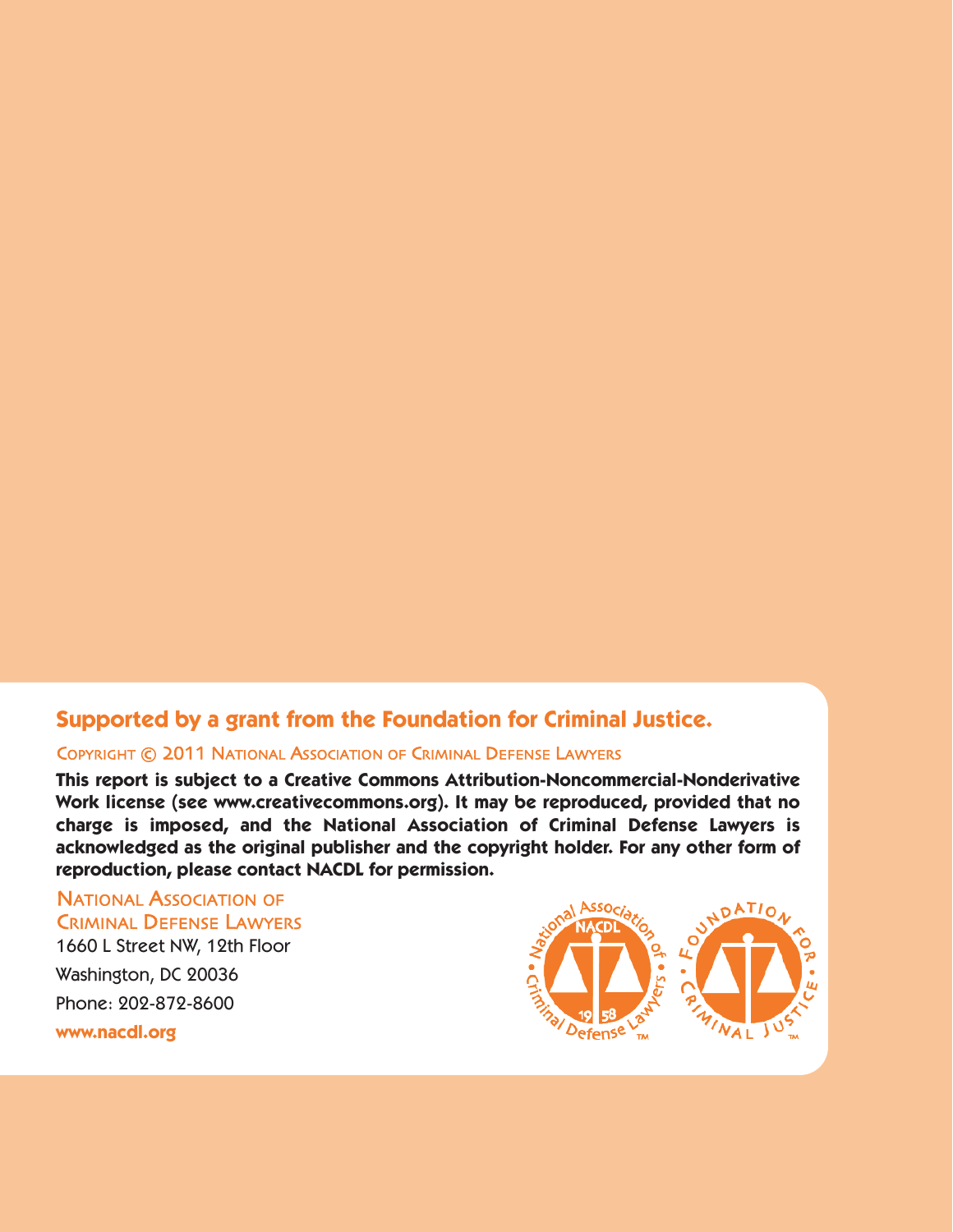# **Evaluating Grand Jury Reform in Two States:** The Case for Reform

A Report prepared for the National Association of Criminal Defense Lawyers

> **B<sub>Y</sub> ERIN L. CRITES JON B. GOULD COLLEEN E. SHEPARD**



CENTER FOR JUSTICE, LAW & SOCIETY

**LISA MONET WAYNE** President, NACDL Denver, CO

**NORMAN L. REIMER** Executive Director, NACDL Washington, DC

**GERALD B. LEFCOURT** President, FCJ

New York, NY

**KYLE O'DOWD** Associate Executive Director For Policy, NACDL Washington, DC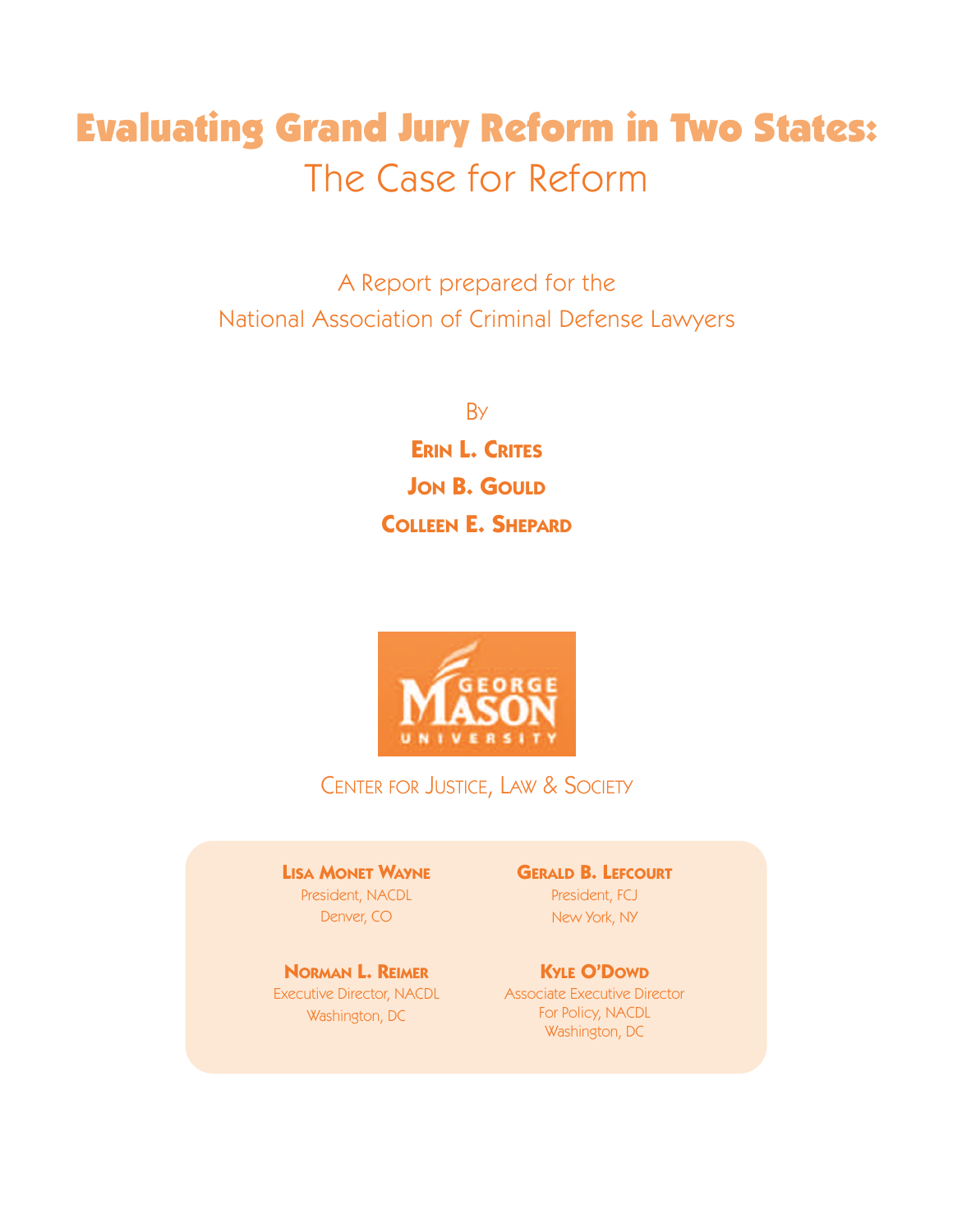# **TABLE OF CONTENTS**

| <b>ABOUT THE CENTER FOR JUSTICE, LAW AND</b><br>SOCIETY AT GEORGE MASON UNIVERSITY 3 |
|--------------------------------------------------------------------------------------|
|                                                                                      |
| ABOUT THE NATIONAL ASSOCIATION OF CRIMINAL DEFENSE LAWYERS 4                         |
| ABOUT THE FOUNDATION FOR CRIMINAL JUSTICE 5                                          |
|                                                                                      |
|                                                                                      |
|                                                                                      |
|                                                                                      |
| <b>BACKGROUND</b>                                                                    |
|                                                                                      |
|                                                                                      |
| <b>RESEARCH</b>                                                                      |
|                                                                                      |
|                                                                                      |
| <b>AN EXAMINATION OF FOUR REFORMS</b>                                                |
|                                                                                      |
|                                                                                      |
|                                                                                      |
|                                                                                      |
|                                                                                      |
|                                                                                      |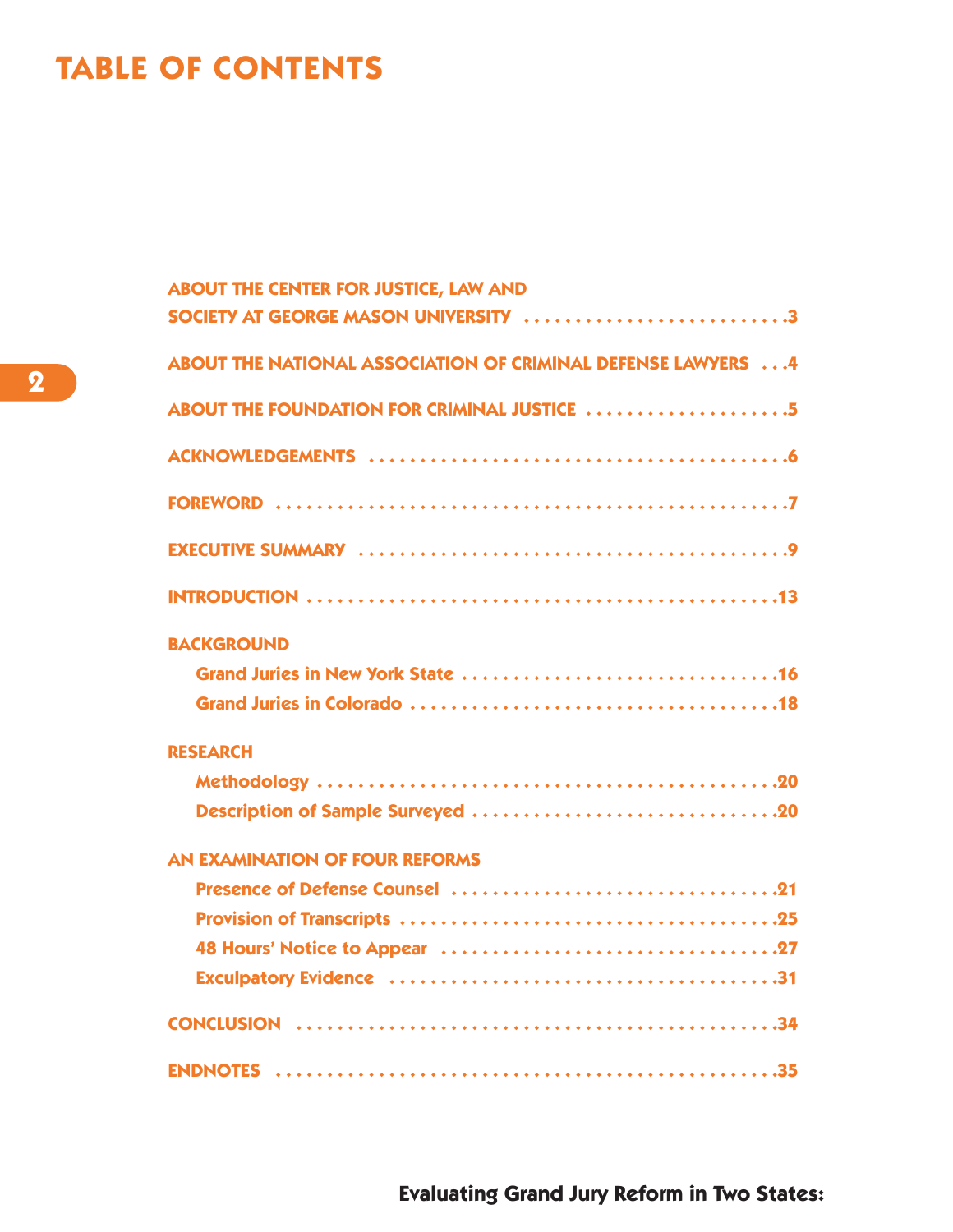# **ABOUT THE CENTER FOR JUSTICE, LAW AND SOCIETY AT GEORGE MASON UNIVERSITY**

The Center for Justice, Law and Society at George Mason University (CJLS) links<br>top social scientists with policymakers and practitioners in law, judicial<br>administration and legal development. CJLS faculty and students are top social scientists with policymakers and practitioners in law, judicial administration and legal development. CJLS faculty and students are drawn from multiple disciplines, all brought together by a common interest in making academe more useful to practitioners and enriching academic research with the experience of practice. CJLS has three core objectives:

- u Advancing research and scholarly debate on questions of law and legal behavior.
- u Bridging the gap between academe and practice so that policymakers and practitioners are better informed by the insights of academic research, and academicians have a better understanding of how the concepts they study behave in practice.
- u Assisting policymakers and practitioners by applying empirical research to practical problems in the field.



**3**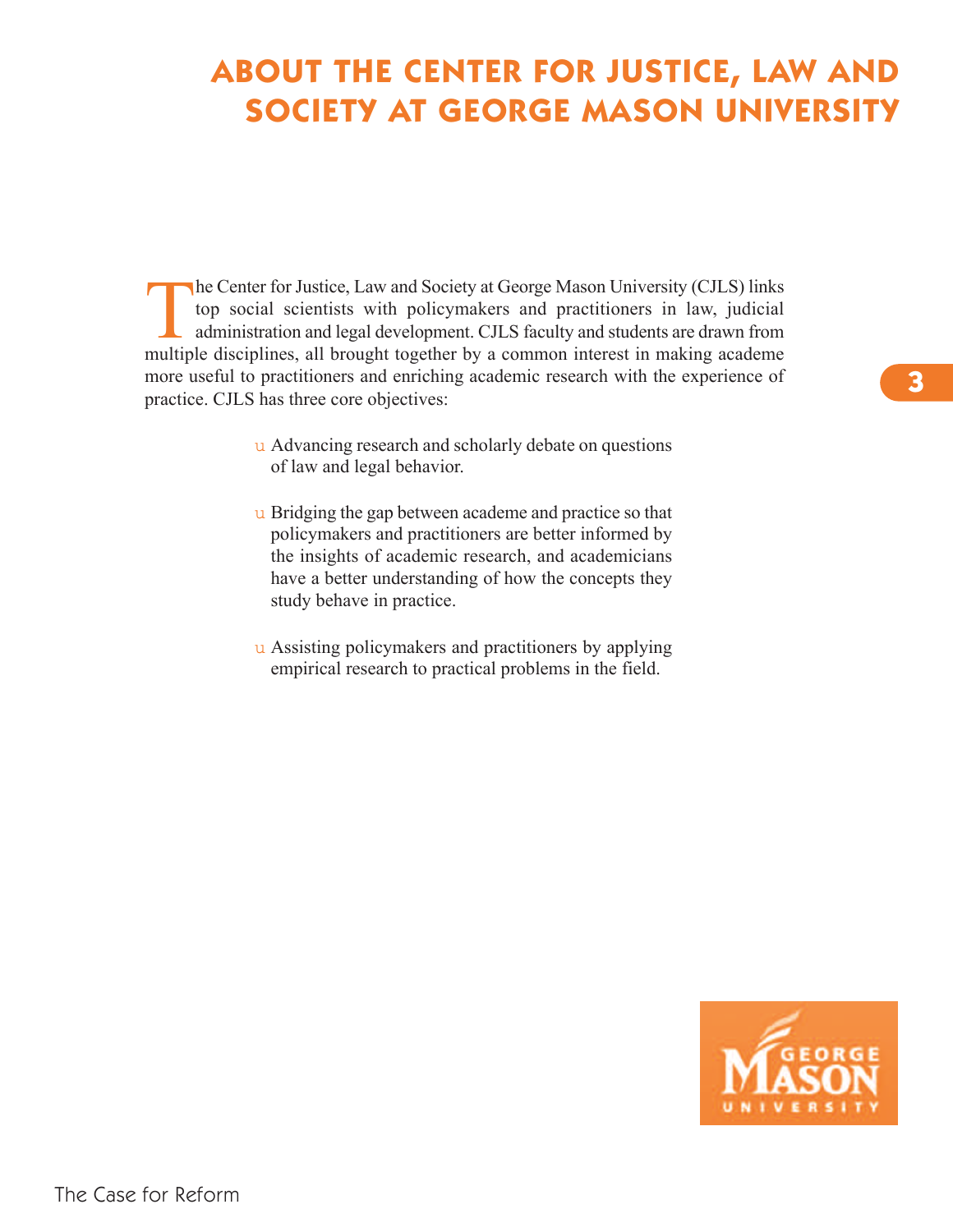# **ABOUT THE NATIONAL ASSOCIATION OF CRIMINAL DEFENSE LAWYERS**

The National Association of Criminal Defense Lawyers (NACDL) is the preeminent organization in the United States advancing the goal of the criminal defense bar to ensure justice and due process for persons charged with a c preeminent organization in the United States advancing the goal of the criminal defense bar to ensure justice and due process for persons charged with a crime or wrongdoing. NACDL's core mission is to: *Ensure justice and due process for persons accused of crime … Foster the integrity, independence and expertise of the criminal defense profession … Promote the proper and fair administration of criminal justice.*

Founded in 1958, NACDL has a rich history of promoting education and reform through steadfast support of America's criminal defense bar, *amicus curiae* advocacy, and myriad projects designed to safeguard due process rights and promote a rational and humane criminal justice system. NACDL's 10,000 direct members — and more than 90 state, local and international affiliates with an additional 40,000 members — include private criminal defense lawyers, public defenders, active U.S. military defense counsel, and law professors committed to preserving fairness in America's criminal justice system. Representing thousands of criminal defense attorneys who know firsthand the inadequacies of the current system, NACDL is recognized domestically and internationally for its expertise on criminal justice policies and best practices.

The research and publication of this report was made possible through the support of individual donors and foundations to the Foundation for Criminal Justice.

### **For more information contact: NATIONAL ASSOCIATION OF**

**CRIMINAL DEFENSE LAWYERS** 

1660 L Street NW, 12th Floor Washington, DC 20036 202-872-8600 www.nacdl.org

**This publication is available online at www.nacdl.org/2stategrandjury**

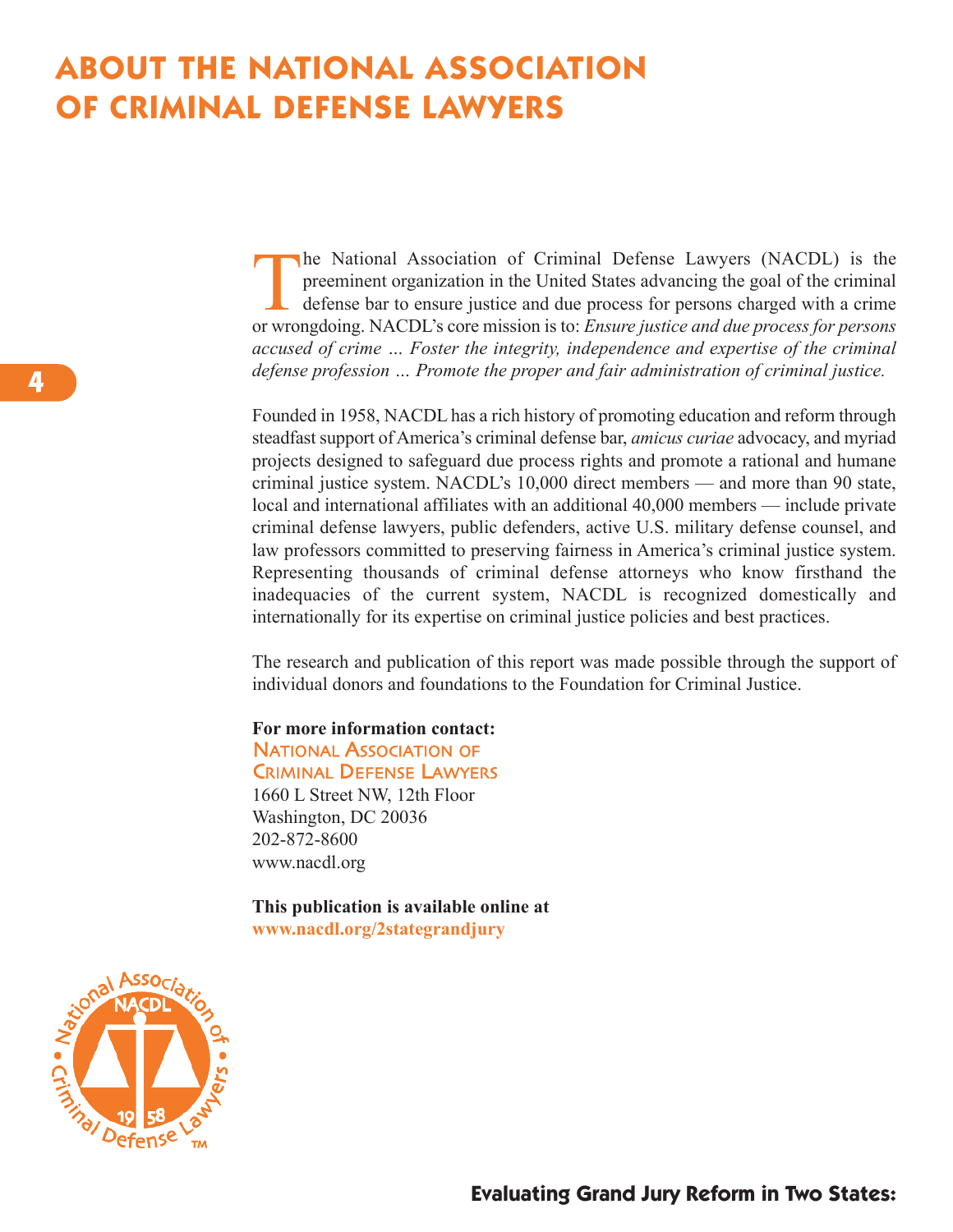# **ABOUT THE FOUNDATION FOR CRIMINAL JUSTICE**

The Foundation for Criminal Justice (FCJ) is organized to preserve and<br>promote the core values of America's justice system guaranteed by the<br>Constitution — among them due process, freedom from unreasonable search<br>and scien promote the core values of America's justice system guaranteed by the Constitution — among them due process, freedom from unreasonable search and seizure, fair sentencing, and assistance of effective counsel. The FCJ pursues this goal by seeking grants and supporting programs to educate the public and the legal profession on the role of these rights and values in a free society and assist in their preservation throughout the United States and abroad.

The Foundation is incorporated in the District of Columbia as a non-profit,  $501(c)(3)$ corporation. All contributions to the Foundation are tax-deductible. The affairs of the Foundation are managed by a Board of Trustees that possesses and exercises all powers granted to the Foundation under the DC Non-Profit Foundation Act, the Foundation's own Articles of Incorporation and its Bylaws.

#### **For more information contact:**

**FOUNDATION FOR CRIMINAL JUSTICE** 1660 L Street NW, 12th Floor Washington, DC 20036 202-872-8600 www.nacdl.org/foundation



**5**

**5**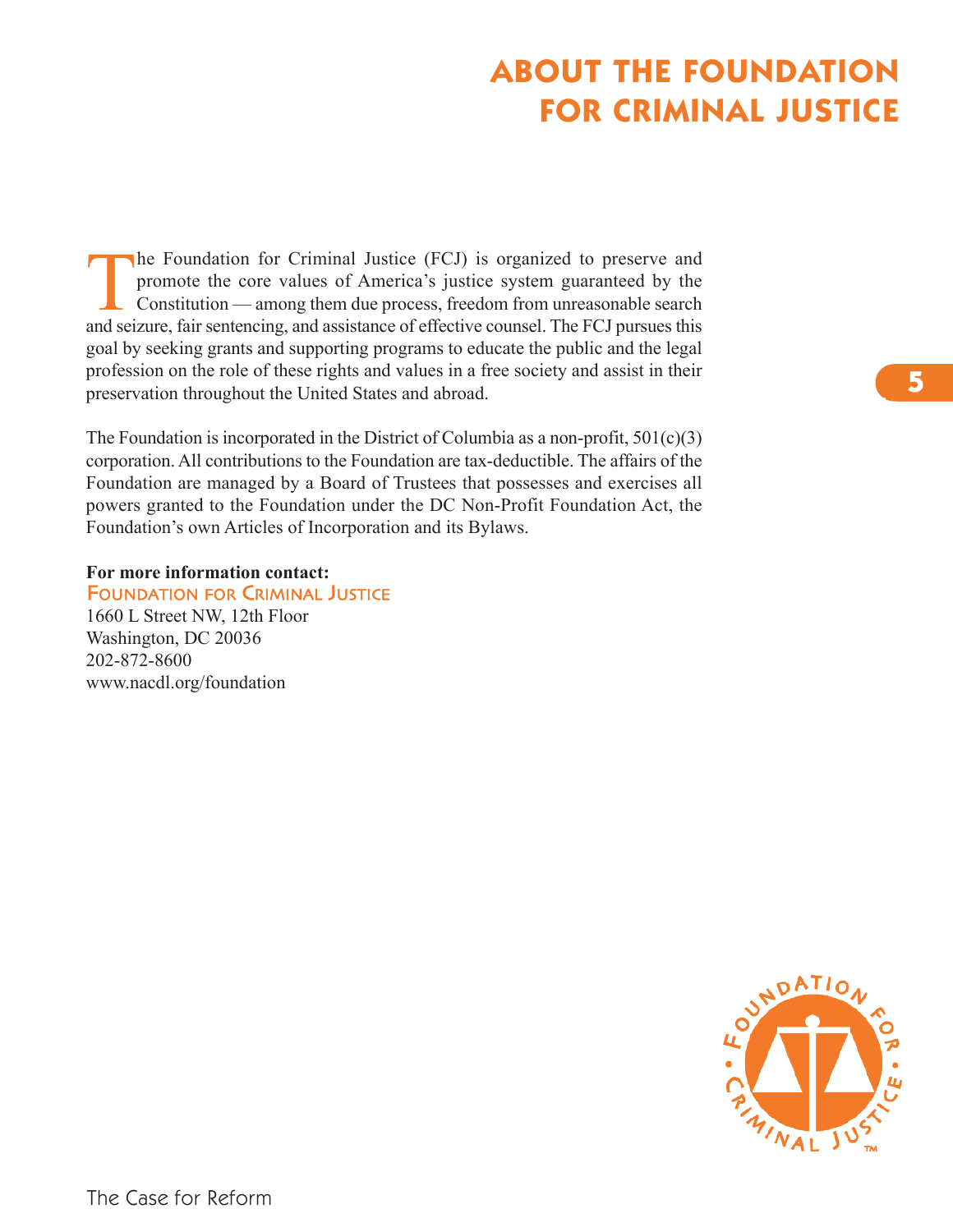# **ACKNOWLEDGEMENTS**

This report was prepared by Eric L. Crites, Jon B. Gould and Colleen E.<br>Sheppard at the Center for Justice, Law & Society, George Mason University.<br>The authors were ably assisted by Holly Stevens. Sheppard at the Center for Justice, Law & Society, George Mason University. The authors were ably assisted by Holly Stevens.

The authors wish to thank the Board of Directors of the National Association of Criminal Defense Lawyers (NACDL) and the Board of Trustees for the Foundation for Criminal Justice for their support of this project.

The authors would also like to thank the following NACDL staff for their careful editing and helpful suggestions: Quintin Chatman, Editor of *The Champion;* Ivan Dominguez, Deputy Director of Public Affairs and Communications; Tiffany Joslyn, White Collar Crime Policy Counsel; and Shana-Tara Regon, White Collar Crime Policy Director. The authors wish to acknowledge Cathy Zlomek, NACDL Art Director, for the design of the report.

The authors also thank the many attorneys in New York and Colorado who provided invaluable legal expertise, practical insights and other assistance during the course of this study, including Paul Bergman, Adele Bernhard, Alex Bunin, Maureen Cain, Hal Haddon, Gerald Lefcourt, Mark Mahoney, Melinda Sarafa, and Lisa Schreibersdorf.

Finally, the authors offer their appreciation to the attorneys in New York and Colorado, too numerous to name here, who responded to our survey and agreed to be interviewed and without whom this report would not have been possible.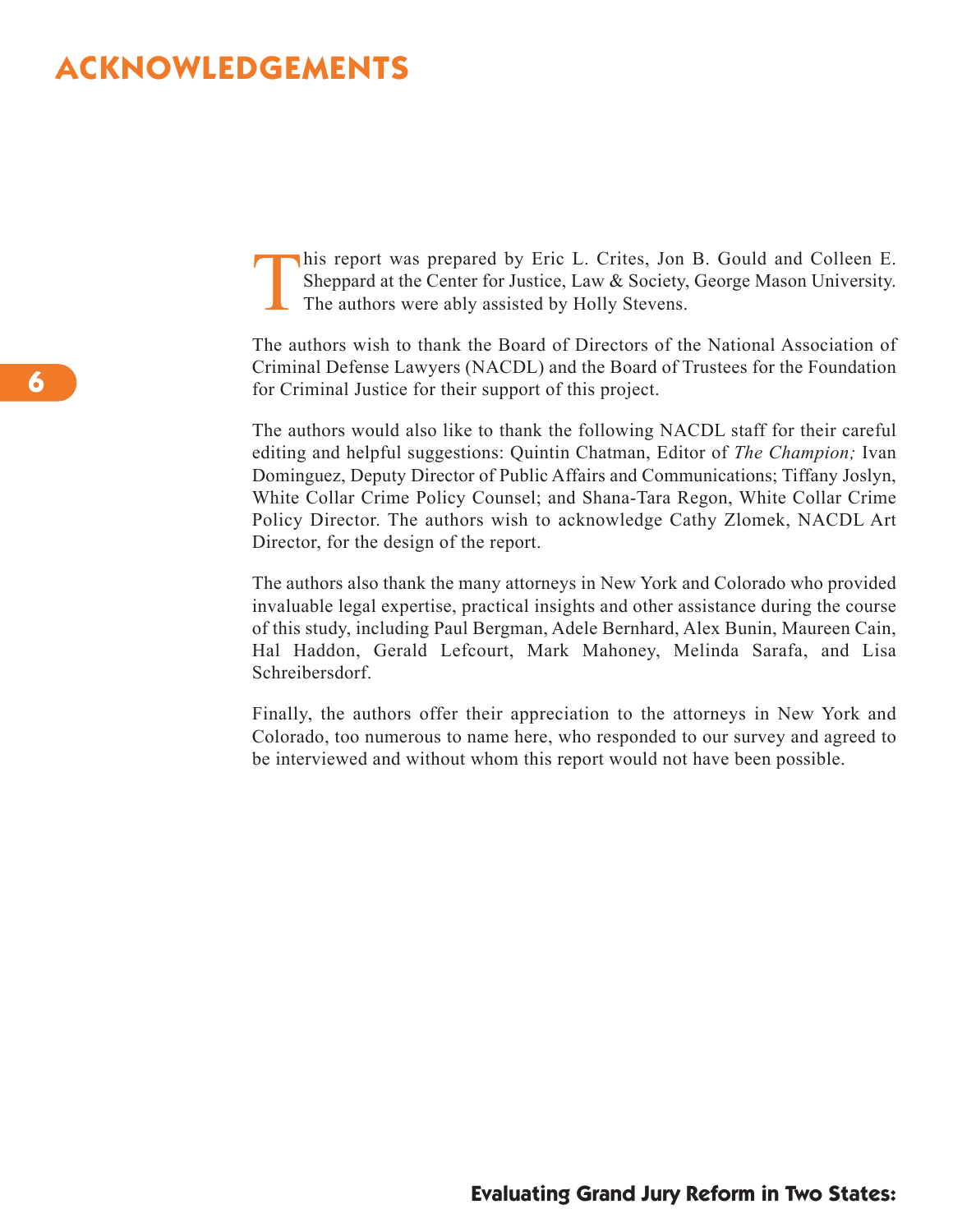# **FOREWORD**

The grand jury is a peculiar institution that few people really understand, even<br>those who have served as grand jurors. After serving on a federal grand jury, one<br>disconcerted citizen claimed to have gained only the unders those who have served as grand jurors. After serving on a federal grand jury, one disconcerted citizen claimed to have gained only the understanding that the term "grand jury" is a misnomer: the body he served on was far from grand, and it was hardly a jury. This is not what was intended by the Constitution's framers when providing in the Fifth Amendment that "[n]o person shall be held to answer for a capital or otherwise infamous crime, unless on presentment or indictment by a grand jury." The status of the grand jury prior to the U.S. Constitution was that of a central and independent organ of the government — not merely an unimportant step along the way to a conviction.

So important was the role of the grand jury to the founding fathers that during the ratification debates on whether to include the grand jury in the Bill of Rights, Samuel Adams said the need for a grand jury was "so evidently beneficial as to need no comment." James Wilson, delegate to the Constitutional Convention, instructed that "the grand jury is a great channel of communication, between those who make and administer the laws, and those for whom the laws are made and administered."

The same respect that the founding fathers had for the grand jury has faded in the modern criminal process. Undeniably, few institutions written into the U.S. Constitution manifest such disparity between design and practice as the federal grand jury. For an accusatory process that on its face emphasizes the role of the citizen, the grand jury is a patently un-democratic body. Indeed, the 94 federal grand juries across the country function more like feudal duchies, in which federal prosecutors exercise virtually unchecked power to indict. I say this having sought countless indictments before grand juries and having overseen the Justice Department's work to promulgate uniform rules for federal prosecutions, including grand jury proceedings. Simply put, the federal grand jury exists today, for the most part, as a rubber stamp for prosecutors.

This means that the grand jury no longer protects citizens from unfounded charges, government overreaching, and miscarriages of justice. Not too long ago, the U.S. Supreme Court noted that the grand jury has served as a "primary security to the innocent against hasty, malicious and oppressive prosecution." This fundamental protection is needed because, for many of us, a federal grand jury indictment will deal an irreparable blow to our reputations, personal assets, careers, and even to our lives. The absence of grand jury independence has other, less obvious consequences as well. Community involvement in grand jury decisions promotes community buy-in for the criminal justice process, which supports law enforcement efforts. Additionally, independent grand jury scrutiny can save tax dollars by screening out unworthy cases and can encourage greater professionalism and sounder exercise of discretion among law enforcement and prosecutors.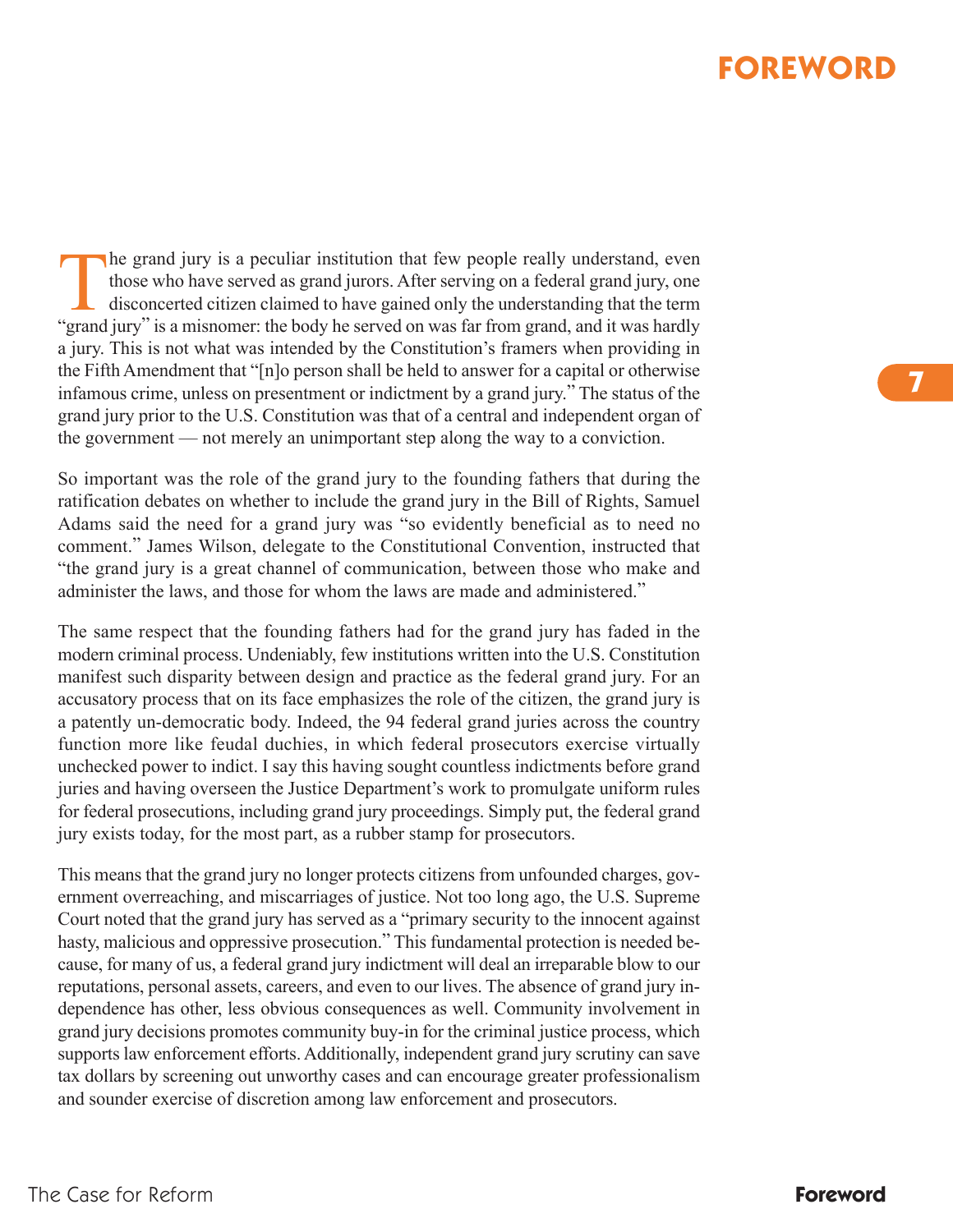Unfortunately, today's federal grand jury has been so weakened by prosecutorial practices and judicial neglect that there is no way for the institution to manifest its full value to the criminal justice process. What is needed for the grand jury to serve its historic and constitutional role? The Supreme Court has said that a grand jury cannot "effectively operate in a vacuum," and that an accused person has a constitutional right to a grand jury that is unbiased, "acting independently of either prosecuting attorney or judge."

The failure to adopt rules that might give real meaning to these principles — such as rules requiring the presentation of exculpatory evidence or permitting certain witnesses to be accompanied by counsel — has prevented the grand jury from exercising informed, independent judgment and serving as a check on governmental powers.

While federal law enforcement has evolved and expanded dramatically over the decades, our legal institutions can be extraordinarily resistant to modernization, and no institution is more calcified than the federal grand jury. But this is not the case everywhere. I have always been intrigued by the experiences of states with certain reform-minded practices, and this report, the first of its kind, focuses a laser light on the experience of prosecutors, defense lawyers and judges under those regimes. The conclusions are no surprise, but they are heartening for those of us who believe our federal system can do better. States with grand jury systems should likewise learn from the Colorado and New York models examined in this report.

I strongly believe the federal grand jury has an important role to play in our participatory democracy and criminal justice system. We cannot sit idly by and accept the diminished vitality and independence of this institution as a *fait accompli*. Several states have carved a path toward creating a more robust and democratic grand jury, and state and federal policymakers would do well to follow their lead.

### *Larry Thompson*

*Former Deputy U.S. Attorney General (2001-2003)*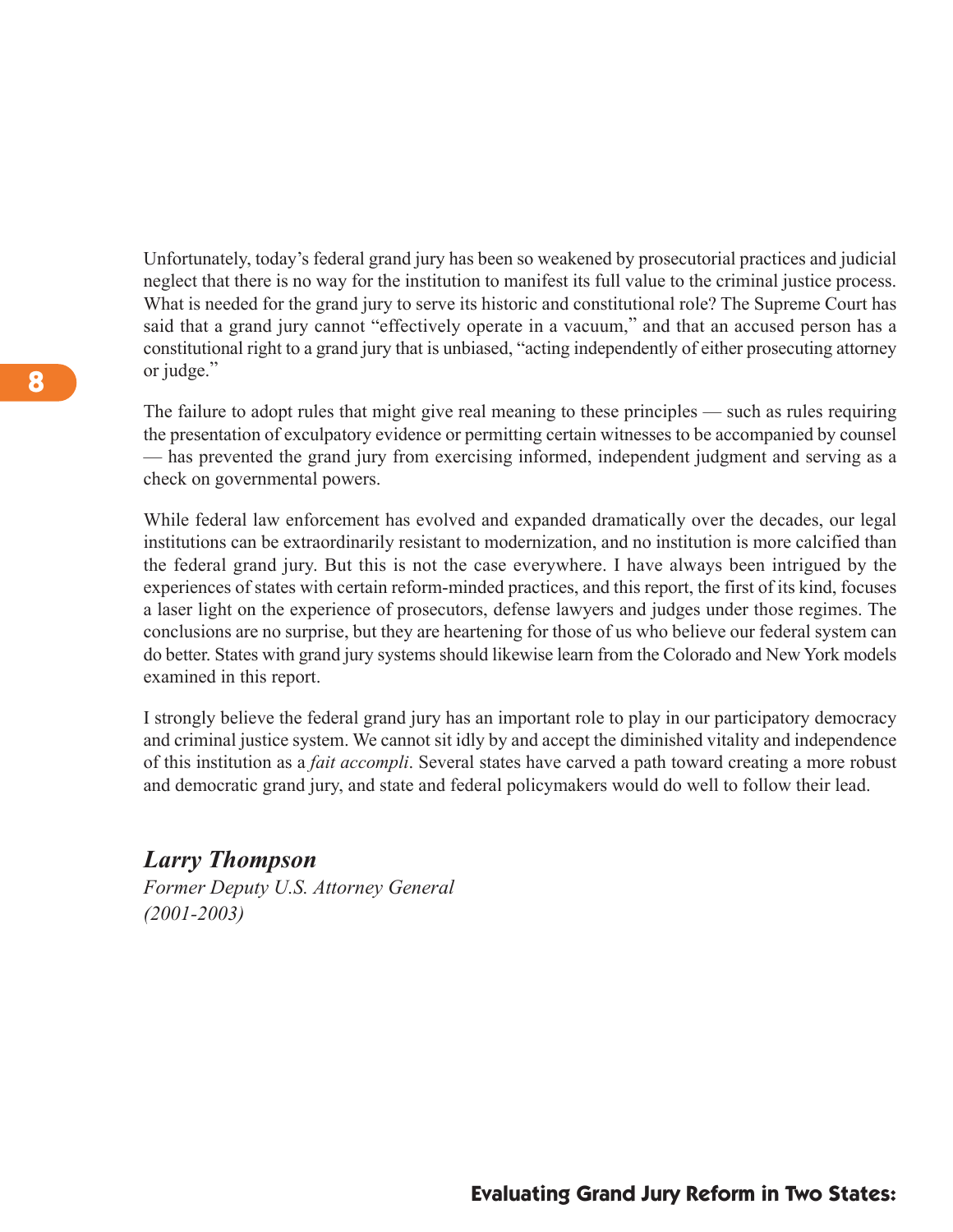The grand jury system has long been the subject of debate and proposals for reform.<br>While the federal system has largely resisted any change, a number of states have not<br>only implemented various reforms but also have exten While the federal system has largely resisted any change, a number of states have not only implemented various reforms but also have extensive experience with them. Their experience is instructive in understanding how these measures would fare if adopted into the federal grand jury system.

NACDL selected two states for consideration: Colorado and New York. Both states have a constitutional right to a grand jury and have adopted several prominent reforms similar to those recommended by NACDL. In addition, the two states differ in their geography, size and legal culture, thus permitting comparisons of the experiences of grand jury reform in varying locales. Grand juries in both states see many of the same kinds of felony cases as those brought in federal court, including white collar fraud, gang cases and cases with strong political or public interest.

Researchers surveyed nearly 200 defense lawyers and interviewed upwards of 50 prosecutors, defense lawyers and retired judges. Prosecutors constituted no fewer than one-third of the interviewees in each state.

Four key reforms were addressed in the research, as both states had experience with each: (1) defense representation in the grand jury room,  $(2)$  production of witness transcripts for the defense, (3) advance notice for witnesses to appear, and (4) the presentation of exculpatory evidence to the grand jury.

The results strongly support the implementation of the four reforms at issue, finding many benefits and few drawbacks when states pursue these measures. The responses were uniform between the two states and across roles in the criminal justice system, whether prosecutors, defense lawyers or judges.

# **FOUR REFORMS**

# Counsel in the Grand Jury Room

- u **New York: Attorneys may accompany a target into the grand jury room if the client has signed a waiver of immunity. while in the grand jury room, defense counsel "may advise the witness, but not otherwise take part" in the proceedings.**
- u **colorAdo:All witnesses have the right to be represented by counsel in the grand jury room, and counsel must be appointed to witnesses or targets who cannot afford to privately hire counsel. In addition to restricting defense**

**1**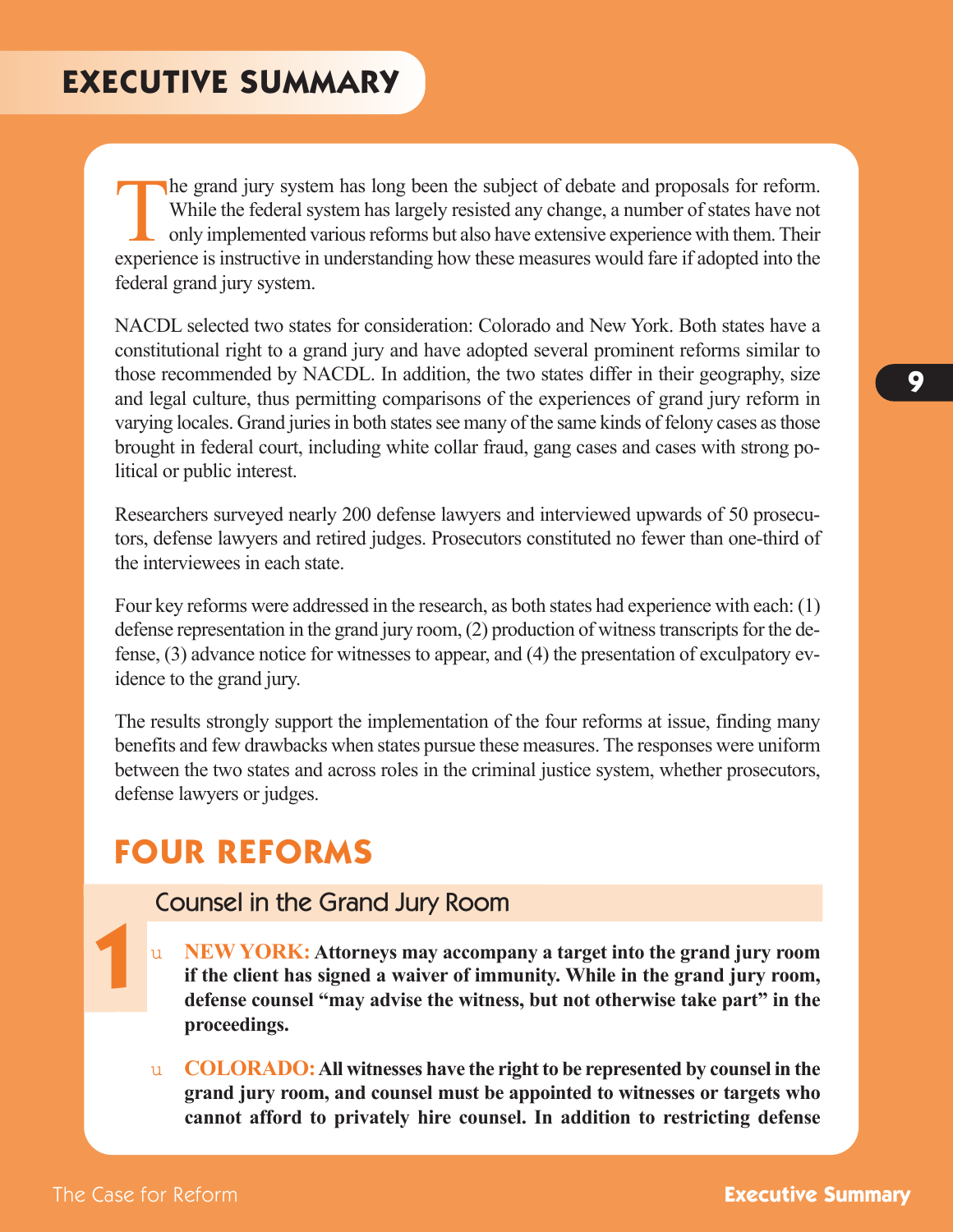# **EXECUTIVE SUMMARY**

### **counsel's activities in the grand jury room, colorado prohibits an attorney or law firm from representing more than one person in a grand jury proceeding.**

**Findings:** When witnesses and targets are allowed defense counsel in the grand jury room, the grand jury receives more accurate information and individual rights are better protected. Prosecutors interviewed were largely supportive of permitting defense lawyers to attend the grand jury proceedings with their clients and said this practice benefits the administration of justice. Prosecutors feel enabled in their questioning and can pursue their role assertively. Prosecutors in both states had only rarely encountered what they would describe as "bad behavior" by defense lawyers, and interviewees were unified in their view that including defense attorneys in the grand jury room does not slow the work of prosecutors or grand jurors. Over 80 percent of New York attorneys and 75 percent of Colorado attorneys who had accompanied a client into the grand jury room believed that their presence led to fairer questioning by the prosecutor. Moreover, defense lawyers said their presence produced "better testimony," both by counseling their clients to testify truthfully and by ensuring that the most relevant and helpful facts are disclosed to the grand jurors in a coherent way.

# Access to Grand Jury Transcripts

- u **NewYork: New York law dictates that the accused, if indicted, has a right to a transcript of his grand jury testimony.**
- u **colorAdo: Not only do witnesses and their legal representatives have the right to view the transcript of the witnesses'testimony if called to testify at trial, but colorado places an obligation on the prosecution to supply the defense with copies of the transcript and any evidence presented at the grand jury within 30 days of indictment.**

**Findings:** Ninety-two percent of respondents in both states find that grand jury transcripts are helpful in preparing for trial or plea-bargaining, and most attorneys responding to the survey strongly agreed or agreed that the transcript improved the accuracy of their clients' future testimony. Indeed, several attorneys in New York noted the transcript's usefulness in urging clients to accept a favorable plea bargain.

# Advance Notice to Testify

**3**

**2**

u **NewYork: despite the adoption of other progressive grand jury practices, New York has no rule requiring that subpoenas be issued and served within any specific time frame prior to appearance.**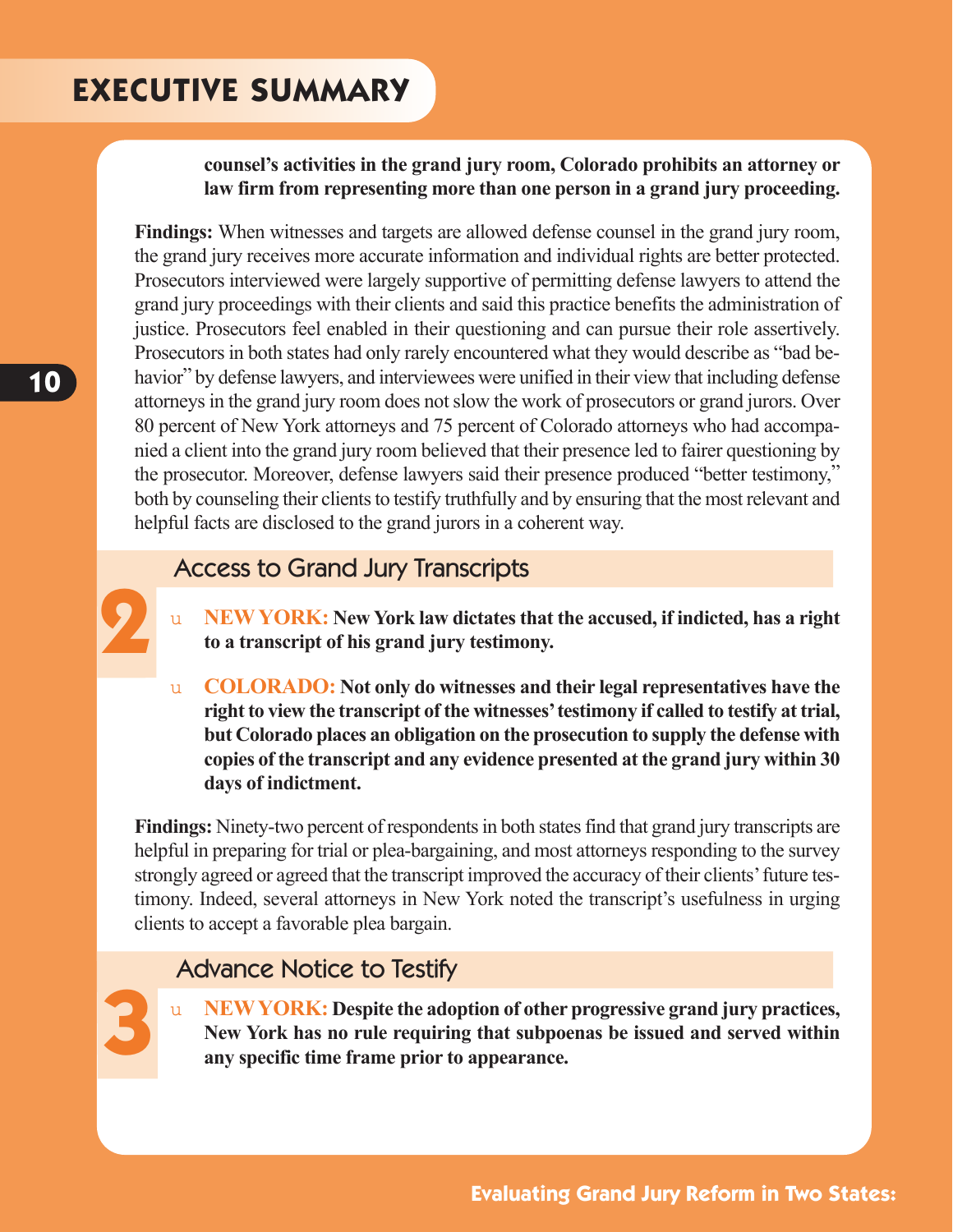### u **colorAdo:witnesses may not be required to appear sooner than 48 hours from issuance of a subpoena without good cause.**

**Findings:** Overall, providing advance notice to witnesses and targets to appear before the grand jury improves the administration of justice by allowing individuals time to retain counsel, prepare for testimony with their lawyers, and make arrangements to appear before the grand jury. Defense attorneys in both states overwhelmingly believe their clients would have grave difficulty obtaining satisfactory representation without sufficient notice.

Interviewees stated that prior preparation is essential so that the client can testify accurately and investigate plea opportunities. Prior notice helped them to prepare their clients for the grand jury, and a majority (61 percent in Colorado and just over 50 percent in New York) said that their clients were more likely to appear if given advance notice of the subpoena. None of the defense lawyers reported instances in which their clients failed to appear after receiving notice of their grand jury appearance; none of the respondents in either state believes that the safety of witnesses is compromised when individuals are given sufficient notice.

Several lawyers expressed concern that 48 hours is insufficient time for a witness or target to obtain an attorney, if desired, and for that attorney to be briefed on the case and engage in adequate preparation with the client. The greatest concern expressed by attorneys wasthe delay between when a witness is notified of his grand jury appearance and the witness's appointment of counsel.

# Disclosure of Exculpatory Evidence

- u **NewYork: Prosecutorsin NewYork grand jury proceedings must disclose to the grand jury exculpatory evidence that isso "substantial" or "important" that it might reasonably affect the jury's decision to indict. New York law also permitstargets of the grand jury to testify and request that the grand jury call other witnesses on their behalf.**
- u **colorAdo: Disclosure of exculpatory evidence to the grand jury is not required, although (as in New York) defense lawyers may request that the prosecutor present such evidence.**

**Findings:** When the prosecution introduces exculpatory evidence, the research indicates significant positive benefits for the speed of the grand jury's work. In fact, nearly 80 percent of respondents said the pace of the grand jury either quickens or is not affected. A large majority of responding defense attorneys in New York (77 percent) said that prosecutors rarely or never disclose exculpatory evidence in grand jury proceedings, while prosecutors asserted that they always present exculpatory material in their possession to the grand jury. NewYork's

**4**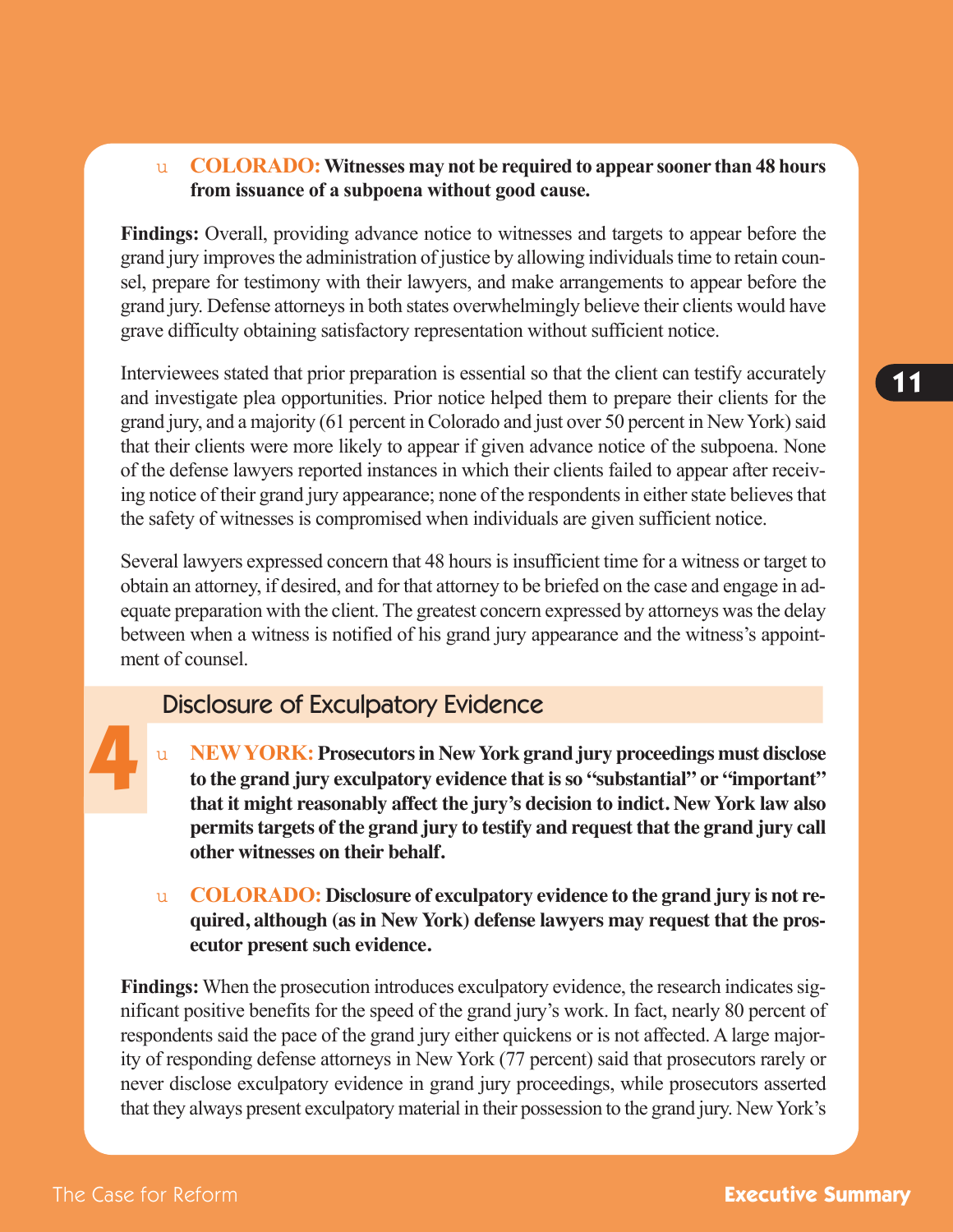# **EXECUTIVE SUMMARY**

limited rule for what must be presented (evidence that would materially influence the grand jury's investigation) may help explain these results. However, as defense attorneys reported uncovering exculpatory evidence later during trial preparation, the authors cannot rule out the effect of prosecutorial attitudes concerning evidence that does not support guilt.

Thirty-two percent of New York respondents and 42 percent of Colorado respondents report that the prosecution rarely or never accommodates defense requests to present exculpatory evidence. Defense attorneys advocate a formal mechanism to present exculpatory evidence to the grand jury, especially in cases where the prosecution will not willingly do so on its own. Currently, defense attorneys do not see any incentives for the prosecution to present this information, other than to avoid an unwanted indictment.

# **KEY FINDINGS FOR POLICYMAKERS**

Far from raising impediments, the reforms enacted by these states improve the administration of justice in grand jury proceedings. Results of the survey and interviews suggest four key findings:

- **(1)** When witnesses and targets are allowed defense counsel in the grand jury room, there exists an additional measure to help safeguard the integrity of the grand jury system, facilitate accurate testimony, and provide proper protectionsfor all grand jury participants. The presence of defense counsel emboldens prosecutors to be assertive in their questioning because the witnesses' rights and interests are adequately protected. Neither prosecutors nor defense lawyers object to this practice, and most praise it.
- **(2)** Receipt of grand jury transcripts by the defendant facilitates preparation for trial or plea, while receipt by witnesses provides the opportunity to correct mistakes and misstatements, helps refresh memories, and improves the accuracy of later statements.
- **(3)** Advance notice to appear before a grand jury, which is a common practice, increases the likelihood of witness appearance and facilitates preparation; however, the Colorado rule of 48 hours'notice is deemed insufficient to obtain representation and properly prepare for the client's grand jury appearance.
- **(4)** When exculpatory evidence is disclosed, it advances justice. The practice, however, must be standardized.

Uniformly, these findings show that NACDL's proposed grand jury reforms have no significant, deleterious effects when implemented in state grand juries. On the contrary, the reforms are viewed by both sides of the courtroom as increasing the accuracy, effectiveness and legitimacy of the grand jury.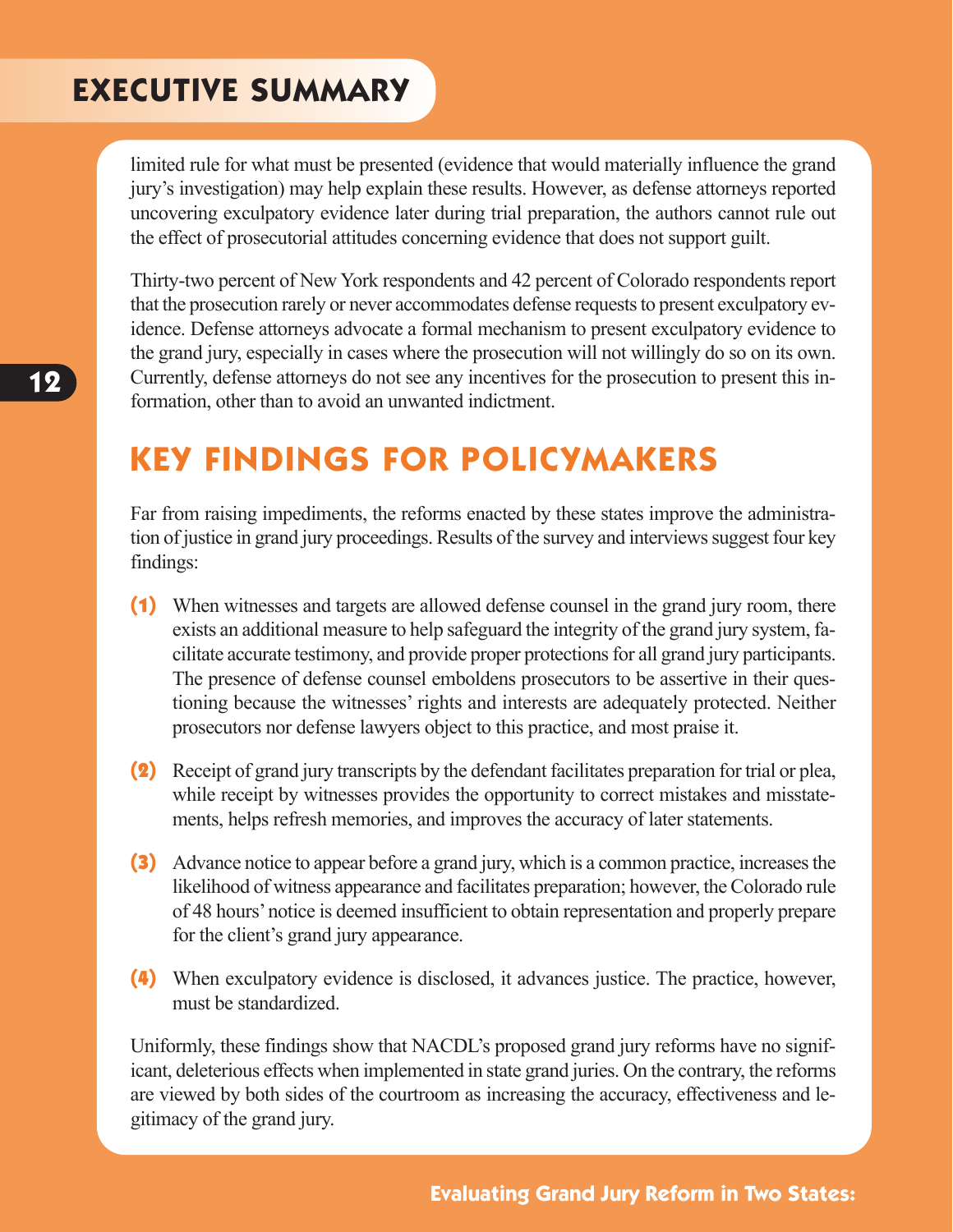**Where Congress has yet to recognize the benefits of grand jury reform, a number of states have not only implemented measures similar to those in the Federal Grand Jury Bill of Rights but also have extensive experience with them.**

# **INTRODUCTION**

rand juries are intended to "[protect] citizens from unfounded accusations of criminal<br>wrongdoing."<sup>1</sup> They are expected to do this through their investigative powers and their<br>power to not indict, or indict for a lesser o wrongdoing."<sup>1</sup> They are expected to do this through their investigative powers and their power to not indict, or indict for a lesser offense, if the members decide that insufficient evidence exists. However, in practice grand jurors'independent exercise of these powers is frequently superseded by prosecutorial influence, leading some to suggest that while "the modern grand jury technically remains an independent body… as a practical matter, it relies heavily on the prosecutor to secure evidence and give the jurors legal advice."2

In the federal system, as in many state systems, few protections exist within the grand jury itself to ensure that witnesses and targets are fairly treated; defense attorneys are not allowed in the grand jury room, the rules of evidence are lax, and transcripts are rarely made available. Several Supreme Court decisions have minimized judicial oversight of federal grand juries, and thus, the few extant rules rely upon self-policing by prosecutors. Because of this, in recent decades both observers and criminal justice groups, including the National Association of Criminal Defense Lawyers (NACDL), the American Bar Association and the Council for Court Excellence, have called for reformation or even abolition of the grand jury system.<sup>3</sup>

In order to initiate reform, legal scholars and researchers have attempted to evaluate the inner workings of the grand jury. The high value placed on secrecy has made this a difficult task. In 2001, the Council for Court Excellence organized a group of judges, prosecutors, former grand jurors, defense attorneys, and legal scholars to discuss and address problems with the federal grand jury. Twenty-three recommendations for reform came out of the meetings and inquiries conducted by its Grand Jury Study Committee. Among these were recommendations to permit counsel inside the grand jury during a client's testimony, to require prosecutors to present exculpatory evidence to the grand jurors and to ensure that witnesses are provided a *Miranda*-type warning prior to testimony.

At about the same time, NACDL created the Commission to Reform the Federal Grand Jury, drawing on the expertise of a variety of professionals throughout the criminal justice system. Commissioners spent two years examining the need for changes in the grand jury process and produced a *Federal Grand Jury Bill of Rights* based on their findings.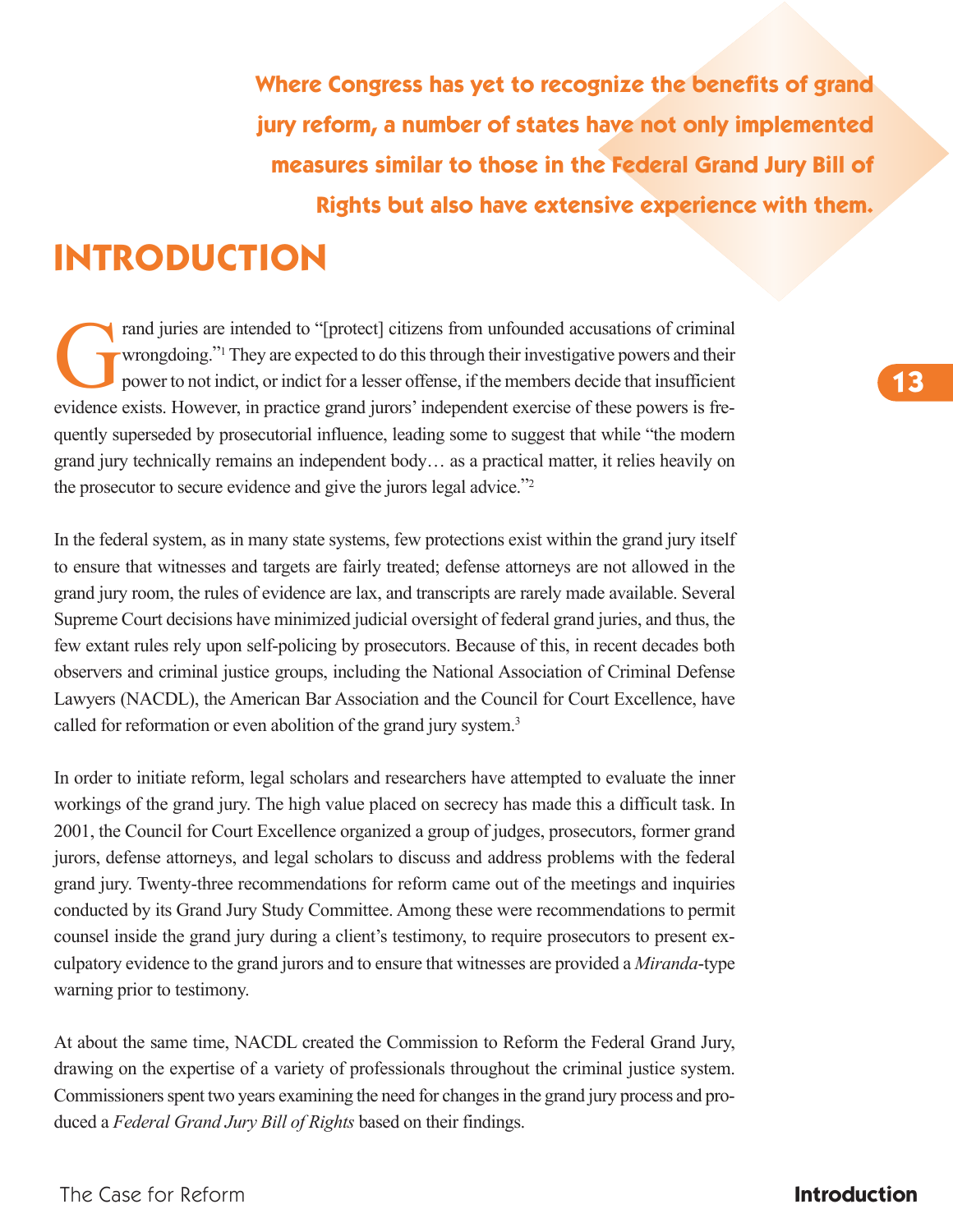# **FEDERAL GRAND JURY**

Congress of Grand Jury

I's Federal states:<br>Bill of Rights states:

result in flight, endanger other persons or obstruct justice, or unless the prosecutor is unable to notify said persons with reasonable diligence. A target or subject of the grand jury may also submit to the court, to be made available to the foreperson, an offer, in writing, to provide information or evidence to the grand jury.

**Witnesses should have the right to receive a 5. transcript of their federal grand jury testimony.**

**The federal grand jury shall not name a per-6. son in an indictment as an unindicted co-conspirator to a criminal conspiracy.** Nothing herein shall prevent the prosecutor from supplying such names in a bill of particulars.

**All non-immunized subjects or targets called 7. before a federal grand jury shall be given a Miranda warning by the prosecutor before being questioned.**

**All subpoenas for witnesses called before a 8. federal grand jury shall be issued at least 72 hours before the date of appearance,** not to include weekends and holidays, unless good cause is shown for an exemption.

**The federal grand jurors shall be given mean-9. ingful jury instructions, on the record, regarding their duties and powers as grand jurors, and the charges they are to consider.** All instructions, recommendations and commentary to grand jurors by the prosecution shall be recorded and shall be made available to the accused after an indictment, during pretrial discovery, and the court shall have discretion to dismiss an indictment, with or without prejudice, in the event of prosecutorial impropriety reflected in the transcript.

**No prosecutor shall call before the federal grand jury any subject or target who has stated personally or through his attorney that he intends to invoke the constitutional privilege against self-incrimination. 10.**

**A witness before the grand jury who has not 1. received immunity shall have the right to be accompanied by counsel in his or her appearance before the grand jury.** Such counsel shall be allowed to be present in the grand jury room only during the questioning of the witness and shall be allowed to advise the witness. Such counsel shall not be permitted to address the grand jurors, stop the proceedings, object to questions, stop the witness from answering a question, nor otherwise take an active part in proceedings before the grand jury. The court shall have the power to remove from the grand jury room, or otherwise sanction, counsel for conduct inconsistent with this principle.

**No prosecutor shall knowingly fail to dis-2. close to the federal grand jury evidence in the prosecutor's possession which exonerates the target or subject of the offense.** Such disclosure obligations shall not include an obligation to disclose matters that affect credibility such as prior inconsistent statements or Giglio materials.

**The prosecutor shall not present to the federal grand jury evidence which he or she knows to be constitutionally inadmissible at trial because of a court ruling on the matter. 3.**

**A target or subject of a grand jury investigation shall have the right to testify before the grand jury.** Prosecutors shall notify such targets or subjects of their opportunity to testify, unless notification may **4.**

**Evaluating Grand Jury Reform in Two States:**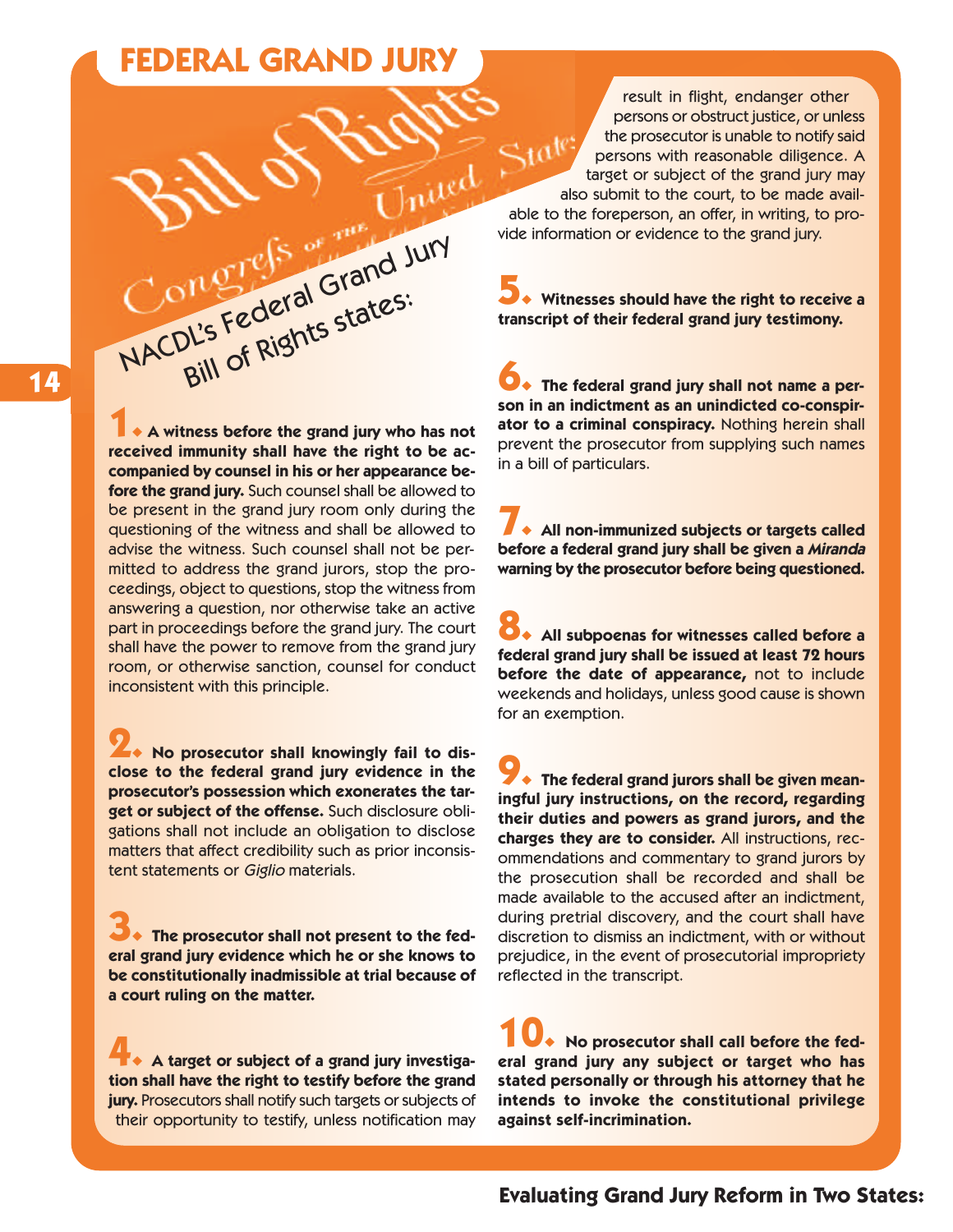**15**

Since the publication of NACDL's *Federal Grand Jury Bill of Rights* in May 2000, Congress has done little to enact these measures, hearing instead from federal prosecutors about their fears of reform. According to these individuals, reform would slow the work of the grand jury, disclose sensitive information, intimidate witnesses, and impede the efforts of law enforcement. But where Congress has yet to recognize the benefits of grand jury reform, a number of states have not only implemented measures similar to those in the *Federal Grand Jury Bill of Rights* but also have extensive experience with them. Indeed, their experience is instructive in understanding how these measures would fare if adopted into the federal grand jury system.

With that in mind, NACDL undertook the present report to evaluate the effect of specific grand jury reforms when enacted by the states. Of those in the *Federal Grand Jury Bill of Rights*, the reform proposal receiving the most attention has been that permitting the presence of counsel for witnesses and targets testifying before the grand jury, with initial reports suggesting that the change has benefitted both sides in the grand jury process. <sup>4</sup> States have experimented with several other grand jury reforms as well, including the production of witness transcripts for the defense, advance notice for witnesses to appear, and the presentation of exculpatory evidence to the grand jury.

To conduct this evaluation, NACDL engaged the Center for Justice, Law and Society at George Mason University (CJLS). CJLS is a multidisciplinary research center, bringing the insights of empirical research to the field to evaluate current practices and guide future analysis and policy. CJLS researchers have worked with governments, multinational bodies and nongovernmental organizations on projects both domestic and abroad.

Together, CJLS and NACDL selected two states for consideration — Colorado and New York. Both states have a constitutional right to a grand jury and have adopted several of the reforms similar to those recommended by NACDL. In addition, the two states differ in their geography, size and legal culture, thus permitting comparisons of the experiences of grand jury reform in varying locales. Still, both states employ the grand jury in serious cases. For example, in New York a grand jury indictment is required in all felony prosecutions unless waived by the defendant. Colorado, by contrast, generally reserves the grand jury for complicated cases such as organized crime (the Colorado Organized Crime Control Act or COCCA), which mirrors a major use of the grand jury in the federal system (the federal Racketeer Influenced and Corrupt Organizations Act or RICO). Together, these states provided researchers with an excellent opportunity to compare grand jury practices in state systems to those in the federal system, with an emphasis on the reforms proposed by NACDL for the federal grand jury.

Four key reforms were addressed in the research, as both states had experience with each.

#### **reforms Studied:**

- **(1)** defense representation in the grand jury room,
- **(2)** production of witness transcripts for the defense,
- **(3)** advance notice for witnesses to appear, and
- **(4)** the presentation of exculpatory evidence to the grand jury.

Evaluation was conducted on two levels. First, defense lawyers were surveyed throughout each state about their experience with grand jury proceedings and the reforms undertaken. Subsequently, researchers fanned out to interview prosecutors, defense lawyers and retired judges in the two states to understand more specifically how the changes to grand jury proceedings have affected criminal practice in each jurisdiction.

The results strongly endorse the implementation of the four reforms at issue, finding many benefits and few drawbacks when states pursue these measures. The responses were uniform between the two states and across roles in the criminal justice system, whether prosecutors, defense lawyers or judges. If there were any concerns, the responses suggested that states should go further to ensure that the reforms are fully implemented across their court systems.

This report is laid out in five sections, providing background on grand jury practices in both states and then describing the research undertaken and findings made on each of the four major grand jury reforms examined. A final section summarizes the analysis, concluding that, far from raising impediments, the reforms enacted by these states improve the administration of justice in grand jury proceedings.

> **The results strongly endorse the implementation of the four reforms at issue, finding many benefits and few drawbacks when states pursue these measures.**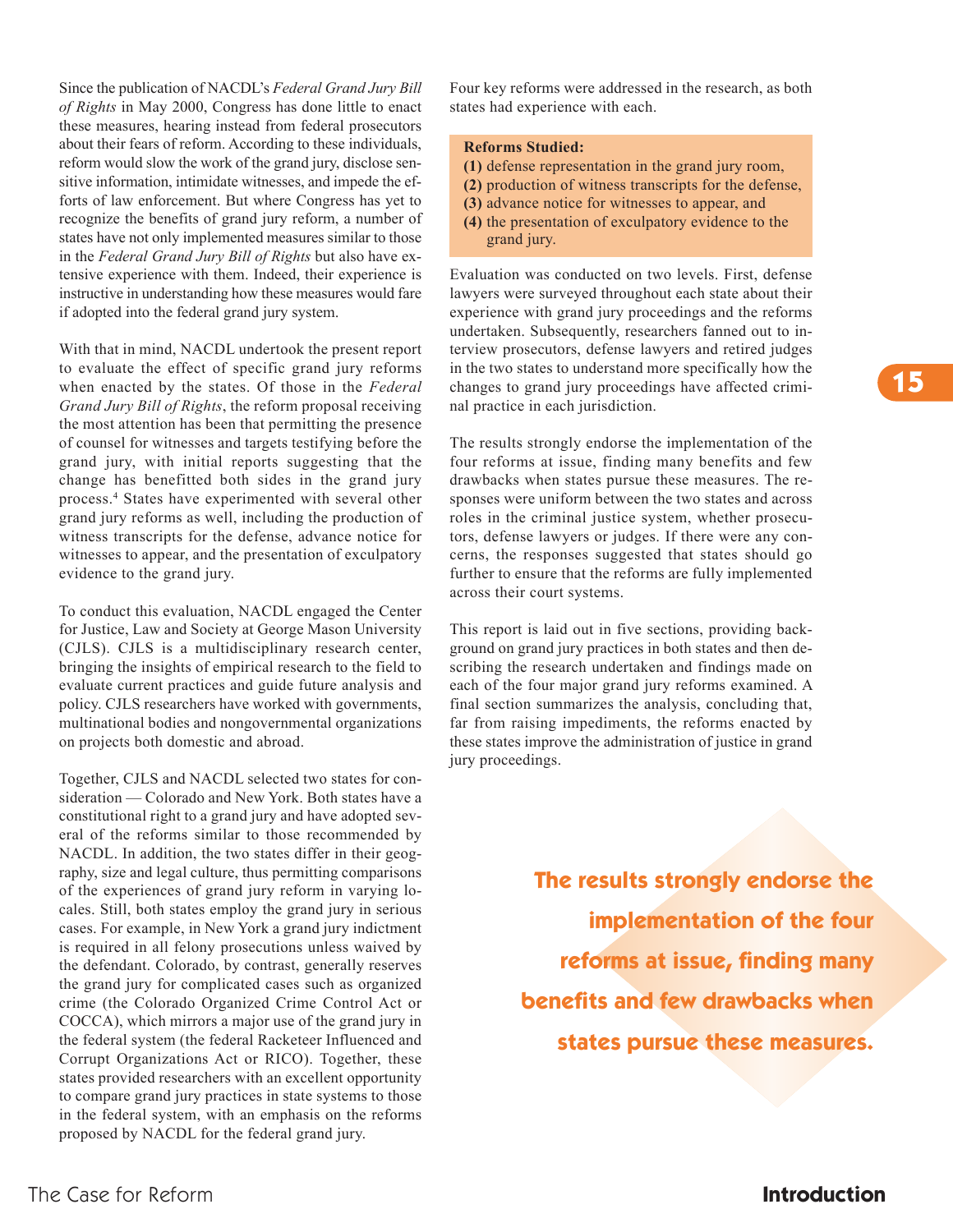# **BACKGROUND**

### **Grand Juries in New York State**

Ven as other states have moved toward allowing prosecutors to file a charging<br>document (an "information") directly with the court, New York law dictates that<br>"no person shall be held to answer for a capital or otherwise in document (an "information") directly with the court, New York law dictates that "no person shall be held to answer for a capital or otherwise infamous crime unless on indictment of a grand jury." Except in cases in which the accused waives presentment to the grand jury as part of the plea process, all felony charges must be brought by grand jury indictment.

**New York State grand juries see many of the same kinds of felony cases as those brought in federal court.**

Previously, grand jury practice in New York had been criticized. In the mid-1980s, New York legislators and criminal justice officials pushed to abolish the state grand jury system in favor of preliminary hearings or another, more open system, following Chief Judge Wachtler's now infamous quote regarding grand juries who would "indict a ham sandwich" if advised by the prosecution.<sup>5</sup> Adecade later, prosecutors and defense attorneys pushed to change grand jury practice as they began to promote reforms or abolition. Their efforts have been linked to the difficulty in assembling grand juries each month, an increase in unfavorable citizen attitudes toward police and their testimony, and the increasing use of "white-collar workers" on grand juries.<sup>6</sup>

Although grand juries continue to play a prominent role in New York criminal procedure, the calls for reform or abolition have resulted in significant changes in state practice. Judicial review of the grand jury minutes, a longtime feature of the New York system, was expanded to include discretion to reduce the charges. <sup>7</sup> Thus, there is an added safeguard ensuring "that sufficient evidence [has been] presented to establish every element of the crimes charged."<sup>8</sup>

### **Evaluating Grand Jury Reform in Two States:**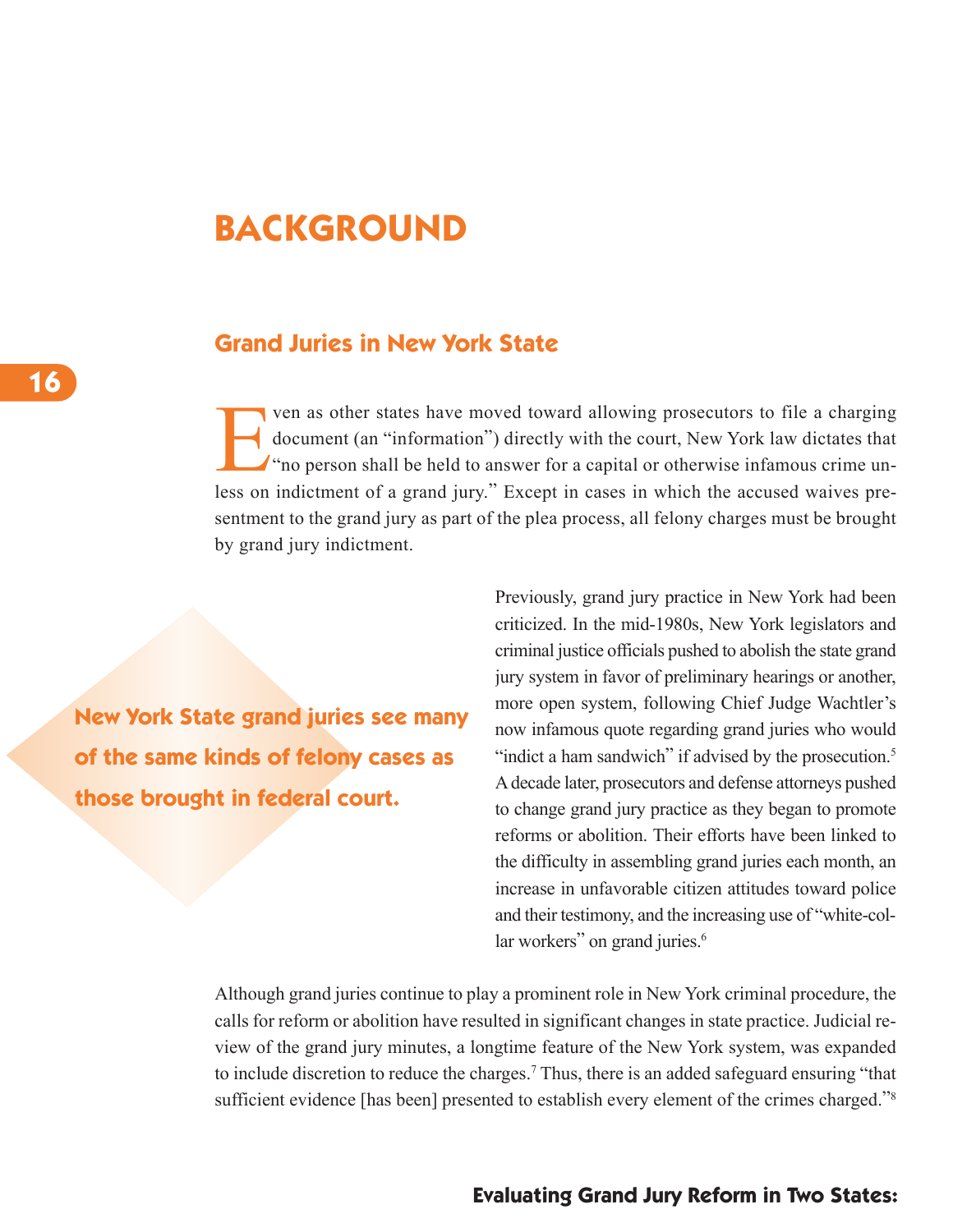Not only do individuals charged with a felony have the right to have their case heard before a grand jury, but New York law also permits targets of the grand jury to testify and request that the grand jury call other witnesses on their behalf. <sup>9</sup> Further, they are permitted to deliver an opening and closing statement, though without assistance from counsel. <sup>10</sup> Persons who have been arraigned on charges that are the subject of a grand jury proceeding must be given notice of the grand jury proceeding and a reasonable time to exercise their right to testify. Although given the explicit right, few targets choose to testify at the grand jury. <sup>11</sup> For example, in the early 2000s, in Brooklyn, just 14 percent of felony suspects testified before grand juries investigating their cases. <sup>12</sup> Across New York City the rates vary, with one study showing five percent in Manhattan and 18 percent on Staten Island. 13

### Use of the Grand Jury

Over the last 40 years, the rate of grand jury indictment has slowly decreased in New York. A survey of New York grand juries found that between 1968 and 1970 the indictment rate for cases brought before the grand jury was 84 percent. Statistics from the early 1980s showed an indictment rate of about 80 percent. <sup>14</sup> The Grand Jury Project, commissioned in December 1997 by Chief Judge Judith Kaye and Chief Administrative Judge Jonathan Lippman, released its report in 1999, which found New York grand juries dismiss 7% of their cases and reverse charges in 2% of their cases. <sup>15</sup> This can be compared to Justice Department statistics released in 1991 that showed a 99.9 percent indictment rate in the federal system. 16

New York State grand juries see many of the same kinds of felony cases as those brought in the federal system. As the defense lawyers surveyed for this report indicate, prosecutors in New York routinely utilize the grand jury for drug distribution, embezzlement, fraud, and conspiracy offenses. Grand juries are also employed for perjury cases, although most often when the target is a well-known person or highranking official. Terrorism cases remain relatively rare in New York courts, but virtually all such matters are brought before a grand jury.

### Counsel in the Grand Jury

New York is one of only a few states that requires "the appointment of counsel to targets, subjects, or witnesses" in a grand jury proceeding. <sup>17</sup> Further, as of 1978, attorneys may accompany a target into the grand jury room if the client has signed a waiver of immunity.<sup>18</sup> That is, the client must agree that what she says during the proceedings may be used for a criminal prosecution. Except for targets, all witnesses called before the grand jury are granted transactional immunity; therefore, prosecutors rarely call a witness suspected of committing the crime under investigation.

The Case for Reform **Background**

**As of 1978, attorneys may accompany a target into the grand jury room if the client has signed a waiver of immunity.**

If the client is not the target of the investigation, a lawyer is not permitted to be present in the grand jury room but may be available outside to advise a witness at the witness's request. While in the grand jury room, however, defense counsel has a very limited role and "may advise the witness, but not otherwise take part" in the proceedings. <sup>19</sup> Specifically, defense attorneys in a grand jury are not given the same rights as they would have before a trial jury; the defense "may not address the grand jury or object to the prosecutor's questions," and "must remain silent during [the client's] testimony."<sup>20</sup> Defense attorneys are permitted to whisper with their clients in the grand jury provided the jurors cannot hear the communication. <sup>21</sup> If counsel does not accompany the client into the grand jury, the witness is permitted to excuse herself to consult with her attorney, although "most prosecutors would admit...that they count on the burden of leaving the room to dissuade the witness from asserting her right to counsel."22

### Exculpatory Evidence

New York also has specialized standards regarding the presentation of exculpatory evidence to the grand jury. Case law requires that prosecutors of New York grand jury proceedings disclose exculpatory evidence that is so "substantial" or "important" that it might reasonably affect the jury's decision to indict. <sup>23</sup> Having this information is said to assist grand jurors in having "a more balanced view of the case," and thus to make a more informed decision. <sup>24</sup> Whether disclosure is consistently enforced, however, remains an open question and is one of the subjects of this study.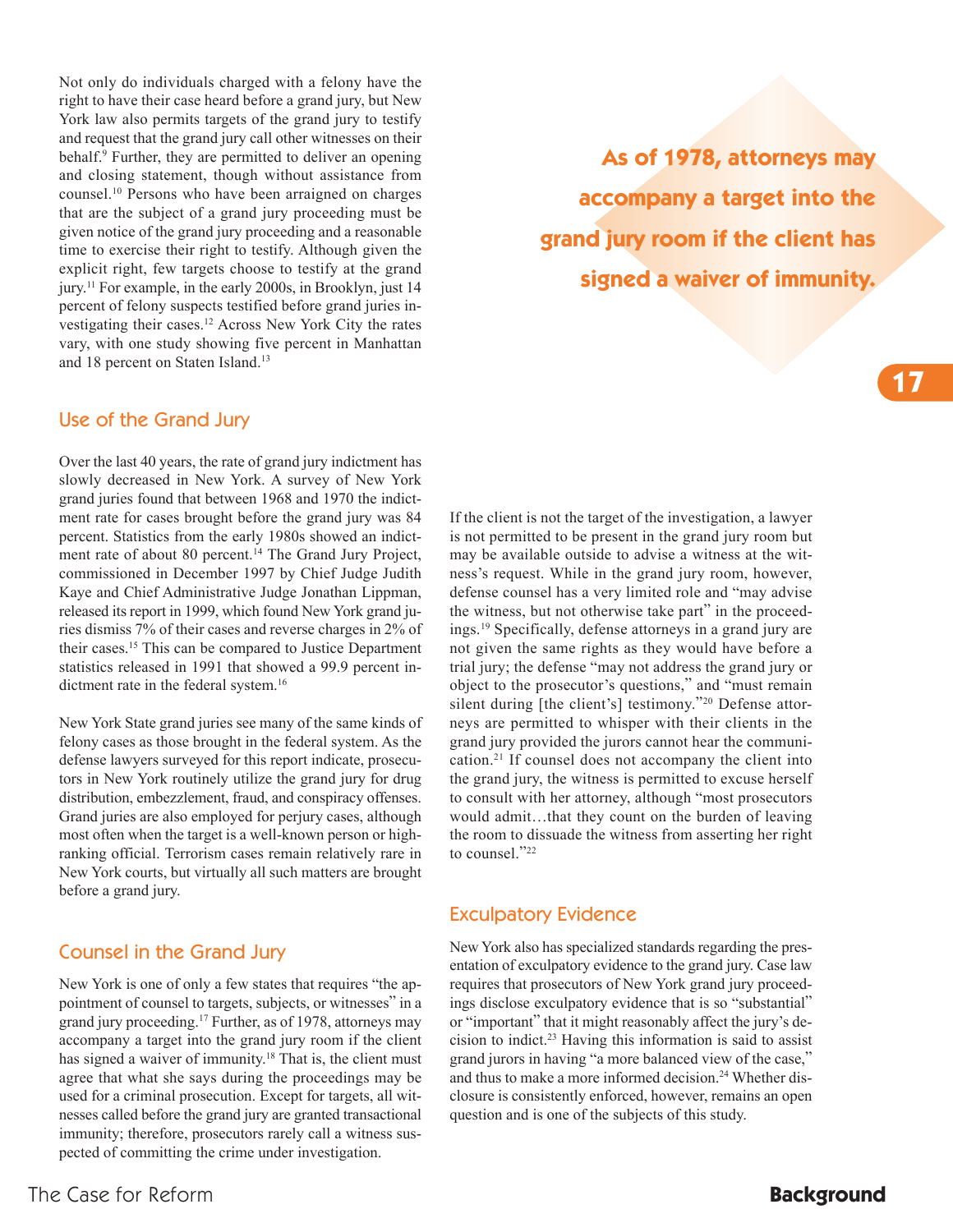### **Grand Juries in Colorado**

The grand jury has been part of the Colorado criminal justice system since the first state con-<br>stitutions were developed in 1864 and 1876. Initially, the state's constitution required that all<br>felony prosecutions begin by stitutions were developed in 1864 and 1876. Initially, the state's constitution required that all felony prosecutions begin by indictment. This requirement could be circumvented only in the event that the legislature passed a law allowing for alternative means for initiating criminal cases.<sup>25</sup> In 1891, the general assembly passed such a law permitting felony criminal proceedings to begin by direct filing by the prosecution.

Following the 1891 statute, little was written on grand jury practices in Colorado until the late 1960s, when claims began to surface that a district attorney in southern Colorado was using the grand jury to harass his political enemies. Prosecutions against public figures stemming from these grand jury indictments were not successful, but gained the public's attention. Following these allegations and prosecutions, and the publicity surrounding them, the Colorado Legislature sought to address concerns over abuses in the use of the grand jury. The result was a series of reforms that aimed to control the unchecked power of the prosecutor in front of the grand jury.

Many of these reforms mirrored those established by the American Bar Association in its Model Grand Jury Practices. The Colorado Legislature enacted these reforms in 1977. Two of the most significant changes were to allow defense counsel to be present with a client during the client's testimony and to permit defendants and witnesses to receive transcripts of their grand jury testimony prior to testifying at trial. Additional major reforms of the grand jury enacted in Colorado in 1977 include 48 hours' notice for witnesses who must appear, the presence of a court reporter during grand jury proceedings, and a *Miranda*-like advisement of rights or, absent that, a grant of transactional immunity for those subpoenaed to testify. <sup>26</sup> Of specific interest to this report are the rights to representation, prior notice and transcripts.

**Recognizing the role that counsel plays in protecting due process, the statute not only provided the legal grounding for defense counsel to enter the grand jury room, but also added a requirement that counsel be appointed to witnesses or targets who could not afford to privately hire counsel.**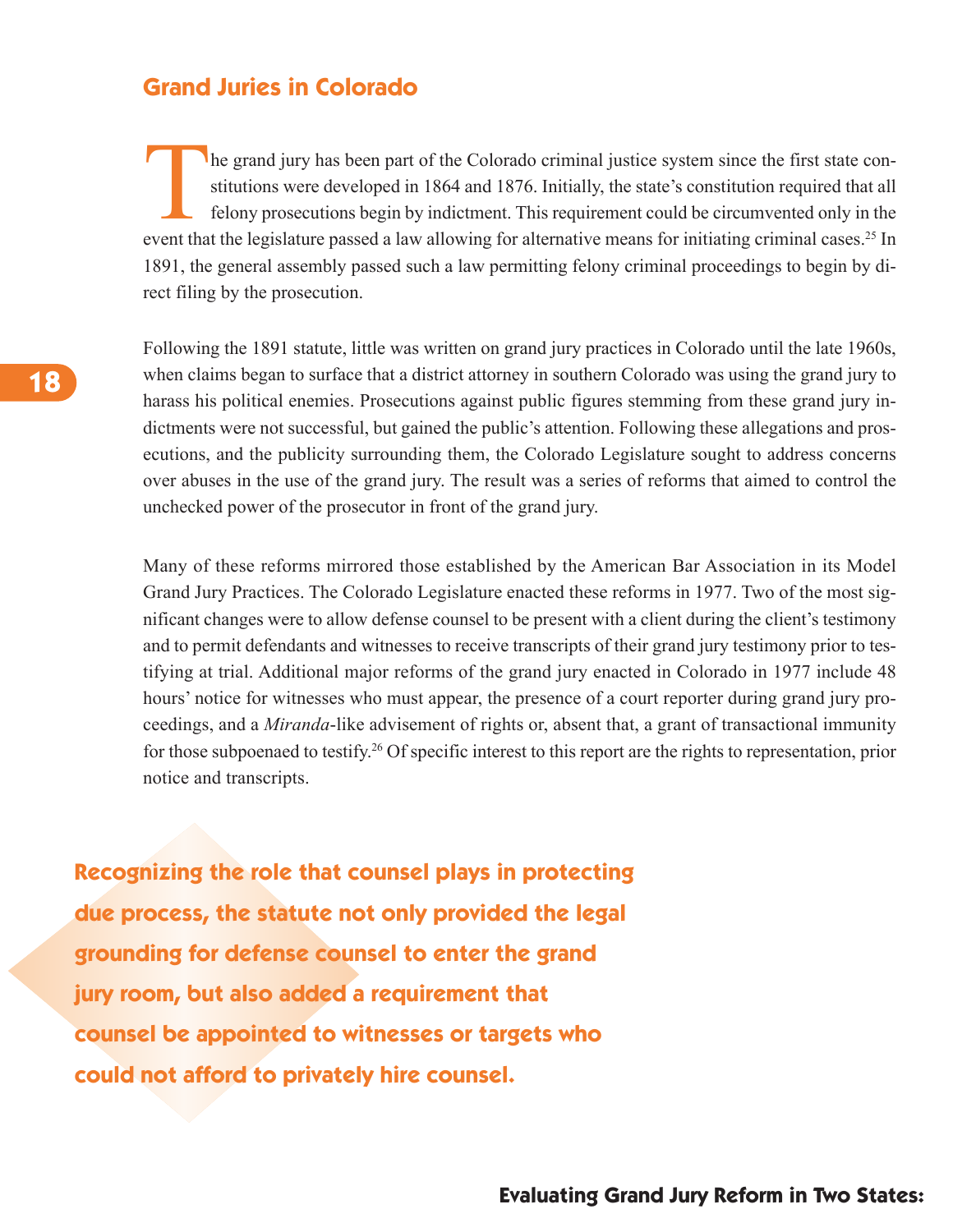### Use of the Grand Jury

Because felony charges may be prosecuted by information, Colorado does not use the grand jury as frequently as does New York or the federal system. Nevertheless, cases brought by indictment in Colorado are comparable to federal felony prosecutions and include white collar fraud, gang cases and cases with strong political or public interest. Only counties with more than 100,000 citizens maintain a standing grand jury. Much of the grand jury activity is located within the larger counties and judicial jurisdictions, with most statewide grand juries conducted out of Denver.

#### Counsel in the Grand Jury

One of the major 1977 reforms afforded all witnesses the right to be represented by counsel in the grand jury. However, the statute is somewhat vague about the attorney's role, saying that the lawyer may advise her client during grand jury proceedings but may not question or comment to any other party in the room. In order to protect the secrecy of the grand jury, the defense attorney is required to take the same oath of secrecy that her client takes upon entering the room. Recognizing the role that counsel plays in protecting due process, the statute not only provided the legal grounding for defense counsel to enter the grand jury room, but also added a requirement that counsel be appointed to witnesses or targets who could not afford to privately hire counsel.

In addition to circumscribing the activities of defense counsel in the grand jury room, the 1977 statute prohibits an attorney or her partners or associates from representing more than one person in a grand jury proceeding. The Colorado Supreme Court upheld this limitation, explaining that "the prohibition against multiple representation was intended to preserve the secrecy and effectiveness of the grand jury process."27 Attorneys have at times represented multiple clients in the same grand jury proceedings, but this occurs only after there has been a determination that no conflict of interest exists and the grand jury (including, most particularly, the prosecutor) approves.

### Grand Jury Transcripts

Reviewing transcripts of grand jury proceedings was not commonplace in the early history of the grand jury; in fact many grand jury proceedings were not even recorded. It took until 1973 for the Colorado Legislature to require that all grand jury proceedings be recorded in their entirety by an authorized court reporter. <sup>28</sup> This includes all colloquies (*i.e.*, statements between the prosecutor and grand jurors and instructions given to grand jurors) in addition to the questioning of witnesses and presentation of evidence.

Witnesses who are called to testify at the trial of an indicted individual are entitled to a transcript of their grand jury testimony prior to trial. In addition, Colorado law requires the prosecution to supply the defense with copies of the transcript and any evidence presented at the grand jury within 30 days of the judge's approval of the defense's motion. The defendant has the right to view witnesses' grand jury testimony as part of trial preparation; the transcript cannot be withheld unless the prosecution establishes a compelling reason for doing so. However, the failure of a judge to allow the defense the right to examine grand jury transcripts is not grounds for dismissal of the indictment.

### Notice to Testify

Although Colorado does not require the 72 hours' notice recommended by NACDL, it does, unless good cause is shown, require at least 48 hours' notice to elapse between the issuance of a subpoena and the appearance of the witness. <sup>29</sup> This change came about in response to the misuse of grand jury subpoenas by a district attorney in southern Colorado. According to his critics, this prosecutor would regularly subpoena individuals for immediate appearance, which created professional hardships for the individuals who were required to drop everything to testify before the grand jury. <sup>30</sup> The practice also prevented witnesses from obtaining meaningful legal counsel in connection with the appearance.

In addition to the 48 hours' notice, Colorado law requires that the subpoena include a statement of the witnesses' rights, which must be "prominently display[ed] on the front of the subpoena."31 The advisement is similar to those rights detailed by *Miranda v. Arizona* and maintains that: a witness may have an attorney present during the appearance; information provided during the grand jury may be used against the witness in court; the witness may invoke her Fifth Amendment right against self-incrimination; and the witness will receive court-appointed counsel if she cannot afford it.

> **Colorado law requires the prosecution to supply the defense with copies of the transcript and any evidence presented at the grand jury within 30 days of the judge's approval of the defense's motion.**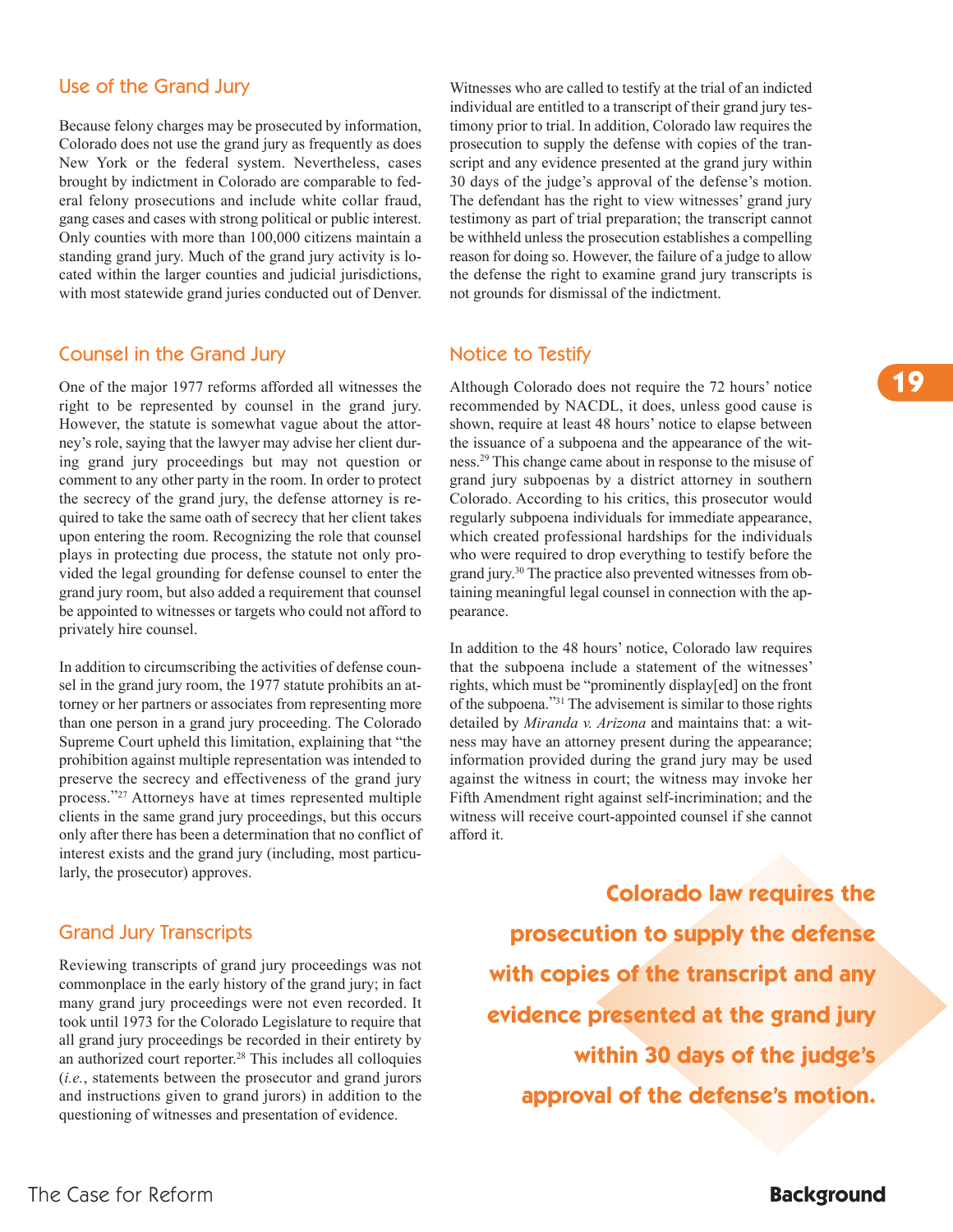# **RESEARCH**

s the backgrounds of the two states selected for study suggest, the effects of grand<br>jury reform are not well known outside of the legal community directly involved<br>in grand jury proceedings. The CJLS designed a comprehens jury reform are not well known outside of the legal community directly involved in grand jury proceedings. The CJLS designed a comprehensive, two-pronged evaluation strategy to better understand the results of these reforms in practice.

## **Methodology**

Researchers began by developing a questionnaire about state grand jury practice, which they administered to defense lawyers in the two states via the Internet by emailed introduction from NACDL. The survey responses yielded a broad picture of grand jury practices and attitudes in each state. Thereafter, researchers followed up by interviewing prosecutors, defense attorney, and retired judges with grand jury experience. The interviews provided an opportunity to explore the survey findings in greater depth and to go beyond these results to provide more extensive comparisons of grand jury practices between the two states. Ultimately, researchers surveyed nearly 200 defense lawyers and interviewed upwards of 50 prosecutors, defense lawyers and retired judges. Prosecutors constituted no fewer than one-third of the interviewees in each state.

# **Description of Sample Surveyed**

With the assistance of NACDL, an electronic survey was distributed to NACDL members from New York and Colorado with a brief note regarding the purpose of the survey and requesting participation. The NACDL survey resulted in a final respondent count of 192. <sup>32</sup> As Table 1 presents, nearly three-quarters of respondents (69 percent) were from New York State. <sup>33</sup> Two respondents were from other states (California and New Jersey), and an additional 15 respondents did not indicate what state they were from; they were all removed from the later analysis. The findings are presented in four sections based on the four reforms that were found to be most relevant to defense attorneys in the survey and to defense and prosecuting attorneys and retired judges during the interviews.

**Ultimately researchers surveyed nearly 200 defense lawyers and interviewed upwards of 50 prosecutors, defense lawyers and retired judges. Prosecutors constituted no less than one-third of the interviewees in each state.**

#### **Table 1.**

**State in which respondents practice**

|                    | N   | <b>Percent</b> |
|--------------------|-----|----------------|
| <b>New York</b>    | 132 | 69%            |
| Colorado           | 43  | 22%            |
| <b>Missing</b>     | 15  | 8%             |
| <b>Other State</b> | ջ   | $1\%$          |
| <b>Total</b>       | 192 | 100%           |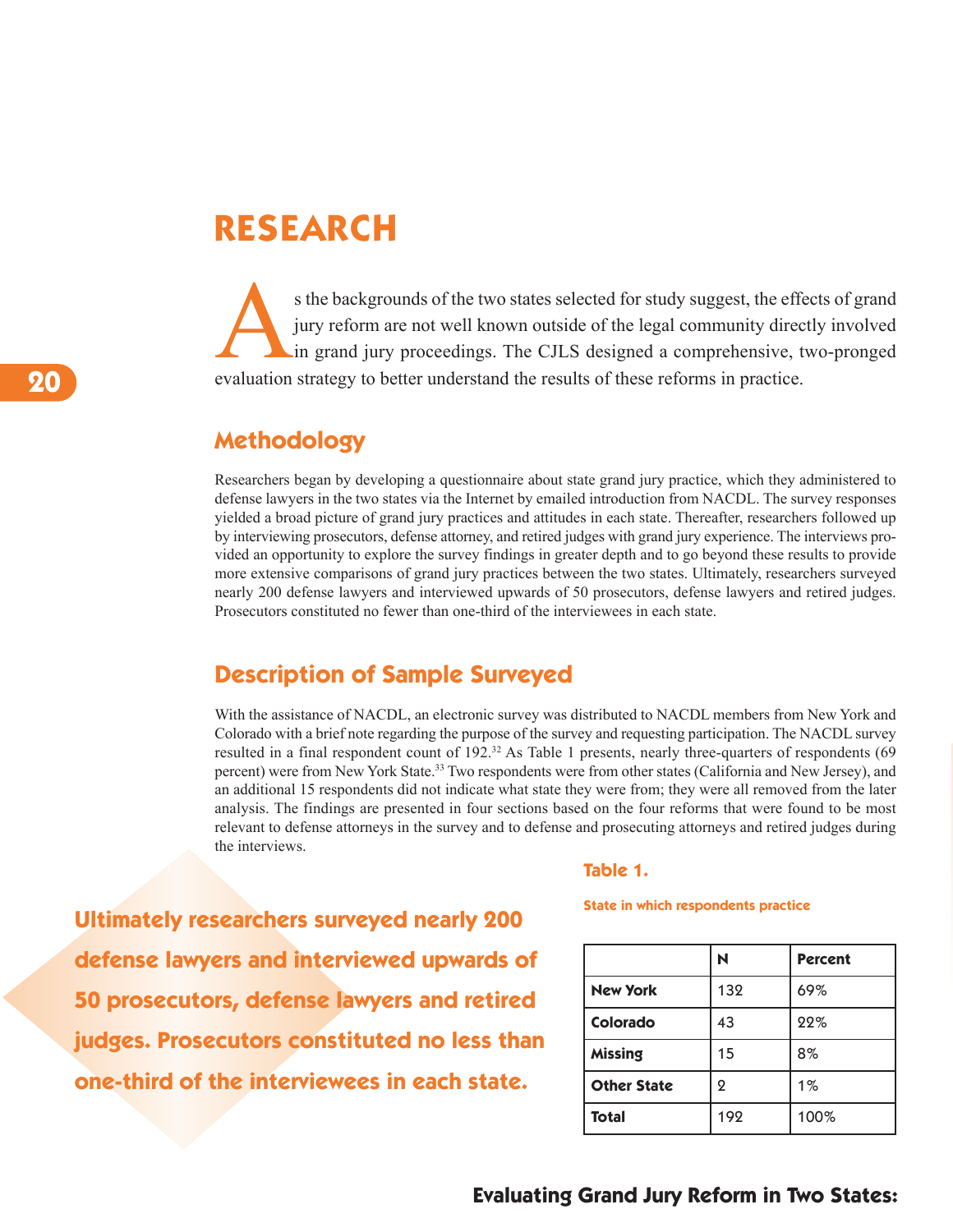# **AN EXAMINATION OF FOUR REFORMS**

- u **Presence of Defense Counsel**
- u **Access to Grand Jury Transcripts**
- u **48 Hours' Notice Before a Grand Jury Appearance**

## u **Presentation of Exculpatory Evidence**

s discussed, four grand jury reforms were targeted in this research. For each of these reforms, common themes were brought out in the survey and further explored in the interviews. Most notably, defense counsel, prosecutor these reforms, common themes were brought out in the survey and further explored in the interviews. Most notably, defense counsel, prosecutors and judges are supportive of the additional due process protections provided when defense counsel is allowed in the grand jury room; when transcripts of the proceedings are furnished in a timely manner; when witnesses and targets are provided with at least 48 hours' notice prior to a grand jury appearance to prepare their testimony and obtain counsel if desired; and when exculpatory evidence known to the prosecutor or the target, witness or defense attorney is presented to the grand jury. The four reforms are discussed below in further detail.

# **Presence of Defense Counsel**

When witnesses and targets are allowed defense counsel in the grand jury room, the grand jury receives more accurate information and individual rights are better protected. Prosecutors feel emboldened in their questioning and can pursue their role assertively.

In NACDL's *Federal Grand Jury Bill of Rights*, the Commission to Reform the Federal Grand Jury stated:

A witness before the grand jury who has not received immunity shall have the right to be accompanied by counsel in his or her appearance before the grand jury. Such counsel shall be allowed to be present in the grand jury room only during the questioning of the witness and shall be allowed to advise the witness. Such counsel shall not be permitted to address the grand jurors, stop the proceedings, object to questions, stop the witness from answering a question, nor otherwise take an active part in proceedings before the grand jury. 34

### The Case for Reform **An Examination of Four Reforms**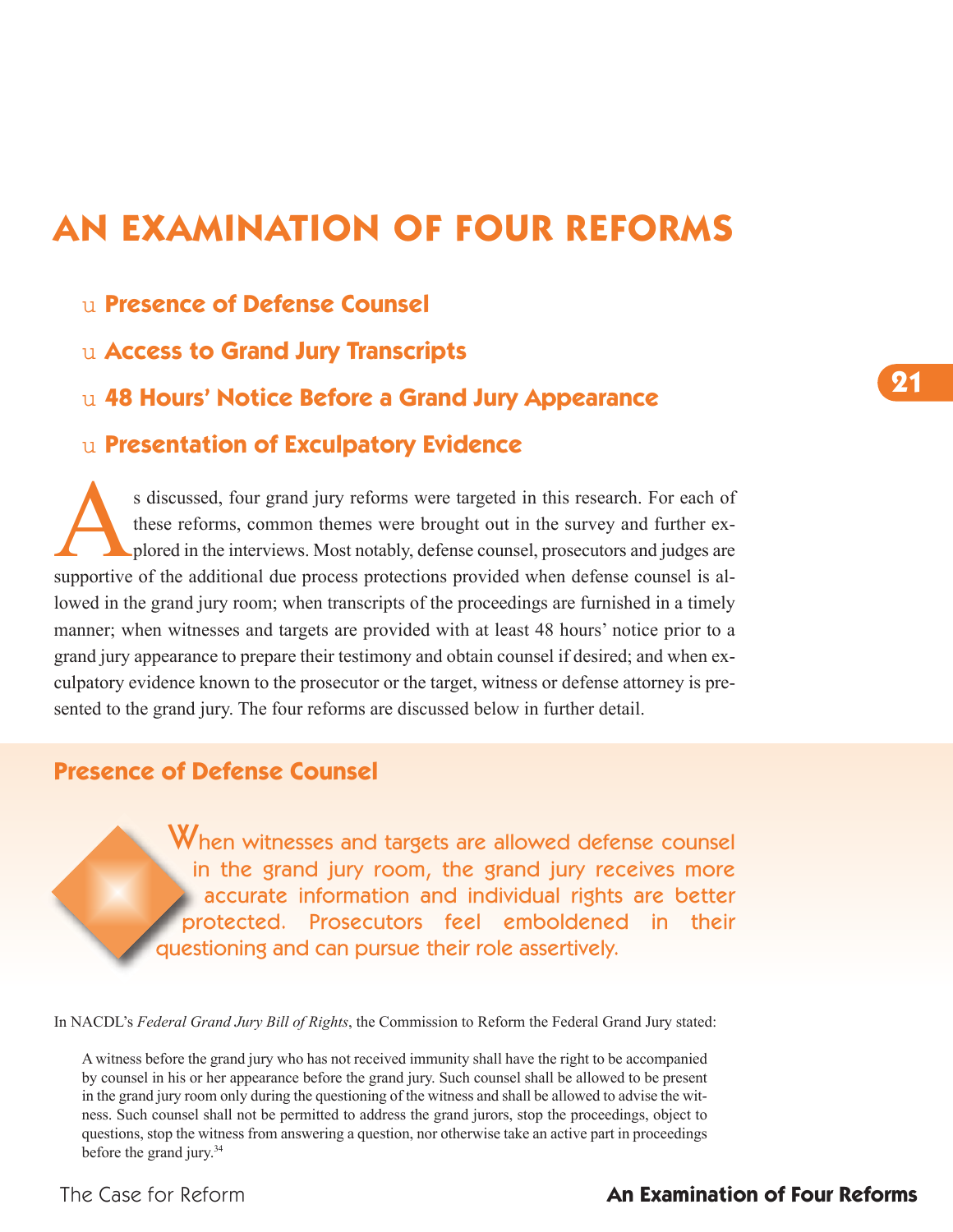**Prosecutors, in particular, either support the presence of defense counsel in the grand jury room or are neutral on the practice.**

> This practice has been adopted by a few states to varying degrees, with New York and Colorado being two states with the more progressive practices. New York is one of only a few states that requires "the appointment of counsel to targets, subjects, or witnesses" in a grand jury proceeding.<sup>35</sup> However, except when representing a target who has waived immunity, the lawyer remains physically outside of the grand jury room. Colorado allows a witness legal representation in the grand jury room and requires that counsel be appointed when requested by a witness who cannot afford to retain private counsel.

> Attorneys in both states commented on the benefits of this practice but suggested that the role and behavior of defense counsel and their influence on the proceedings vary greatly depending on the jurisdiction and the mindset of the defense bar. Prosecutors, in particular, either support the presence of defense counsel in the grand jury room or are neutral on the practice. Only two of the prosecutors interviewed for this report (one from each state) had any concerns about the inclusion of defense counsel in grand jury proceedings.

> The attorneys surveyed from New York and Colorado reported similar experience in representing witnesses or targets before a grand jury. In New York, 47 percent of attorneys surveyed had always accompanied a witness into the grand jury. For Colorado, just over 44 percent had always done so (Table 2). It is interesting that these percentages are so close considering that New York uses the grand jury far more often than Colorado, although Colorado has more open rules permitting the presence of defense attorneys. There are a number of explanations for the similar percentages. As one New York defense attorney explained, "Local culture is to not have a defendant testify at the grand jury." Most New York attorneys only allow their clients to go before the grand jury if their client has "a real shot at avoiding [indictment]," as it can be risky to expose the defense ahead of time. Additionally, as all prosecutors from New York indicated, only targets that have waived immunity can have their defense attorney present in the grand jury room. In this respect, Colorado and New York differ. In Colorado, even when a witness has been granted immunity, the defense attorney still may accompany the client into the grand jury room and most defense attorneys will do just

that. By contrast, New York prosecutors said defense lawyers appear less frequently.<sup>36</sup>

Defense attorneys in both states commented on the lack of clarity in the role they are supposed to play while in the grand jury room. Some described their function as that of a "potted" plant," while others adopted a more active stance to the point of verbally objecting to the prosecutor's line of questioning — a practice that is not formally sanctioned by grand jury rules in either state. Defense attorneys interviewed in New York often took pride in their efforts to object to what they considered inappropriate questions, but most described a conservative approach to their representation. Their reports were confirmed by prosecutors in both states, who had only rarely encountered what they would describe as "bad behavior" by defense lawyers and saw no reason to exclude defense attorneys who follow grand jury procedures.

#### **Table 2.**

**New York Colorado Always 47% 44% Most of the time 3% 7% Sometimes 5% 12% Rarely 2% 7% Never 43% 30% Total 100% 100%**

**How often have you accompanied a non-immunized**

**Total may not equal 100% due to rounding**

**witness into a grand jury proceeding?**

Fairer questioning has been cited as the reason to include defense counsel during grand jury testimony. <sup>37</sup> Consistently, defense lawyers said prosecutors are more likely to allow the target or witness to testify uninterrupted if defense counsel is present. Over 80 percent of New York attorneys and 75 percent of Colorado attorneys who had accompanied a client into the grand jury believed that their presence led to fairer questioning by the prosecutor (Table 3). One New York City attorney opined that when defense counsel is not present, the prosecution may become overly aggressive and have a tendency to "beat up the client" with persistent or antagonistic questioning. In Colorado, one respondent suggested that the prosecutor is less likely to "badger the witness" when he is present. Another said that unless he was present, prosecutors would try to wear down the witness to receive a desired answer.

The prosecutors interviewed generally did not feel that the presence of defense counsel affected their questioning of a witness or target, but some said they felt greater latitude to press the witness when counsel was present. For example, two of the Colorado prosecutors felt that the defense attorney served as a buffer between the witness and the prosecution and they therefore felt more comfortable "going after" a witness who was somewhat hostile or whom the prosecu-

#### **Evaluating Grand Jury Reform in Two States:**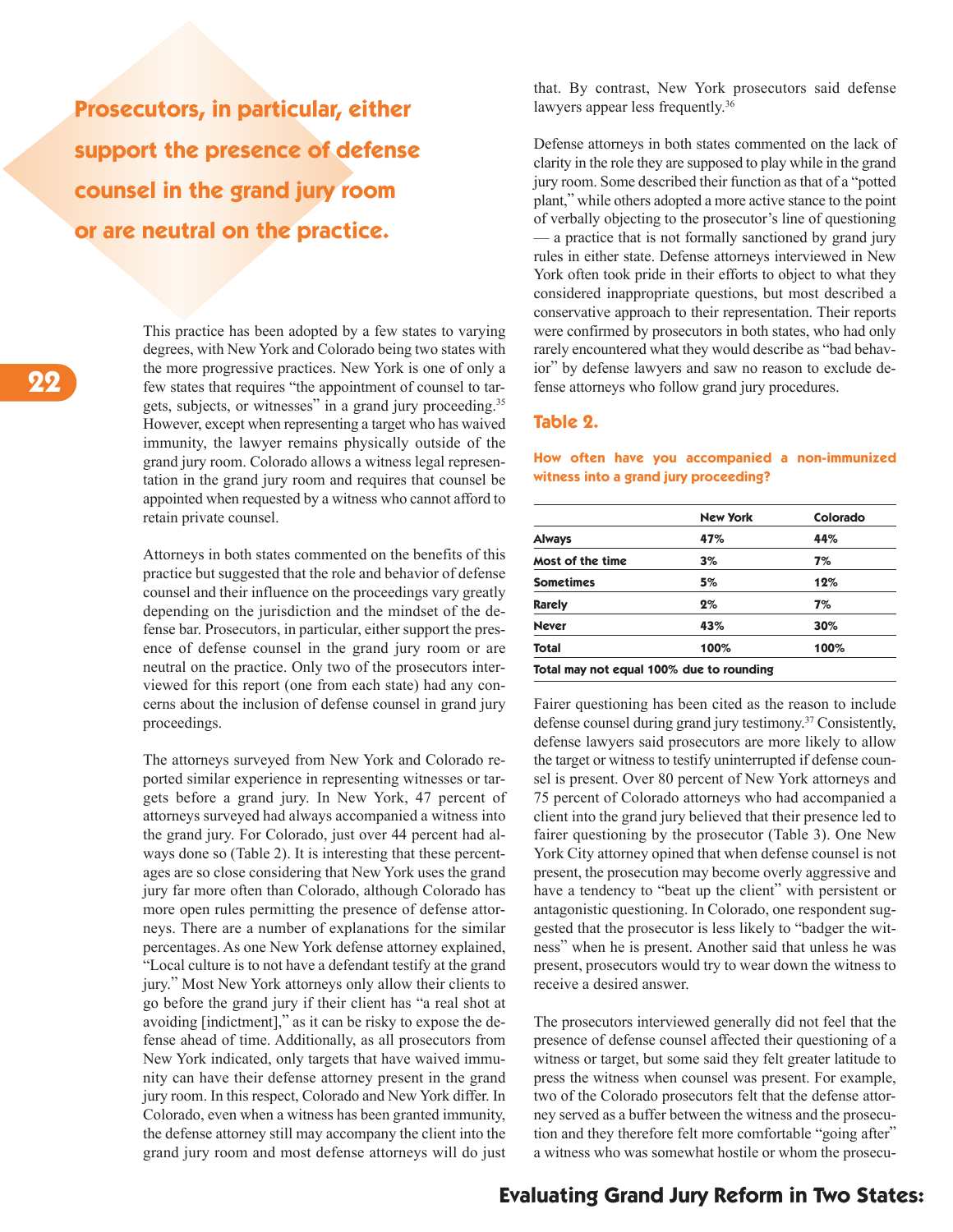tor felt was lying. Without the defense attorney, some prosecutors stated they were more likely to be cautious with their tactics. This attitude was surprising, as many defense attorneys believed just the opposite — that prosecutors were more likely to be aggressive when defense attorneys were absent. The apparent contradiction may simply reflect divergent tendencies or practices among prosecutors.

A few defense attorneys suggested that the grand jury process generally intimidates witnesses who, if their attorney were not present, would not know to stop the proceedings and ask to step outside to speak with their attorney. One former federal prosecutor stated that he never had a witness ask to leave the grand jury room to speak with his attorney.

#### **Table 3.**

**If you have accompanied a non-immunized witness into a grand jury proceeding, do you believe your presence led to fairer questioning by the prosecutor?**

| 41%                                      | 35%      |
|------------------------------------------|----------|
|                                          |          |
| 41%                                      | 40%      |
| 13%                                      | 25%      |
| 6%                                       | $0\%$    |
| $0\%$                                    | $0\%$    |
| $N = 54$                                 | $N = 20$ |
| Total may not equal 100% due to rounding |          |

Defense attorneys in both states found their presence in the grand jury room to be especially useful in preparing for trial or plea-bargaining. As Table 4 indicates, three-quarters of New York attorneys found this experience helpful, as did almost 70 percent of Colorado defense attorneys. Defense lawyers said being present provided them insights into the prosecution's case, because they could hear the line of questioning and infer from that possible theories of the government's case. Relying on the witness to relate this information during a debriefing is a gamble. Given the stress of appearing before a grand jury, attorneys believed that both witnesses and targets tend to have a poor memory for the details of their testimony. But if the lawyer is present, he can better appreciate the facts uncovered and the prosecutor's motives for pursuing the case.

**The prosecutors interviewed generally did not feel that the presence of defense counsel affected their questioning of a witness or target.**

#### **Table 4.**

**If you have accompanied a non-immunized witness into a grand jury proceeding, do you believe the knowledge you gained during the proceedings helped you prepare for trial or plea-bargaining?**

|                          | <b>New York</b> | Colorado |
|--------------------------|-----------------|----------|
| <b>Strongly Agree</b>    | 12%             | 14%      |
| Agree                    | 64%             | 55%      |
| <b>Neutral</b>           | 16%             | 31%      |
| <b>Disagree</b>          | 6%              | 0%       |
| <b>Strongly Disagree</b> | $1\%$           | 0%       |
| <b>Total</b>             | $N = 73$        | $N = 29$ |

**Total may not equal 100% due to rounding**

**Most New York attorneys only allow their clients to go before the grand jury if their client has "a real shot at avoiding [indictment]," as it can be risky to expose the defense ahead of time.**

Moreover, defense lawyers said their presence produced "better testimony," both by counseling their clients to testify truthfully and by ensuring that the most relevant and helpful facts are disclosed to the grand jurors in a coherent way. One New York attorney described a case in which prosecutors were taken aback by the client's version of the events, as they had been unaware of information relayed in the witness's testimony to the grand jury. Focused testimony can direct the course of the grand jury investigation towards other plausible theories of the crime. This is one of the benefits of the grand jury system suggested by prosecutors from New York. As one prosecutor explained, the grand jury process allows for an independent body to review all the evidence, including targets' statements, to determine whether an individual should actually be charged with a crime.

Prosecutors interviewed were largely supportive of permitting defense lawyers to attend the grand jury with their clients and said this practice benefits the administration of justice. One prosecutor stated that the presence of defense counsel "lends an air of legitimacy" to the proceedings.

### The Case for Reform **An Examination of Four Reforms**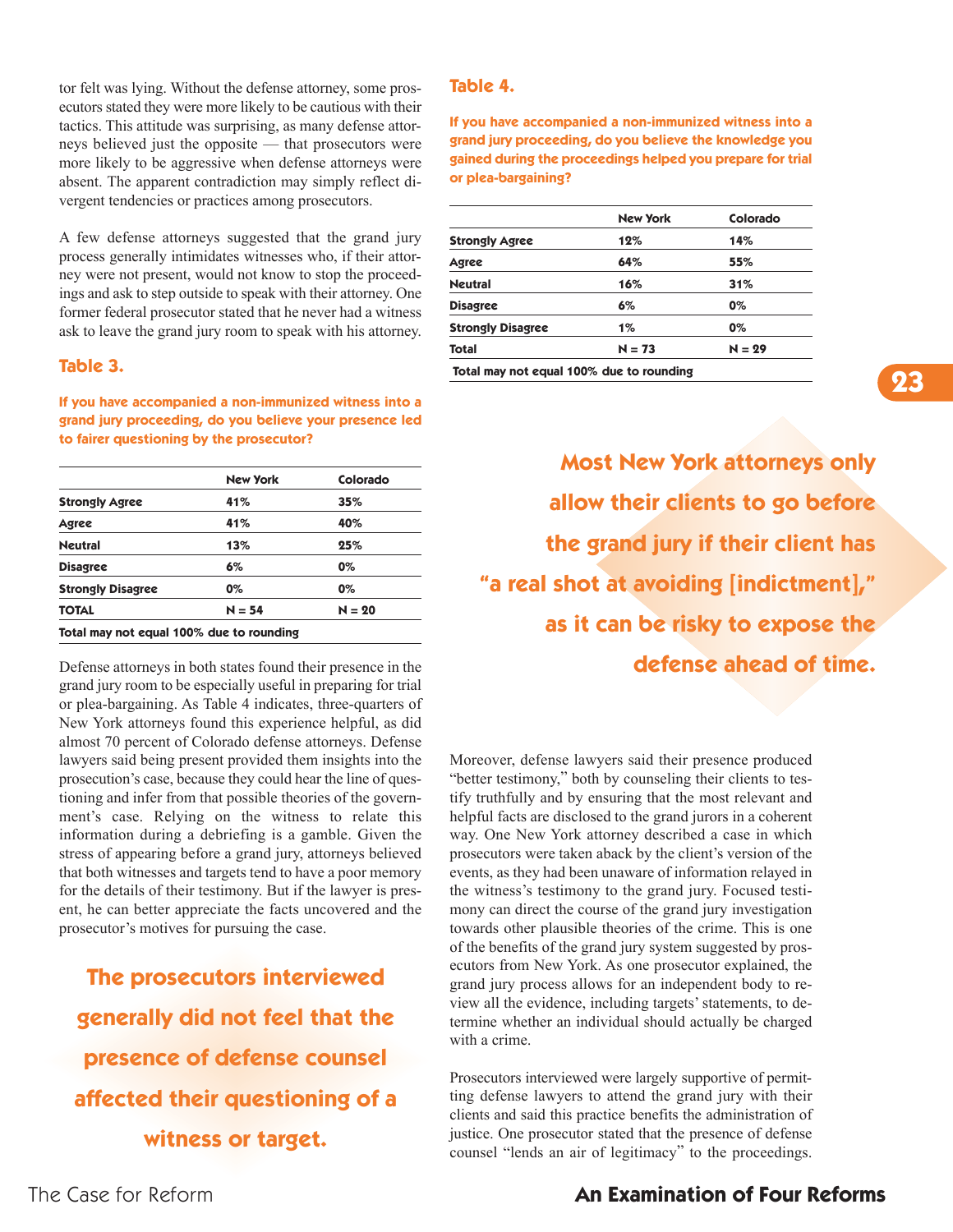**As a top New York prosecutor explained, it is not only "appropriate" to have defense counsel present, but there are also "benefits to having counsel in the grand jury room."**

#### **Table 5.**

**If you have accompanied a non-immunized witness into a grand jury proceeding, do you believe your presence made the grand jury less likely to indict your client?**

|                          | <b>New York</b> | Colorado |
|--------------------------|-----------------|----------|
| <b>Strongly Agree</b>    | 10%             | 12%      |
| Agree                    | 30%             | 12%      |
| <b>Neutral</b>           | 37%             | 41%      |
| <b>Disagree</b>          | 18%             | 18%      |
| <b>Strongly Disagree</b> | 6%              | 18%      |
| Total                    | $N = 63$        | $N = 17$ |

Others noted that defense attorneys rarely hinder the work of the grand jury and are there as silent observers. Only one of the prosecutors objected to the presence of defense counsel, believing they sought to gather information to advise other potential witnesses and their attorneys. This prosecutor, however, was an anomaly; another defense lawyer pointed out that no lawyer would voluntarily submit a client to a non-immunized grand jury appearance for the purpose of gathering information about the prosecution's case. As a top New York prosecutor explained, it is not only "appropriate" to have defense counsel present, but there are also "benefits to having counsel in the grand jury room." Among other things, the defense lawyer "can address issues of privilege that are hard for lay witnesses to understand." As long as defense attorneys comply with the behavioral guidelines set for their presence, the prosecutors interviewed believe there is no harm and actually substantial benefit to including defense lawyers in the grand jury room.

If both sides see procedural benefits to defense counsel participating in grand jury proceedings, neither side tends to believe that the presence of a defense attorney affects the grand jury's likelihood of returning an indictment. Many of the defense attorneys feel that the grand jury will follow the prosecutor's lead regardless of whether a defense attorney is present (see Table 5). New York defense attorneys were more likely than Colorado lawyers to state that their presence affected the outcome (almost 40 percent compared to just over 20 percent in Colorado). In Colorado, prosecutors use grand juries less often and are reluctant to present a case when not confident of the outcome; in turn, defense attorneys there are far less likely to believe that their presence will have an effect on the outcome of the proceeding. Further, both defense attorneys and prosecutors in Colorado believe that some cases are brought before the grand jury specifically for the grand jury not to indict the target. This occurs in highly public and political cases where the prosecutor does not want to try an individual, but because of political pressure needs to have the grand jury decide not to indict.

By contrast, in New York, where felonies are expected to be indicted by grand jury, defense counsel and witness testimony may have a greater influence on the outcome because the case is not as developed as it is in jurisdictions that use the grand jury only for special cases. New York prosecutors confirmed this to a degree. In some cases, prosecutors suggested that the grand jury provides a preview into how a petit jury might react to a case and thus indicate to the prosecutor that the case is not strong enough. Therefore, statements made by the target under the advisement of defense counsel may affect the outcome in cases where the evidence is weaker.

Finally, interviewees were unified in their view that including defense attorneys in the grand jury room does not slow the work of prosecutors or grand jurors. As Table 6 illustrates, almost 70 percent of New York responders said there was no effect on the pace of the grand jury, with nearly 30 percent reporting that including defense lawyers in the grand jury actually sped up the process. In Colorado, more than 40 percent of those surveyed said that witnesses took less time to testify when their lawyers were present, and another 40 percent said there was no effect on the time involved. Not a single lawyer or judge in either state said that including defense counsel significantly slows the work of the grand jury.

**Interviewees were unified in their view that including defense attorneys in the grand jury room does not slow the work of prosecutors or grand jurors.**

**Evaluating Grand Jury Reform in Two States:**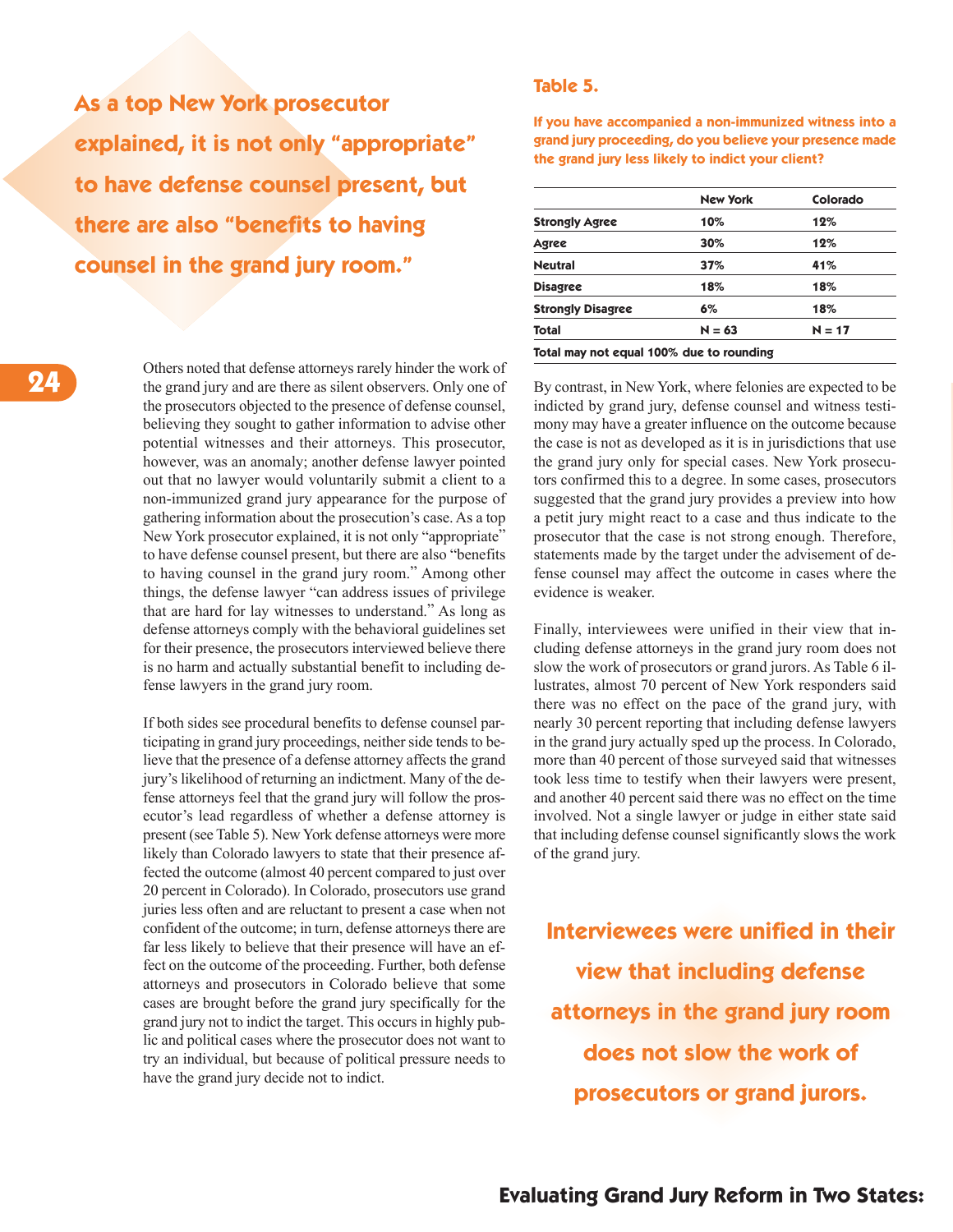#### **Table 6.**

**If you have accompanied a non-immunized witness into a grand jury proceeding, do you believe your presence affected the length of the witness's appearance?**

|                             | <b>New York</b> | Colorado |
|-----------------------------|-----------------|----------|
| <b>Significantly Faster</b> | 5%              | 26%      |
| Faster                      | 23%             | 16%      |
| <b>No Effect</b>            | 69%             | 42%      |
| <b>Significantly Slower</b> | 3%              | 16%      |
| <b>Slower</b>               | $0\%$           | $0\%$    |
| Total                       | $N = 74$        | $N = 19$ |

In sum, the practice of allowing defense attorneys into the grand jury is seen by both sides as an additional measure to ensure accuracy, efficiency, due process and proper protections for individuals involved. Defense attorneys do not appear to sway the results of grand jury proceedings, nor does their presence delay the work of the grand jury. To the contrary, defense lawyers lend legitimacy to the grand jury process when attending with their clients and are able to provide better representation to those witnesses and targets, both before the grand jury and in preparing for what may come next.

# **Provision of Transcripts**

Receipt of witness transcripts helps to enhance case preparation, refresh memories and improve the accuracy and consistency of later statements by witnesses.

"Witnesses should have the right to receive a transcript of their federal grand jury testimony."38 Colorado gives witnesses and their legal representatives the right to view the transcript of the witnesses' testimony if called to testify at trial. In addition, the Colorado statute places an obligation on the prosecution to supply the defense with copies of the entire transcript and any evidence presented at the grand jury within 30 days of indictment.<sup>39</sup> New York law, similarly, dictates that the accused, *if indicted*, has a right to a transcript of his grand jury testimony. 40

Despite the legal provisions, only about 35 percent of Colorado defense attorneys have "always" (23 percent) or "mostly" (12 percent) received transcripts of their clients'testimony, and approximately one-fourth have never received transcripts. These findings may be explained by the fact that only a target or witness who is indicted or called to testify is entitled to a transcript from the grand jury. In New York, about one-half of defense lawyers have always (39 percent) or mostly (11 percent) received transcripts of their client's testimony. Similar to Colorado, a substantial number of attorneys in New York have never received transcripts (30 percent).

#### **Table 7.**

#### **How often has the prosecution made available a transcript of your client's testimony?**

|                                          | <b>New York</b> | Colorado |
|------------------------------------------|-----------------|----------|
| <b>Always</b>                            | 39%             | 23%      |
| Most of the time                         | 11%             | 12%      |
| <b>Sometimes</b>                         | 11%             | 23%      |
| <b>Rarely</b>                            | 10%             | 16%      |
| <b>Never</b>                             | 30%             | 26%      |
| <b>Total</b>                             | $N = 132$       | $N = 43$ |
| Total may not equal 100% due to rounding |                 |          |

**The time it takes to receive grand jury transcripts was a concern, with many New York responders suggesting that they did not always receive transcripts in a timely manner.**

### The Case for Reform **An Examination of Four Reforms**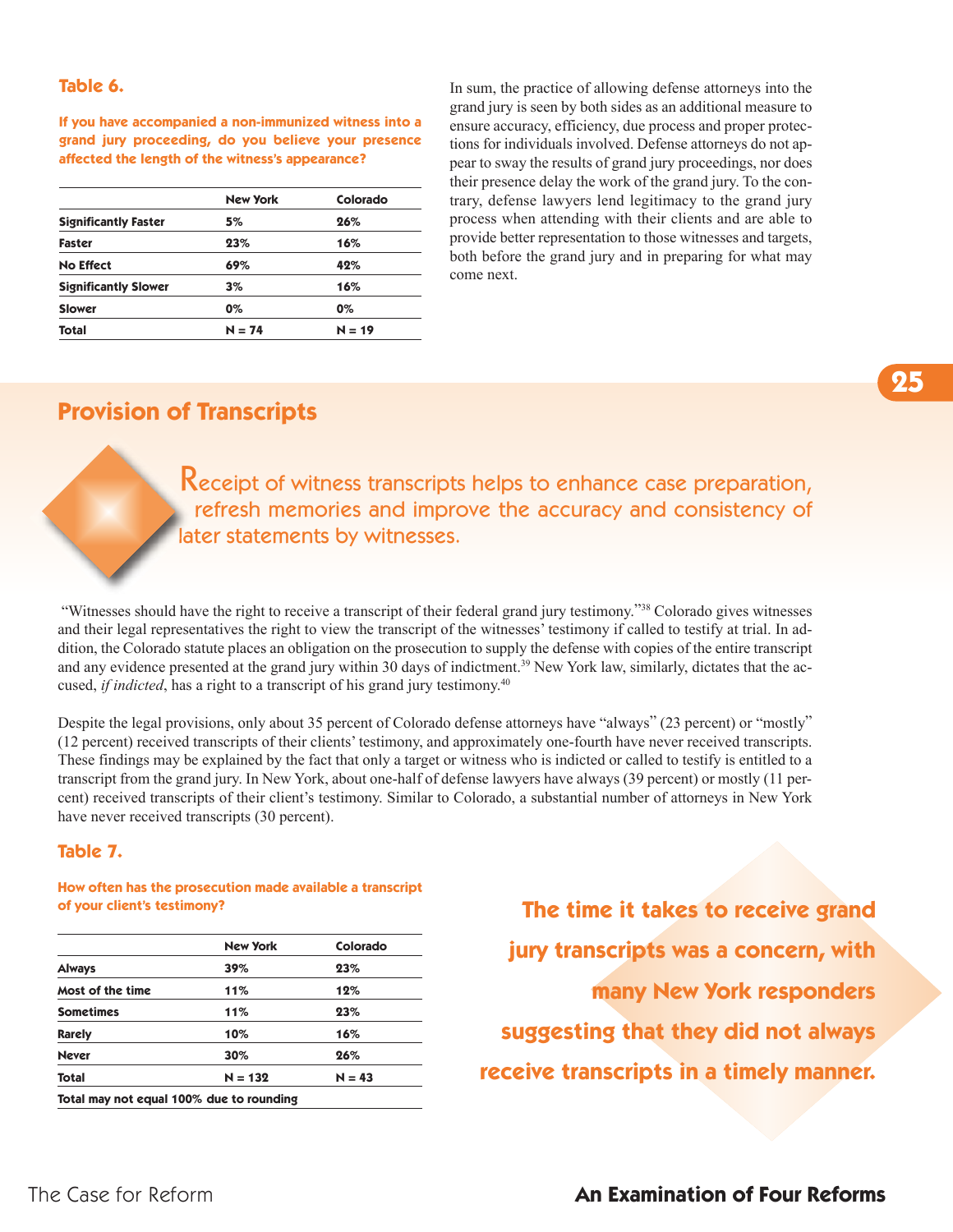# **Several attorneys in New York noted the transcript's usefulness in urging clients to accept a favorable plea bargain.**

Interviews did not fully explain these low rates of receipt. Defense lawyers in both states varied in the frequency with which they request grand jury transcripts, the portions of the transcript requested, and the time it takes to receive the transcripts. New York responses may reflect the fact that the right is limited to grand jury witnesses who are indicted. Most of the defense attorneys interviewed in Colorado request transcripts if their client is indicted or called to testify at a *trial* because they have the legal right to do so. If neither of these conditions exists, many attorneys see little need for a copy of the grand jury transcript. That said, a few Colorado defense lawyers always request a transcript regardless of where their client ends up in the adjudication process, because they find having access to the transcript is important regardless. Frequently, attorneys reported that even if they were present during the grand jury questioning of a client, the transcript serves as a reminder of the questions asked by the prosecutor and grand jurors and the answers supplied by the witness. Prosecutors in both states responded that they almost always receive requests from defense counsel to review the entire transcript.

The time it takes to receive grand jury transcripts was a concern, with many New York responders suggesting that they did not always receive transcripts in a timely manner. In one instance, a New York City attorney was waiting on a district attorney who was taking too long to release the transcript, and as a result, the judge dismissed the case. Several defense attorneys echoed such frustration over delays and prosecutors who "drag their feet" in providing the transcript.

**Most New York and Colorado attorneys responding to the survey strongly agreed that the transcript improved the accuracy of their client's future testimony.**

Colorado defense attorneys often stated that they received transcripts in a "reasonable amount of time," but the definition of reasonable varied by jurisdiction and practice. Attorneys who take appointed cases said they often do not receive the grand jury transcript until after the judge has already reviewed it and determined that probable cause exists for the indictment, leaving them little if any time to contest the indictment. New York prosecutors stated that they could not release the entire transcript to defense counsel, but do provide transcripts of the grand jury testimony of trial witnesses before the trial begins. One defense lawyer practicing in upstate New York noted that certain judges release the transcripts several days earlier, giving the attorneys enough time to litigate any issues before trial. Nearly all of the defense attorneys interviewed stated that they received grand jury transcripts when requested but would prefer to have them available earlier in their preparation process.

Ninety-two percent of respondents in both states find that grand jury transcripts are helpful in preparing for trial or plea-bargaining (Table 8). One attorney noted the struggle of having witnesses recount what happened during the grand jury proceedings and explained that transcripts help to augment both attorneys' and clients' memories of the process and fill in gaps when the attorney could not be present for the testimony. Indeed, several attorneys in New York noted the transcript's usefulness in urging clients to accept a favorable plea bargain. Transcripts can have a sobering effect on a client eager to go to trial when the attorney points out what was said and how the jury responded with an indictment.

#### **Table 8.**

**If the prosecution made available grand jury transcripts, did this practice help you prepare for trial or pleabargaining?**

| 59%      | 50%      |
|----------|----------|
| 33%      | 42%      |
| 8%       | 7%       |
| 0%       | 0%       |
| $1\%$    | $0\%$    |
| $N = 92$ | $N = 27$ |
|          |          |

**Total may not equal 100% due to rounding**

Both New York and Colorado defense attorneys find that transcripts are beneficial and should be available to witnesses and their attorneys. Using the grand jury transcript in trial preparations provides attorneys with witness testimony and an overview of the prosecution's theory of the case. Having access to the exact testimony of a client, the questions asked by the prosecutor, and the evidence presented through questioning allows the defense to begin case preparation, craft motions, and construct trial strategy.

### **Evaluating Grand Jury Reform in Two States:**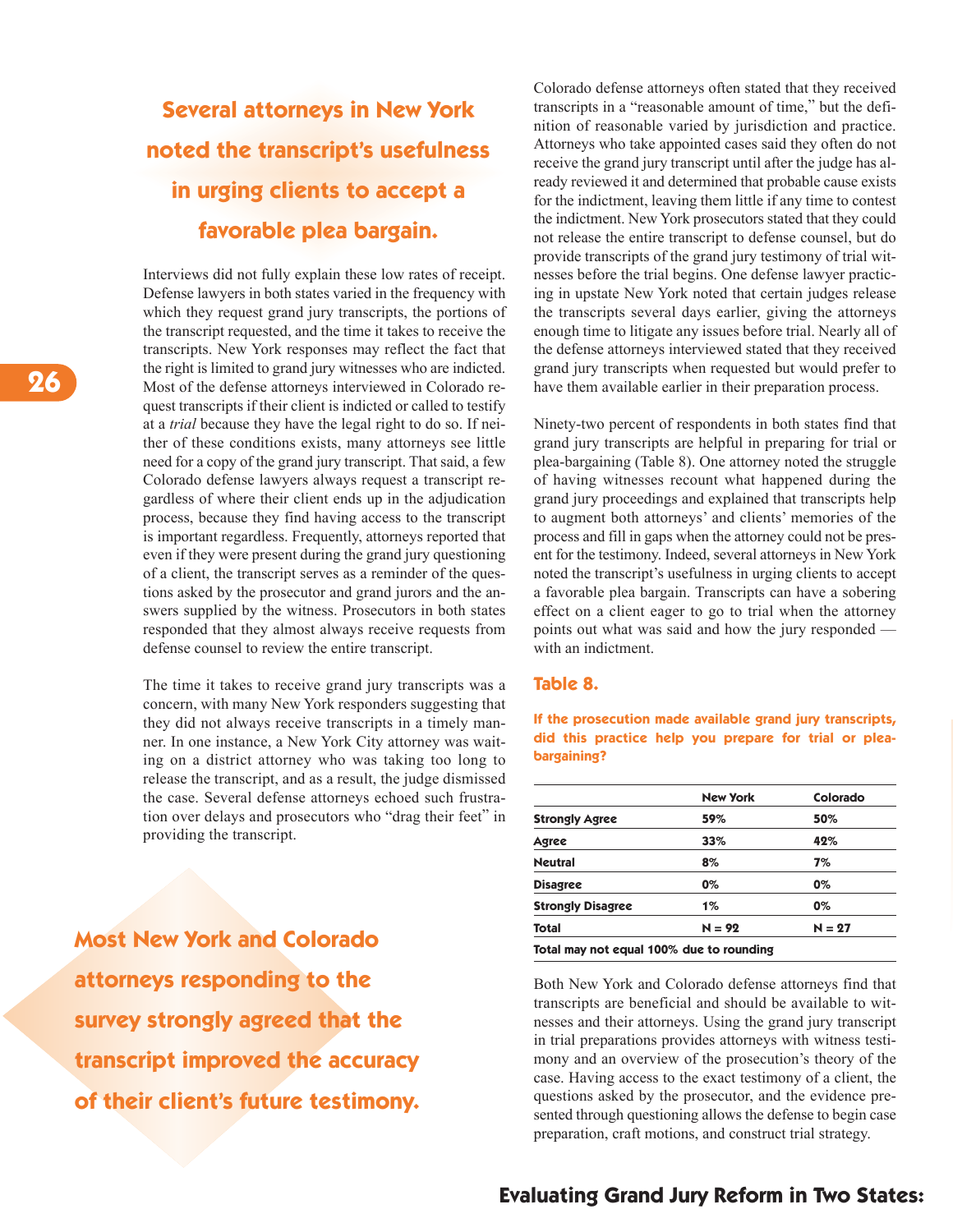Furthermore, transcripts are seen as important tools for ensuring that testimony at trial is accurate and consistent with testimony given at the grand jury. Most New York and Colorado attorneys responding to the survey either strongly agreed (41 percent in NY and 33 percent in CO) or agreed (50 percent in NY and 48 percent in CO) that the transcript improved the accuracy of their client's future testimony. Attorneys frequently cited the emotional and stressful nature of grand jury proceedings as an explanation for why their clients may be unable to recall in detail the testimony previously given.

#### **Table 9.**

**If the prosecution made available grand jury transcripts, did this practice improve the accuracy of your client's future testimony?**

|                          | <b>New York</b> | Colorado |
|--------------------------|-----------------|----------|
| <b>Strongly Agree</b>    | 41%             | 33%      |
| Agree                    | 50%             | 48%      |
| <b>Neutral</b>           | 9%              | 19%      |
| <b>Disagree</b>          | 0%              | 0%       |
| <b>Strongly Disagree</b> | 0%              | 0%       |
| <b>Total</b>             | $N = 88$        | $N = 27$ |

**Total may not equal 100% due to rounding**

### Additional Comments

One common theme brought out in the interviews (but not explicitly addressed in the survey) was how much of the grand jury transcript was made available to the defense. Many defense attorneys in both states mentioned a desire to have access to the transcript in its entirety, including colloquy. In New York, the grand jury testimony of the prosecution's trial witnesses must be disclosed to the defense before the prosecutor's opening statement. Defense attorneys contend that having this information earlier in the process would improve their ability to prepare for trial or engage in plea-bargaining. Most attorneys stated that they generally only receive the testimony relevant to their client, unless the defense attorney suspects prosecutorial misconduct and then a full transcript can be requested. <sup>41</sup> Many prosecutors point out that they are not allowed to release the full transcript due to the secrecy of the proceedings. Only a judge can determine if portions of the transcript beyond witness and target testimony can be provided.

Overall, attorneys find grand jury transcripts to be helpful in preparing their case for trial or for negotiating plea agreements. They all agree that the transcripts would be more useful if received in their entirety, including the colloquy. Receiving only the portion of the transcript containing the witness's or target's testimony is useful for ensuring accuracy of future testimony, but not as useful for trial and plea agreement preparations as having the entire transcript. From these responses, it appears that supplying more complete grand jury transcripts earlier in the process would better inform the defense in its preparations in the same way that the grand jury process assists the prosecution in identifying witnesses and evidence that leads to the indictment and the ensuing court case.

# **48 Hours' Notice to Appear**

Advance notice to appear is a common practice, increases witness appearance and facilitates preparation. However, judges and defense lawyers believe more time may be required.

Giving adequate notice to witnesses and targets of a grand jury is essential so that participants can obtain counsel if desired, prepare with their attorneys, and make arrangements to appear. NACDL suggests that 72 hours be the minimum amount of notice given. NACDL's *Federal Grand Jury Bill of Rights* states:

All subpoenas for witnesses called before a federal grand jury shall be issued at least 72 hours before the date of appearance, not to include weekends and holidays, unless good cause is shown for an exemption.<sup>42</sup>

In practice, subpoenas for grand jury appearances are often issued and served in excess of the 72 hours recommended by NACDL. However, the laws in most states still do not require such notice.<sup>43</sup>

For example, in New York, despite the adoption of other progressive grand jury practices, there is no rule requiring that sub-

**27**

### The Case for Reform **An Examination of Four Reforms**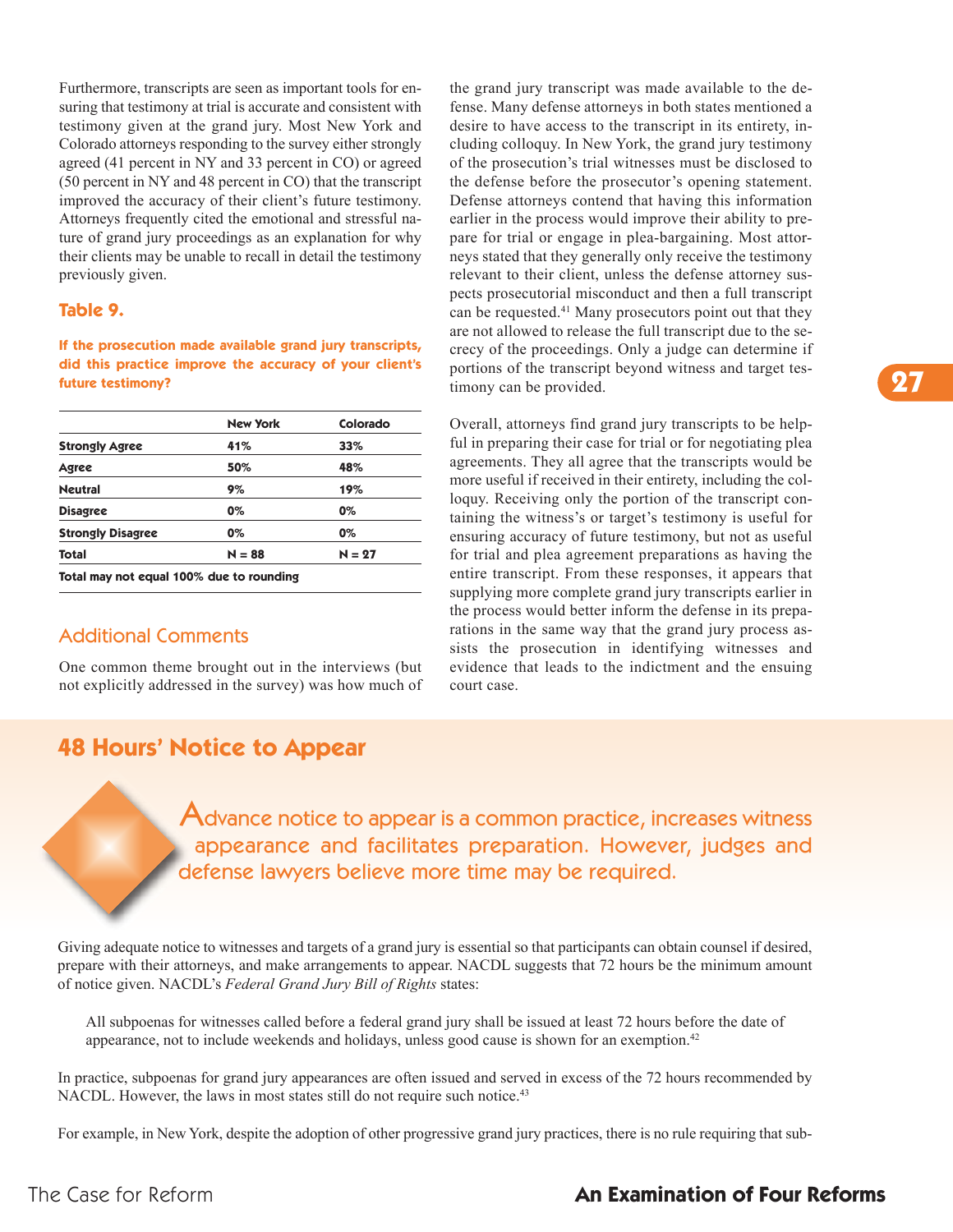poenas be issued and served within any specific time frame prior to appearance. Colorado rules of criminal procedure require that 48 hours' notice be given to witnesses, but make no mention of excluding weekends or holidays in the calculation of the 48 hours. <sup>44</sup> The specificity of Colorado's law came as a response to the misuse of grand jury subpoenas by a district attorney in southern Colorado, who, according to his critics, would regularly subpoena individuals for immediate appearance. This abusive practice is no longer allowed and advanced notice for witnesses often exceeds the 72 hours recommended, even though not required by law.

#### **Table 10.**

**How often has the prosecution given the witness at least 48 hours' notice before the date of his grand jury appearance?**

|                                          | <b>New York</b> | Colorado |
|------------------------------------------|-----------------|----------|
| <b>Always</b>                            | 27%             | 49%      |
| Most of the Time                         | 49%             | 33%      |
| <b>Sometimes</b>                         | 19%             | 12%      |
| <b>Rarely</b>                            | 2%              | 5%       |
| <b>Never</b>                             | $2\%$           | 2%       |
| <b>Total</b>                             | $N = 132$       | $N = 43$ |
| Total may not equal 100% due to rounding |                 |          |

As Table 10 demonstrates, most respondents reported that the prosecution gave witnesses at least 48 hours' notice before the date of their appearance. In New York, 76 percent replied that all or most of their clients receive at least 48 hours' notice. In Colorado, this percentage was even higher at 82 percent. Surprisingly, seven percent of Colorado defense attorneys reported that their clients rarely or never receive 48 hours' notice. Interviews identified a potential explanation for this figure. Defense attorneys who take cases through the Alternate Defense Counsel <sup>45</sup> (ADC) system — especially in Denver — report that they are often assigned clients a day or less before a scheduled grand jury appearance. It is not clear, though, where the delay lies whether clients do not ask for counsel until the last minute or the court is tardy in contacting the ADC. Prosecutors in both states assert that they try to provide as much notice as possible to potential witnesses and targets.

**Most respondents reported that the prosecution gave witnesses at least 48 hours' notice before the date of their appearance.**

# **Prosecutors in both states assert that they try to provide as much notice as possible to potential witnesses and targets.**

Although just four percent of New York defense attorneys surveyed reported they rarely or never receive 48 hours' notice, they voiced similar frustrations about prior notice of a client's testimony. In some cases, the defendant is issued a grand jury date at arraignment and must let the prosecutor know then if he wishes to testify at the grand jury. A defendant who has been arraigned on felony charges that are the subject of a grand jury proceeding is entitled to notice and a reasonable time to exercise his right to appear as a witness, but appointment of counsel takes additional time; in practice, an attorney may not receive the case until an hour before the client is set to testify at the grand jury. One lawyer noted that in a few cases his notice of appointment was time-stamped in his office the same day as his client's grand jury appearance. He is optimistic, however, that the practice is changing and that defense lawyers are more frequently receiving sufficient notice. Requiring a standard notification period would not necessitate significant changes in practice in most cases but could provide greater access to representation for those individuals who have not traditionally received 48 hours' or more notice prior to a grand jury appearance.

#### **Table 11.**

**If the prosecution DID NOT provide your client at least 48 hours' notice before his grand jury appearance, would he have been able to obtain satisfactory representation for the appearance?**

|                  | <b>New York</b> | Colorado |
|------------------|-----------------|----------|
| <b>Always</b>    | 8%              | 14%      |
| Most of the Time | 23%             | 6%       |
| <b>Sometimes</b> | 12%             | 6%       |
| <b>Rarely</b>    | 26%             | 20%      |
| <b>Never</b>     | 32%             | 54 %     |
| <b>Total</b>     | $N = 125$       | $N = 35$ |

**Total may not equal 100% due to rounding**

Table 11 details the importance of prior notice in a witness's preparation for the grand jury. Defense attorneys in both states overwhelmingly believe their clients would have grave difficulty obtaining satisfactory representation without sufficient notice. Colorado defense attorneys more often reported this belief (74 percent) than New York attorneys (58 percent). These differences may reflect the distinctive systems for obtaining appointed counsel in the two states. In New York, public defenders can be appointed for indi-

### **Evaluating Grand Jury Reform in Two States:**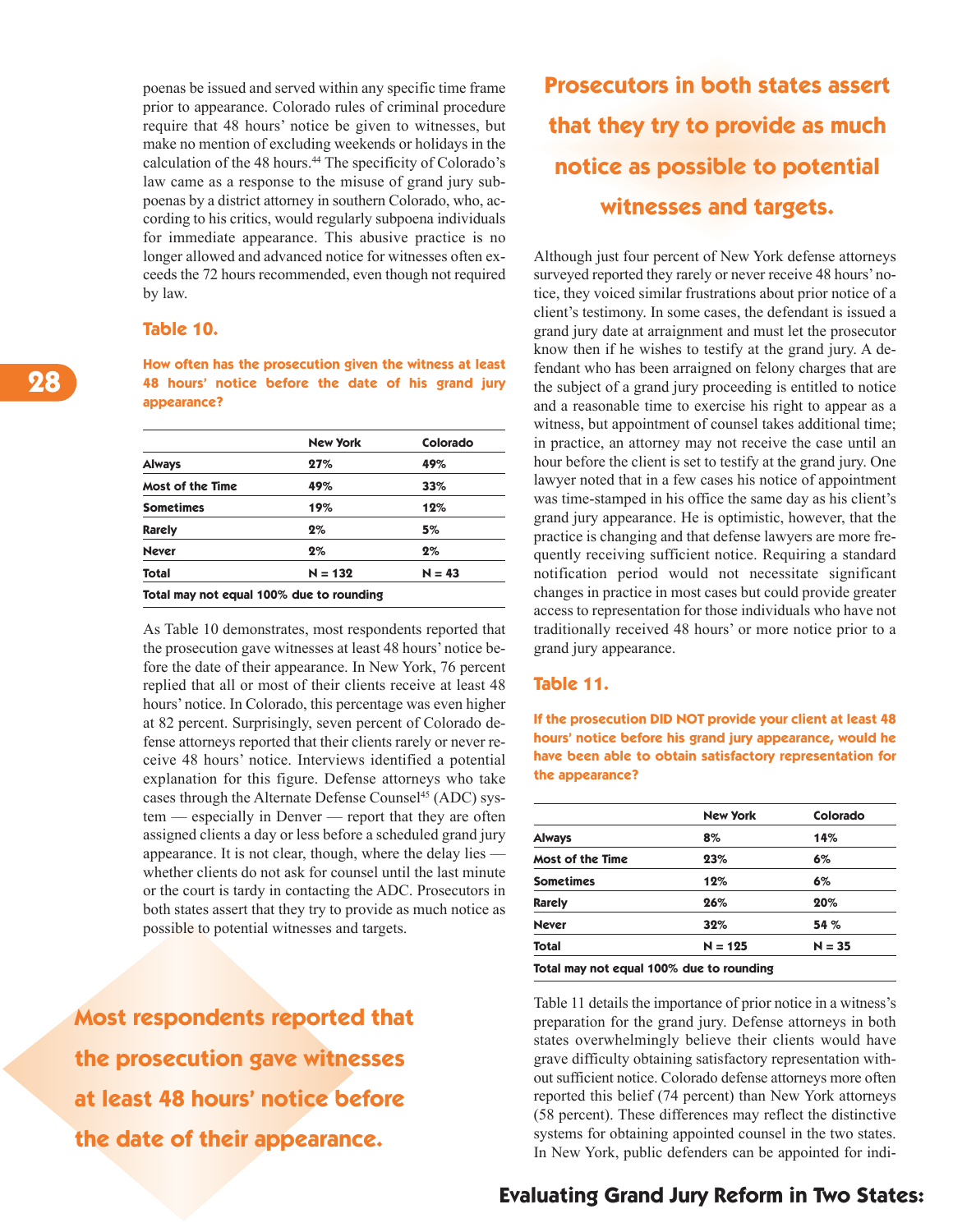viduals brought before the grand jury, but in Colorado the public defender's office can only take cases after an indictment (or information if the grand jury is not used). When private counsel is assigned (from the ADC list), there is a lag time between the subpoena to testify and an attorney's assignment to the case.

The practice of providing at least 48 hours' notice to witnesses has many other important effects on the proper working of the grand jury system. As indicated in Table 12, virtually every responding defense attorney in New York (99 percent) and a substantial number in Colorado (87 percent) said that prior notice helped them to prepare their clients for the grand jury, and a majority (61 percent in CO and just over 50 percent in NY) said that their clients were more likely to appear if given advance notice of the subpoena (see Table 13). Interviewees stated that prior preparation is essential so that the client can testify accurately and investigate plea opportunities.

# **One lawyer noted that in a few cases his notice of appointment was time-stamped in his office the same day as his client's grand jury appearance.**

When representing a target as opposed to a regular witness, respondents disagreed over how much prior notice is necessary. At one end of the spectrum, a New York public defender said that he considers a day and a half enough time to prepare a client, but he was contradicted by the majority of respondents, who sought three days or more prior notice. One lawyer explained that he needs no less than five days to prepare a client for questions and testimony. Another attorney stated his preference to meet with clients between four and six times, which would take several days.

#### **Table 12.**

**If the prosecution has provided your client at least 48 hours' notice before his grand jury appearance, did this practice help you prepare your client for the grand jury?**

|                  | <b>New York</b> | Colorado |
|------------------|-----------------|----------|
| <b>Always</b>    | 56%             | 49%      |
| Most of the Time | 43%             | 38%      |
| <b>Sometimes</b> | $1\%$           | 3%       |
| <b>Rarely</b>    | $0\%$           | 8%       |
| <b>Never</b>     | $0\%$           | 3%       |
| <b>Total</b>     | $N = 127$       | $N = 37$ |

Attorneys in Colorado uniformly supported the state's requirement of at least 48 hours' notice in order to provide time to prepare their cases. Nevertheless, several lawyers expressed concern that 48 hours is insufficient time for a witness or target to obtain an attorney, if desired, and for that attorney to be briefed on the case and engage in adequate preparation with the client. Further, defense lawyers who receive referrals from the ADC expressed great concern about the short notice they receive. As one defense attorney explained, the ADC counsel may have to "drop everything to be there" or sometimes may even pick up the representation with one hour's notice because he is already in the courthouse.

In general, retained lawyers sought additional days while appointed lawyers and public defenders were satisfied with 48-72 hours of prior preparation, the latter likely reflecting the rushed nature of their practices. However, no attorney felt that less than 48 hours is sufficient. Indeed, despite some prosecutors' fears that "a witness might depend too much on the lawyer and 'repeat or parrot responses discussed with the lawyer, rather than testify[ing] fully and frankly in his or her own words''' when the lawyer is present for grand jury proceedings, interviewees noted that they rarely have the time for such extensive preparation. 46

#### **Table 13.**

**If the prosecution has provided your client at least 48 hours' notice before his grand jury appearance, did this practice make your client more likely to appear before the grand jury?**

|                  | <b>New York</b> | Colorado |
|------------------|-----------------|----------|
| <b>Always</b>    | 10%             | 13%      |
| Most of the Time | 40%             | 48%      |
| <b>Sometimes</b> | 39%             | 29%      |
| <b>Rarely</b>    | 8%              | 7%       |
| <b>Never</b>     | 3%              | 3%       |
| <b>Total</b>     | $N = 117$       | $N = 31$ |

**A majority said that their clients were more likely to appear if given advance notice of the subpoena.**

### The Case for Reform **An Examination of Four Reforms**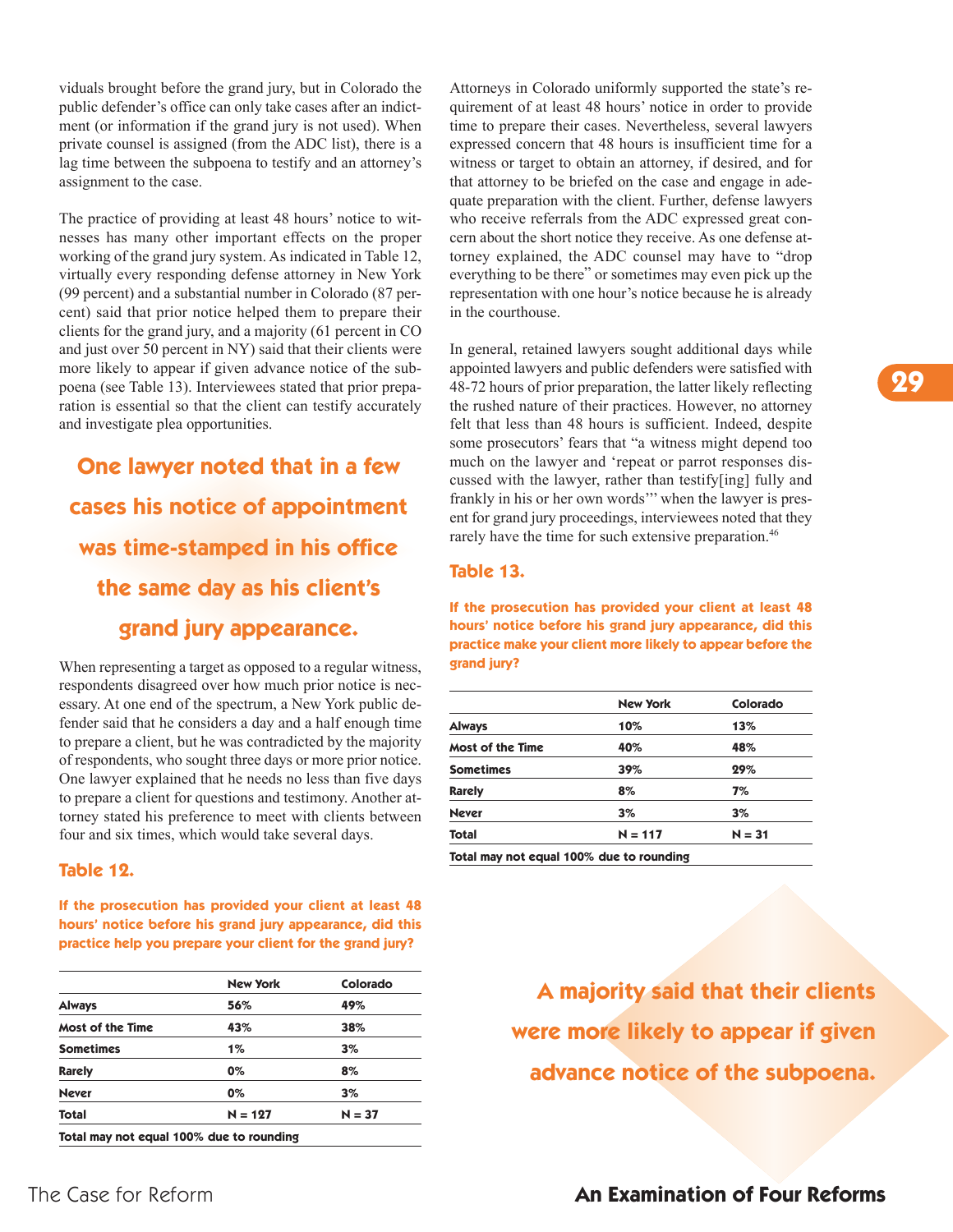Further, none of the defense lawyers reported instances in which their clients failed to appear after receiving notice of their grand jury appearance. One lawyer noted that witnesses, especially targets, are more likely to appear if they are given notice and thus time to prepare, making it more likely that a grand jury will

**Several lawyers expressed concern that 48 hours is insufficient time for a witness or target to obtain an attorney, if desired, and for that attorney to be briefed on the case and engage in adequate preparation with the client.**

hear from both sides before returning an indictment. Importantly, none of the respondents in either state believes that the safety of witnesses is compromised when individuals are given sufficient notice. As one defense lawyer explained, "witness intimidation is very rare." This view was reiterated by a New York prosecutor who is a strong supporter of prior notice, who stated that neither witness intimidation nor flight is a serious concern.

**None of the respondents in either state believes that the safety of witnesses is compromised when individuals are given sufficient notice.**

> Prosecutors did not raise any specific objections to the notice requirement. Those interviewed reported that they try to provide as much notice as possible and attempt to work with defense attorneys and their clients if more time is needed for preparation. One Colorado prosecutor said that he attempts to notify in-state witnesses at least 10 days prior to the grand jury and tries to provide out-of-state witnesses with even more notice. Given the infrequent meetings of Colorado grand juries — they typically sit one week per month — both prosecutors and defense lawyers said that continuances can be a problem. If a witness is pushed back, it may require moving the case to the next meeting of the grand jury, which can cause additional delays.

> This is much less of a concern in the New York system where, as with the federal system, the grand jury meets more frequently. In fact, in New York the concern is just the opposite — namely that the request for an indictment may be brought too quickly to the grand jury. One prosecutor noted that a shorter notice is frequently discussed with defense

counsel first. If the target does not intend to testify, then the case can be brought to the grand jury the next day, if available. Prosecutors may do this if they are running up against the time limit to bring an indictment. <sup>47</sup> Prosecutors also acknowledged that they intentionally provide less than 48 hours' notice to move a sensi-

tive or sealed case through to the grand jury to protect the victim. Their admission was confirmed by interviews with New York defense attorneys who have had clients notified at arraignment of their grand jury investigation and asked whether they intend to testify.

Overall, providing advanced notice to witnesses and targets to appear before the grand jury improves the administration of justice by allowing individuals time to retain counsel, prepare for testimony with their lawyers, and make arrangements to appear before the grand jury. The greatest concern expressed by attorneys was the delay between witness notification of the grand jury appearance and appointment of counsel. A top New York prosecutor put it best when he explained, "If the state is going to give the witness the right to be represented by counsel, it is only right that he should have the time to be prepared and to have an attorney present." Increasing the notification period to at least 72 hours may mediate this concern by providing a greater amount of time for witnesses to contact an attorney or for counsel to be appointed and for lawyer and client to be prepared.

**A top New York prosecutor put it best when he explained, "If the state is going to give the witness the right to be represented by counsel, it is only right that he should have the time to be prepared and to have an attorney present."**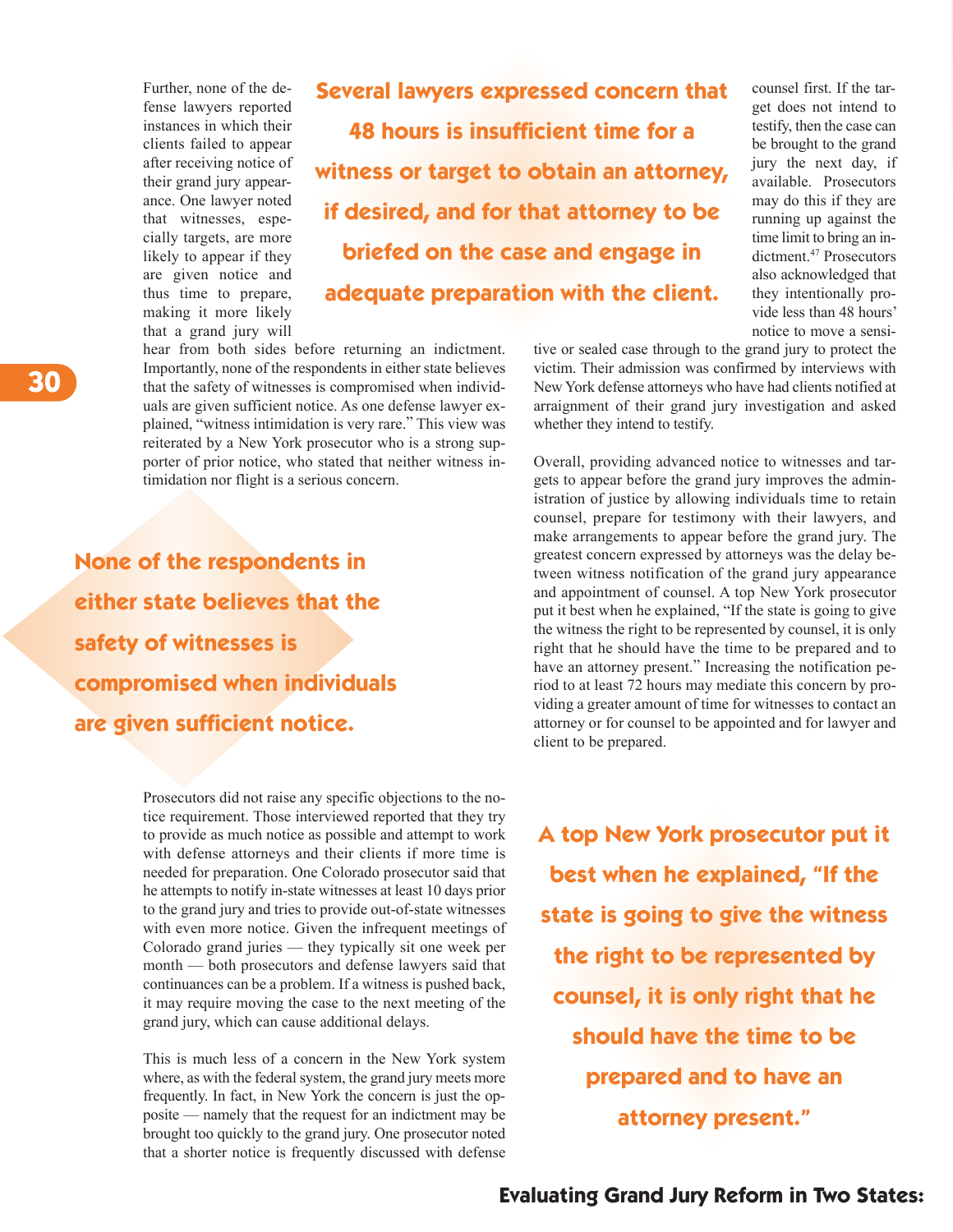# **Exculpatory Evidence**

When exculpatory evidence Is disclosed, It advances justice, but the practice must be routinized.

In the report accompanying its *Federal Grand Jury Bill of Rights*, NACDL's Commission to Reform the Federal Grand Jury declared that:

No prosecutor shall knowingly fail to disclose to the federal grand jury evidence in the prosecutor's possession that exonerates the target or subject of the offense. Such disclosure obligations shall not include an obligation to disclose matters that affect credibility such as prior inconsistent statements or *Giglio* materials. 48

Of the two states studied, only New York requires disclosure of exculpatory evidence to the grand jury. New York prosecutors must disclose exculpatory evidence that would have materially influenced the grand jury investigation. <sup>49</sup> By contrast, in Colorado, there is no such requirement.

Whether disclosure is consistently enforced, however, remains very much an open question. As the results in Table 14 indicate, a large majority of responding defense attorneys in New York (77 percent) said that prosecutors rarely or never disclose exculpatory evidence in grand jury proceedings. These numbers are similar to the percentage of Colorado respondents who reported the same thing (72 percent). Indeed, a higher percentage of defense attorneys in Colorado said that prosecutors had always or regularly disclosed exculpatory evidence (seven percent) than respondents in New York (four percent) even though Colorado law does not require disclosure.

#### **Table 14.**

#### **How often has the prosecution disclosed exculpatory evidence to the grand jury?**

|                  | <b>New York</b> | Colorado |
|------------------|-----------------|----------|
| <b>Always</b>    | $1\%$           | 2%       |
| Most of the time | 3%              | 5%       |
| <b>Sometimes</b> | 20%             | 21%      |
| <b>Rarely</b>    | 44%             | 33%      |
| <b>Never</b>     | 33%             | 39%      |
| Total            | 132             | 43       |

**A large majority of responding defense attorneys in New York (77 percent) said that prosecutors rarely or never disclose exculpatory evidence in grand jury proceedings.**

To be sure, exculpatory evidence may not exist in a particular case, and therefore prosecutors responded that it is not surprising that it seldom would be disclosed to the grand jury. New York's limited rule for what must be presented (evidence that would materially influence the grand jury's investigation) is certainly a contributing factor, but the authors cannot rule out the effect of prosecutorial attitudes concerning evidence that does not support guilt. Interviews in New York and Colorado paint a troubling picture in which prosecutors are reluctant to disclose such evidence in discovery when it is available. None of the defense lawyers interviewed from New York City said they had received exculpatory evidence from the prosecution without prompting.

Most of the New York City attorneys claimed that prosecutors have varying conceptions of what could be considered exculpatory, and thus, do not apply a consistent or appropriate standard. The defense attorneys believe that many prosecutors think exculpatory evidence must "prove" innocence and not merely cast doubt on the case. Others believe the problem is not with the prosecutors' intentions, but rather with the definition of "exculpatory," as it tends to leave issues in the eye of the beholder. Further, many think that judges take a narrow definition of exculpatory evidence, and thus do not enforce its disclosure.

### The Case for Reform **An Examination of Four Reforms**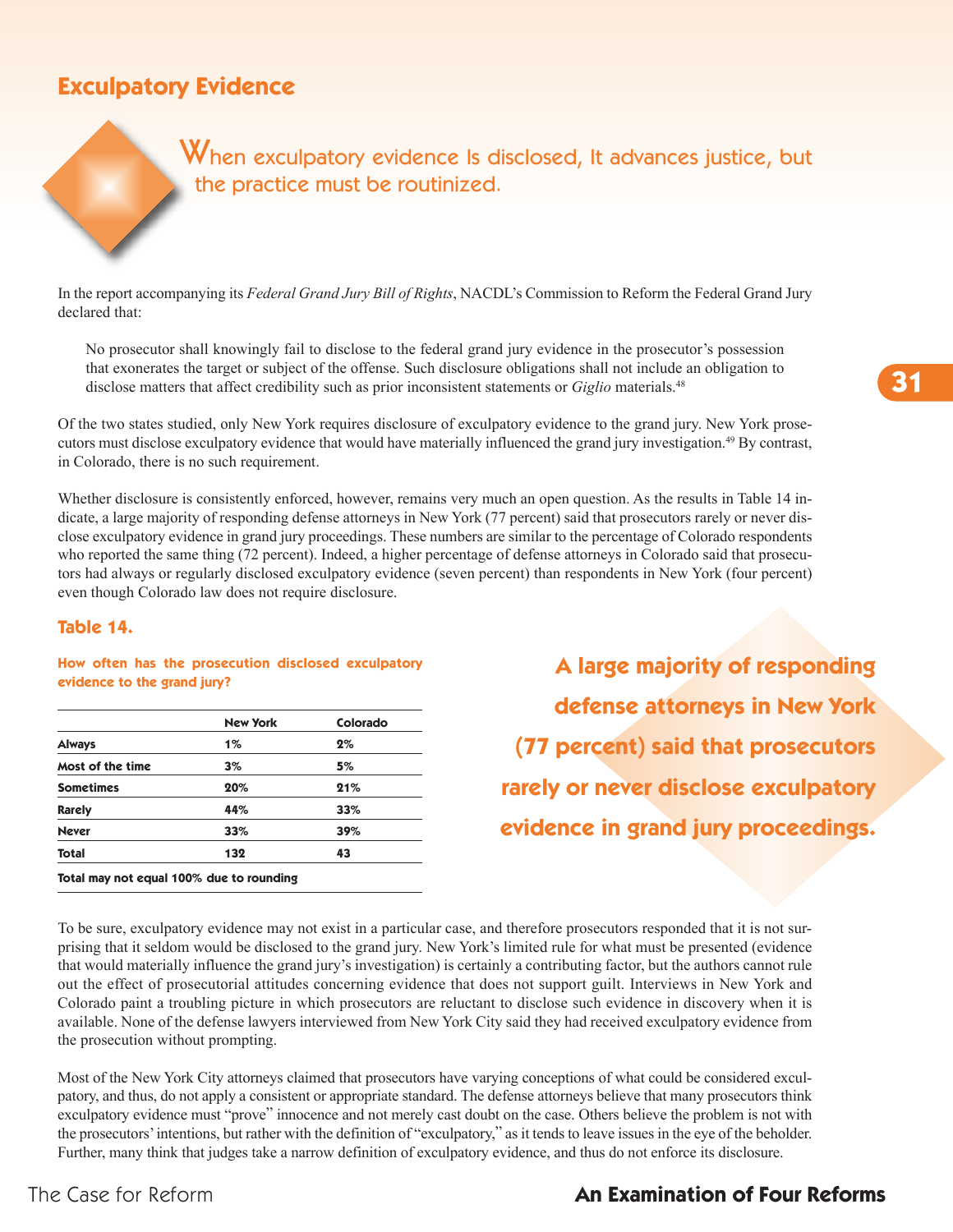Defense attorneys in Colorado described a different scene. Although there was considerable variation in the reports of disclosure, defense lawyers did not readily report having to "fight" with prosecutors to secure the introduction of exculpatory evidence. Some of this can be ascribed to a courteous culture of practice in Colorado, but attorneys also noted that prosecutors may volunteer exculpatory evidence in cases they do not want to indict. Defense lawyers opined that, for a variety of reasons, prosecutors may feel compelled to bring a "weak" case before a grand jury — whether to allay the potential concerns of politicians, voters or key law enforcement figures — but in volunteering exculpatory evidence, prosecutors can steer the grand jury not to pursue the prosecution.

When the prosecution introduces exculpatory evidence, the research indicates significant positive benefits for the speed of the grand jury's work. In fact, approximately 80 percent of respondents said the pace of the grand jury either quickens or is not affected, with only about onefifth of respondents saying the practice slows the work of the grand jury (Table 15). Not surprisingly, clear majorities from both states (76 percent in New York and 59 percent in Colorado) say that grand jurors are less likely to indict a target when the prosecution introduces exculpatory evidence (Table 16). This is exactly as it should be since the prosecution's presentation of exculpatory evidence suggests that there are good grounds to doubt the target's possible guilt. If the outcome were reversed — if the prosecution's introduction of exculpatory evidence made grand jurors more likely to indict a target then the practice would be not only illogical but also deeply concerning.

**When the prosecution introduces exculpatory evidence, the research indicates significant positive benefits for the speed of the grand jury's work.**

#### **Table 15.**

**If the prosecution disclosed exculpatory evidence to the grand jury, did this practice affect the pace of the grand jury's work?**

|                             | <b>New York</b> | Colorado |
|-----------------------------|-----------------|----------|
| <b>Significantly faster</b> | 4%              | 0%       |
| Somewhat faster             | 26%             | 40%      |
| Did not affect pace         | 52%             | 40%      |
| Somewhat slower             | 18%             | 0%       |
| <b>Significantly slower</b> | $0\%$           | 20%      |
| Total                       | $N = 72$        | $N = 17$ |

#### **Table 16.**

**If the prosecution disclosed exculpatory evidence to the grand jury, did this practice make the grand jury less likely to indict the target?**

|                          | <b>New York</b> | Colorado |
|--------------------------|-----------------|----------|
| <b>Strongly agree</b>    | 14%             | 12%      |
| Agree                    | 62%             | 47%      |
| <b>Neutral</b>           | 12%             | 29%      |
| <b>Disagree</b>          | 8%              | 6%       |
| <b>Strongly Disagree</b> | 3%              | 6%       |
| <b>Total</b>             | $N = 64$        | $N = 17$ |

New York and Colorado law permits the defense lawyer to request that the prosecutor present exculpatory evidence to the grand jury. Given the importance of exculpatory evidence, it is disturbing that 32 percent of New York respondents and 42 percent of Colorado respondents report that the prosecution rarely or never accommodates defense requests to present exculpatory evidence (Table 17). But, it is just as troubling that almost the same percentage of defense lawyers in Colorado report that they have never made such a request, despite the fact that defense attorneys from both states uniformly stressed the importance of obtaining exculpatory evidence in order to craft their defense and prepare for possible plea bargaining. In the interviews, Colorado defense lawyers said that "local practice" did not encourage such requests. The result is a vicious circle in which defense lawyers do not make requests for presentation of evidence that they believe will be denied.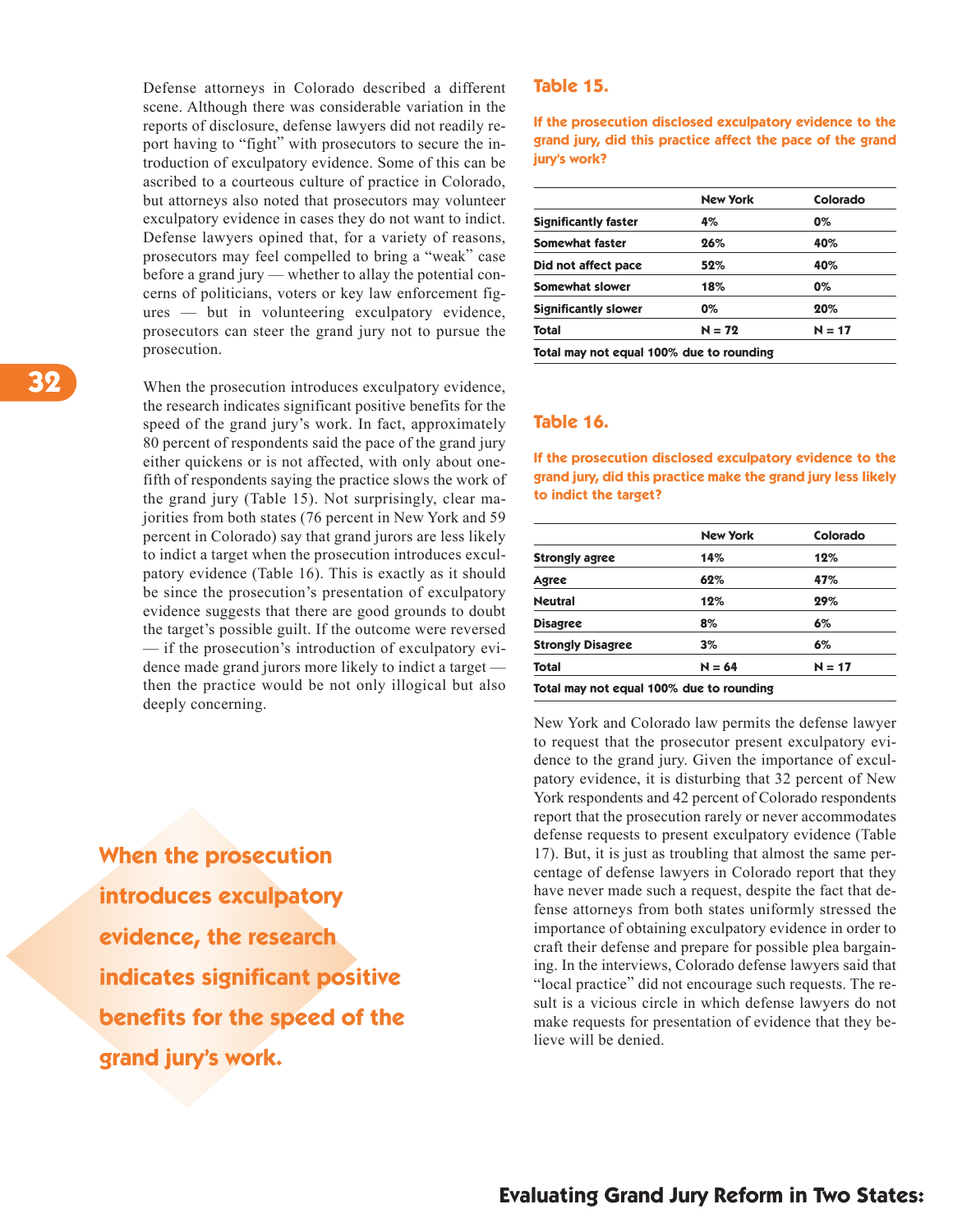#### **Table 17.**

**How often has the prosecution accommodated your request to present exculpatory evidence (including the presence of witnesses) to a grand jury?**

|                              | <b>New York</b> | Colorado |
|------------------------------|-----------------|----------|
| <b>Always</b>                | 4%              | 3%       |
| Most of the time             | 23%             | 7%       |
| <b>Sometimes</b>             | 41%             | 7%       |
| <b>Rarely</b>                | 24%             | 14%      |
| <b>Never</b>                 | 8%              | 28%      |
| <b>Never Requested (N/A)</b> | $0\%$           | 41%      |
| <b>Total</b>                 | 85              | 29       |

Occasionally, defense lawyers will make formal requests to have witnesses brought in or evidence presented before the grand jury that would exculpate their clients. A former prosecutor explained that he often will make a deliberate, written request to have exculpatory evidence presented. He feels that a good prosecutor would prefer to have this evidence presented at the grand jury stage and fail to receive an indictment than to wait and risk a wrongful conviction. Others readily agreed.

**Thirty-two percent of New York respondents and 42 percent of Colorado respondents report that the prosecution rarely or never accommodates defense requests to present exculpatory evidence.**

Prosecutors asserted that they always present exculpatory material in their possession to the grand jury. Further, they said they are reluctant to bring a case to the grand jury when the evidence suggests an indictment is unlikely. Their account would explain why exculpatory evidence is rarely presented to grand jurors, as prosecutors state that they would demur from those matters with conflicting, weak or even exculpatory evidence. But defense attorneys found this explanation difficult to accept, as they reported uncovering exculpatory evidence later during trial preparation that they believe the prosecution should have considered before bringing the case to a grand jury. According to prosecutors, when exculpatory evidence is available to be presented at the grand jury, it is often in the form of recanted witness statements, misidentification, assertions of self-defense, or contradicting witness accounts. One prosecutor cited assaults with some gang affiliation as typical cases where exculpatory material is presented to the grand jury. In this type of case, a witness may recant prior statements, which the prosecutor then feels obliged to present to the grand jury despite believing that the change is the result of gang pressure. Again, prosecutors consistently report that when this evidence is in their possession they always present it to the grand jury.

The process available to present this evidence, however, is of great concern to the defense attorneys interviewed in both states. One defense attorney described his attempts to bring exculpatory evidence before the grand jury only to have those requests denied. He pointed the finger at an unwilling prosecutor who sought to shirk his responsibility under the guise of "the grand jury's will." Therefore, defense attorneys advocate a formal mechanism to present exculpatory evidence to the grand jury, especially in cases where the prosecution will not willingly do so on its own.

Currently, defense attorneys do not see any incentives for the prosecution to present this information, other than to avoid an unwanted indictment. In response, prosecutors claim that any exculpatory evidence eventually rises to the surface through witness testimony and that no special measures are necessary to require its introduction. This is especially the case, they say, because exculpatory evidence is rarely clear and can be obscured by the motives of witnesses. However, defense lawyers effectively counter that assertion by pointing out that prosecutors make little effort to present exculpatory evidence because they are not required by law (Colorado) or their refusal is rarely penalized (New York). Without a formal mechanism to step around prosecutorial intransigence, defense lawyers say, unnecessary and unfounded indictments may go forward, only to be resolved later in the criminal justice process at greater cost and inconvenience.

> **One defense attorney described his attempts to bring exculpatory evidence before the grand jury only to have those requests denied.**

**33**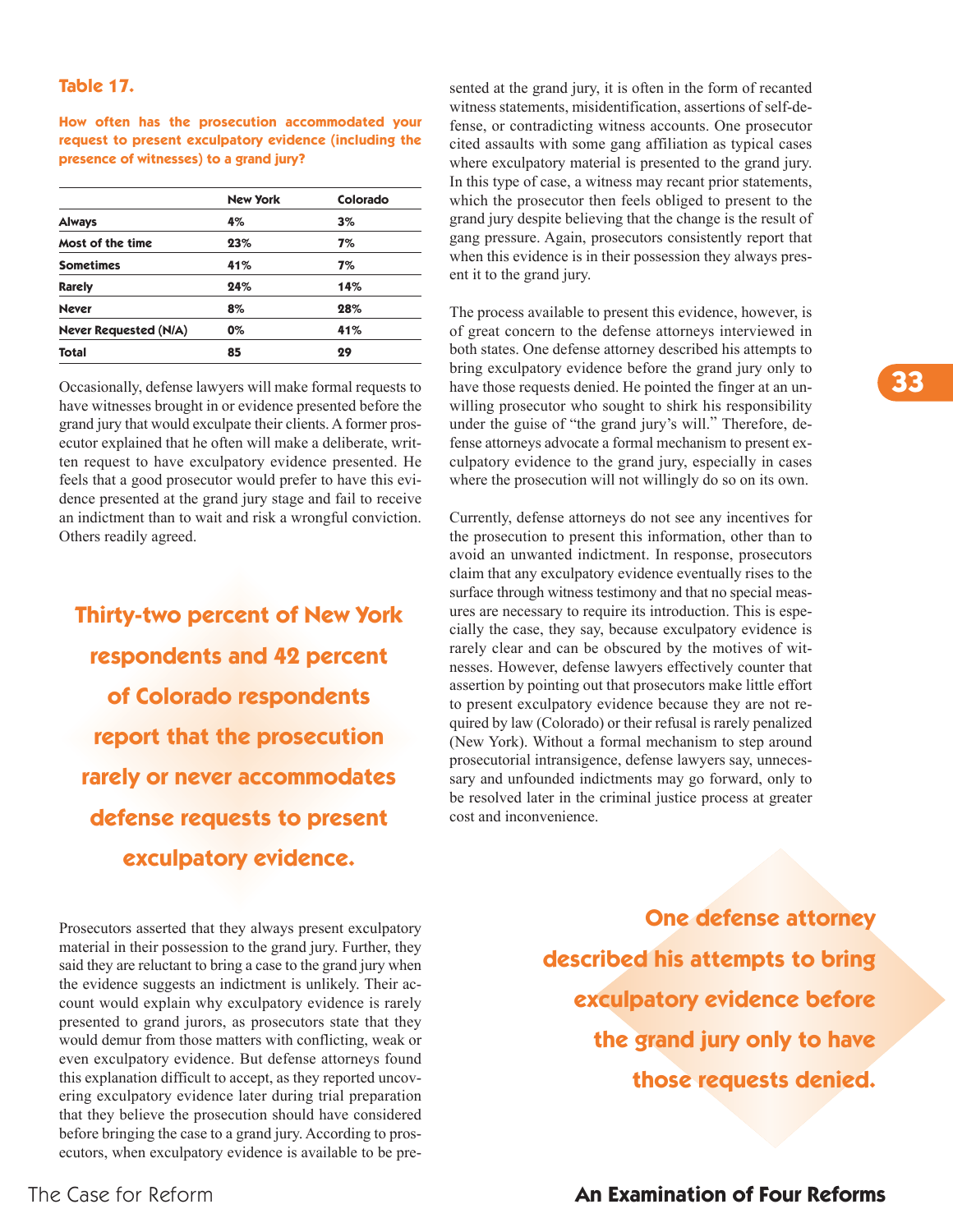# **CONCLUSION**

P rosecutors, defense attorneys and retired judges have provided invaluable insight on the effects of grand jury reform in New York and Colorado. Together, these professionals offered honest and candid assessments and described in detail their experiences with state grand juries. Results of the survey and interviews yield four key findings:

> **(1) When witnesses and targets are allowed defense counsel in the grand jury room,** there exists an additional measure to help safeguard the integrity of the grand jury system, facilitate accurate testimony, and provide proper protections for all grand jury participants. The presence of defense counsel emboldens prosecutors to be assertive in their questioning because the witnesses' rights and interests are adequately protected. Neither prosecutors nor defense lawyers object to this practice, and most praise it.

Receipt of grand jury transcripts by the defendant facilitates preparation for trial or plea, while receipt by witnesses provides an opportunity to correct mistakes and misstatements, helps refresh memories, and improves the accuracy of later statements.

Advance notice to appear at a grand jury, common in practice, increases witness appearance<br>and facilitates preparation; however, the present practice of 48 hours' notice is deemed insufficient to obtain representation and properly prepare for the client's grand jury appearance.

**(4) When exculpatory evidence is disclosed, it advances justice.** The practice, however, must be standardized.

Uniformly, these findings show that NACDL's proposed grand jury reforms have no significant, deleterious effects when implemented in state grand juries. Rather, the reforms are viewed by both sides of the adversarial system as increasing the accuracy, effectiveness and legitimacy of the grand jury. Whether protecting against unwarranted prosecutions or improving the state's investigative tool, the four grand jury reforms examined in this report are important and effective advancements and should be implemented elsewhere. In addition, the other measures outlined in NACDL's **Federal Grand Jury Bill of Rights** warrant consideration and study. Colorado and New York are effective laboratories for reform. It is time for other jurisdictions to seize the mantle of innovation and investigate the advantages that will follow from future grand jury reform.

### **Evaluating Grand Jury Reform in Two States:**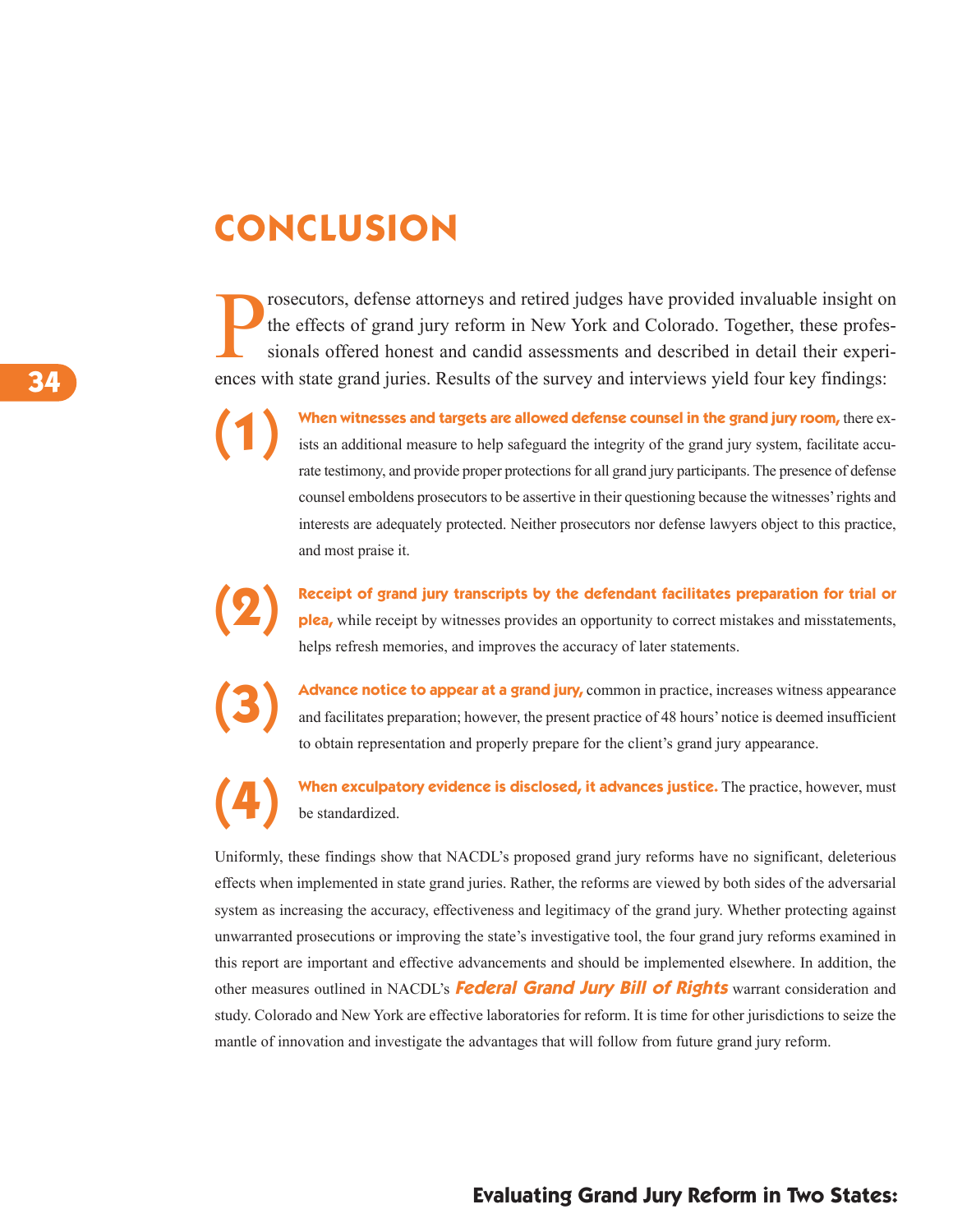# **Endnotes**

1. John Decker, *Legislating New Federalism: The Call for Grand Jury Reform in the States*, 58 OKLA. L. REv. 341 (2005). 2. *Id*.

3. *Id*.; Andrew Leipold, *Why Grand Juries Do Not (and Cannot) Protect the Accused*, 80 CORNELL L. REv. 260 (1995).

4. H. Jeffrey Bayless, *Grand Jury Reform: The Colorado Experience*, 67 A.B.A. J. 568 (1981); Richard Gerstein & Laurie Robinson, *Remedy for the Grand Jury: Retain But Reform*, 64 A.B.A. J. 337 (1978).

5. Maurice Carroll, *Elimination of Grand Juries Gaining Support in Albany*, N.Y. TIMES, May 3, 1985, at B2.

6. Jan Hoffman, *No Longer Judicially Sacred, Grand Jury is Under Review*, N.Y. TIMES, March 30, 1996, at A1.

7. *Id.*

8. Ric Simmons, *Re-examining the Grand Jury: Is There Room for Democracy in the Criminal Justice System?,* 82 B.U. L. REv. 1 (2002).

9. Decker, *supra* note 1.

10. R. Michael Cassidy, *Toward a More Independent Grand Jury: Recasting and Enforcing the Prosecutor's Duty to Disclose Exculpatory Evidence*, 13 GEO. J. LEGAL ETHICS 361 (2000).

11. Simmons, *supra* note 8.

12. William Glaberson, *New Trend Before Grand Juries: Meet the Accused*, N.Y. TIMES, June 20, 2004, at A1.

13. *Id*.

14. Simmons, *supra* note 8.

15. Bob Kaye, *How New York State Grand Juries Work*, http://campus.udayton.edu/~grandjur/recent/hnygjw.htm (last visited Sept.

28, 2011); The Grand Jury Project, Report to Chief Judge Judith S. Kaye and Chief Administrative Judge Jonathan Lippmam (1999). 16. Scott Skolnik, *Grand Jury: Power Shift?,* LEGAL TIMES, Apr. 12, 1999, *available at* http://www.truthinjustice.org/grandjury.htm (last visited Sept. 28, 2011).

17. Decker, *supra* note 1.

18. Glaberson, *supra* note 12.

19. N.Y. CPL. LAW § 190.52

20. *New York State Unified Court System*, http://www.nycourts.gov/litigants/crimjusticesyshandbk.shtml (last visited Sept. 28, 2011).

21. *Id*.

22. Gerald Lefcourt, *High Time for a Bill of Rights for the Grand Jury*, THE CHAMPION, Apr. 1998 at 5.

23. victoria Lutz & Cara Bonomolo, *Battered Women, Self Defense, and the Grand Jury*, Trial, Aug. 1, 1996, at 46, *available at* http://www.pace.edu/page.cfm?doc\_id=26949 (last visited Sept. 28, 2011); Cassidy, *supra* note 10.

24. Decker, *supra* note 1.

25. Colo. Const. art. 2, § 8.

26. Bayless, *supra* note 4.

27. *People ex. rel. Losavio v. J.L*., 580 P.2d 23, 28 (Colo. 1978).

28. Colo. R. Crim. P. 6.4; Colo. Rev. Stat. § 16-5-204(f).

29. Colo. R. Crim. P. 6.1.

30. Authors' communication with attorneys (Feb. 2009).

31. Colo. Rev. Stat. § 16-5-204(4a).

32. Of the 282 respondents, 68 were removed from the analysis file because they had no grand jury experience. In addition, eight duplicate responses from participants and 14 respondents who answered less than five questions in the survey were removed from the analysis.

33. This division is expected given the size of each state's bar.

34. National Association of Criminal Defense Lawyers, *Federal Grand Jury Reform Report and Bill of Rights*, http://www.nacdl.org/criminaldefense.aspx?id=10372 (last visited Sept. 28, 2011).

35. Decker, *supra* note 1.

**35**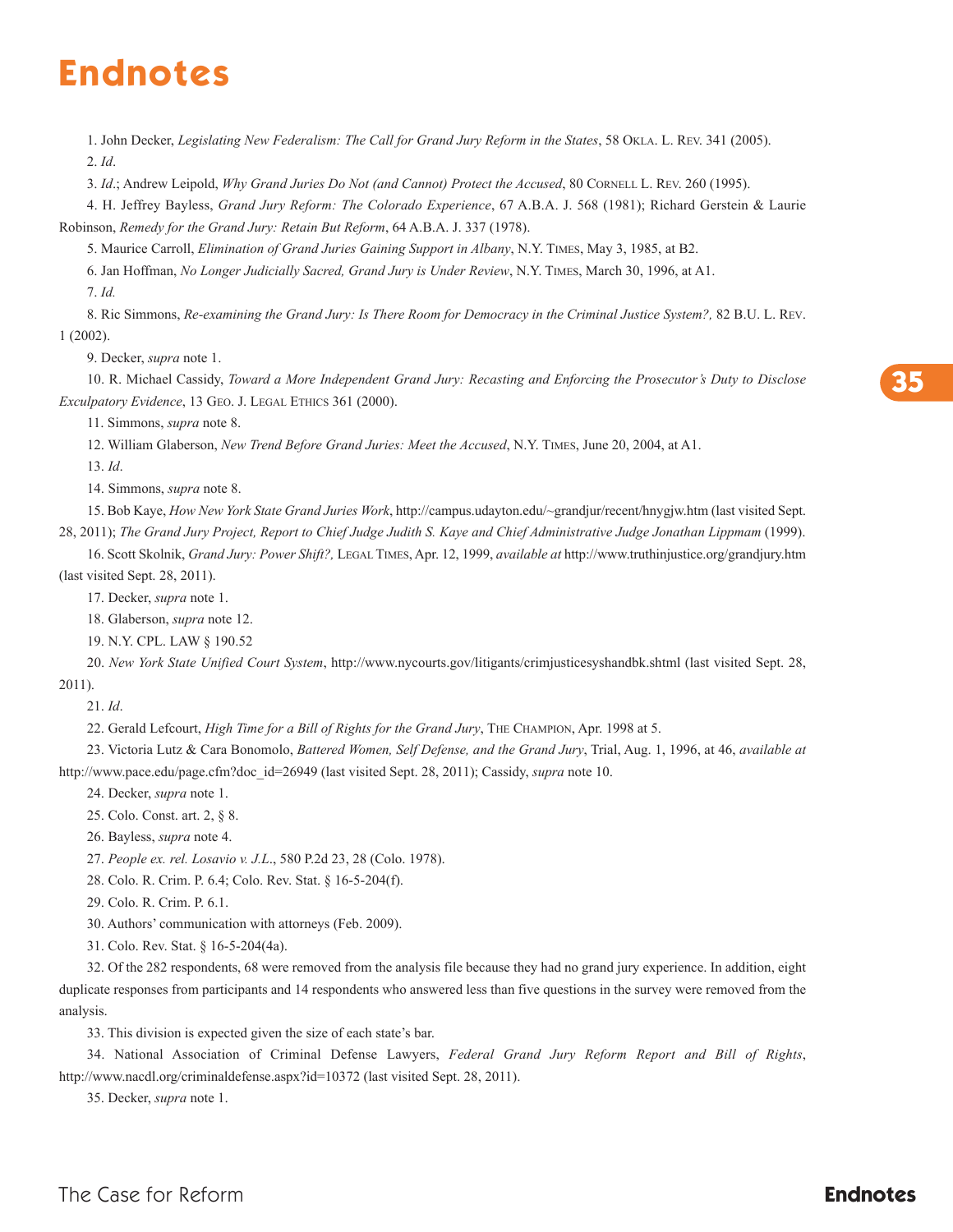36. There may have been some confusion in survey respondents' selection of "sometimes" in answering the question about accompanying non-immunized witnesses into the grand jury room. For example, five percent of New York respondents selected this response. Attorneys familiar with criminal law practices in New York suggest it would be "implausible" for attorneys to sometimes accompany non-immunized witnesses. Due to the closed-ended nature of the survey question, it is unknown why respondents chose this answer. It may be that respondents were suggesting that they rarely have clients who are witnesses but not targets, and who, without immunity, then testify before the grand jury.

37. Council for Court Excellence, *The Grand Jury of Tomorrow* (2001), *available at* http://www.courtexcellence.org/PublicationsNew/policy\_reform\_reports/grand\_jury\_of\_tomorrow\_2001.pdf (last visited Sept. 28, 2011).

38. *Federal Grand Jury Reform Report and Bill of Rights, supra* note 34.

40. N.Y. Crim Pro. Law § 240.20(1)(b) (McKinney 2002).

41. Only one attorney on the western slope of Colorado, a more rural area than the practice areas of most attorneys interviewed in either state, declared that he always requests, and has never been denied, the full grand jury transcript. His example most likely represents a unique jurisdictional practice.

42. *Federal Grand Jury Reform Report and Bill of Rights, supra* note 34.

43. Council for Court Excellence, *supra* note 37.

44. Colo. R. Crim. P. 6.1.

45. The Office of Alternate Defense Counsel provides private attorneys for indigent defendants in criminal cases prior to indictment and in criminal and delinquency cases in which the Public Defender has determined it has a conflict of interest.

46. Kathryn White, What Have You Done With My Lawyer? The Grand Jury Witness's Right to Consult With Counsel, 32 LOY. L.A. L. REv. 907, 933 (1999).

47. Upon filing a felony complaint and confining a defendant to custody, prosecutors in New York have 120 hours (or 144 hours if custody overlaps with a weekend) in which to proceed to a hearing or provide a written statement that a grand jury has voted on the indictment.

48. *Federal Grand Jury Reform Report and Bill of Rights, supra* note 34.

49. *People v. Monroe*, 125 Misc. 2d 550, 558-59, 480 N.Y. Sup. 2d 259, 266 (1984).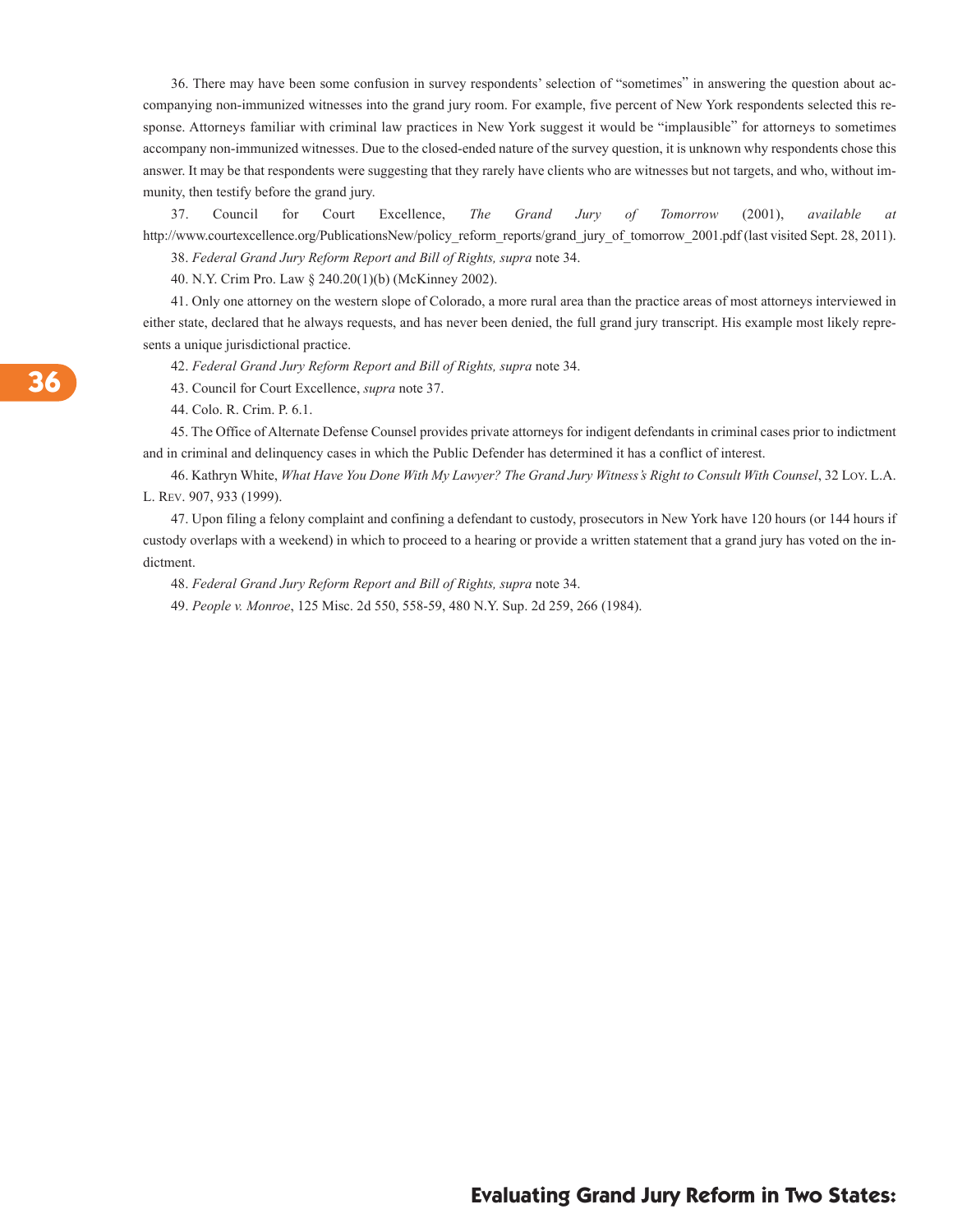**This publication is available online at www.nacdl.org/2stategrandjury**